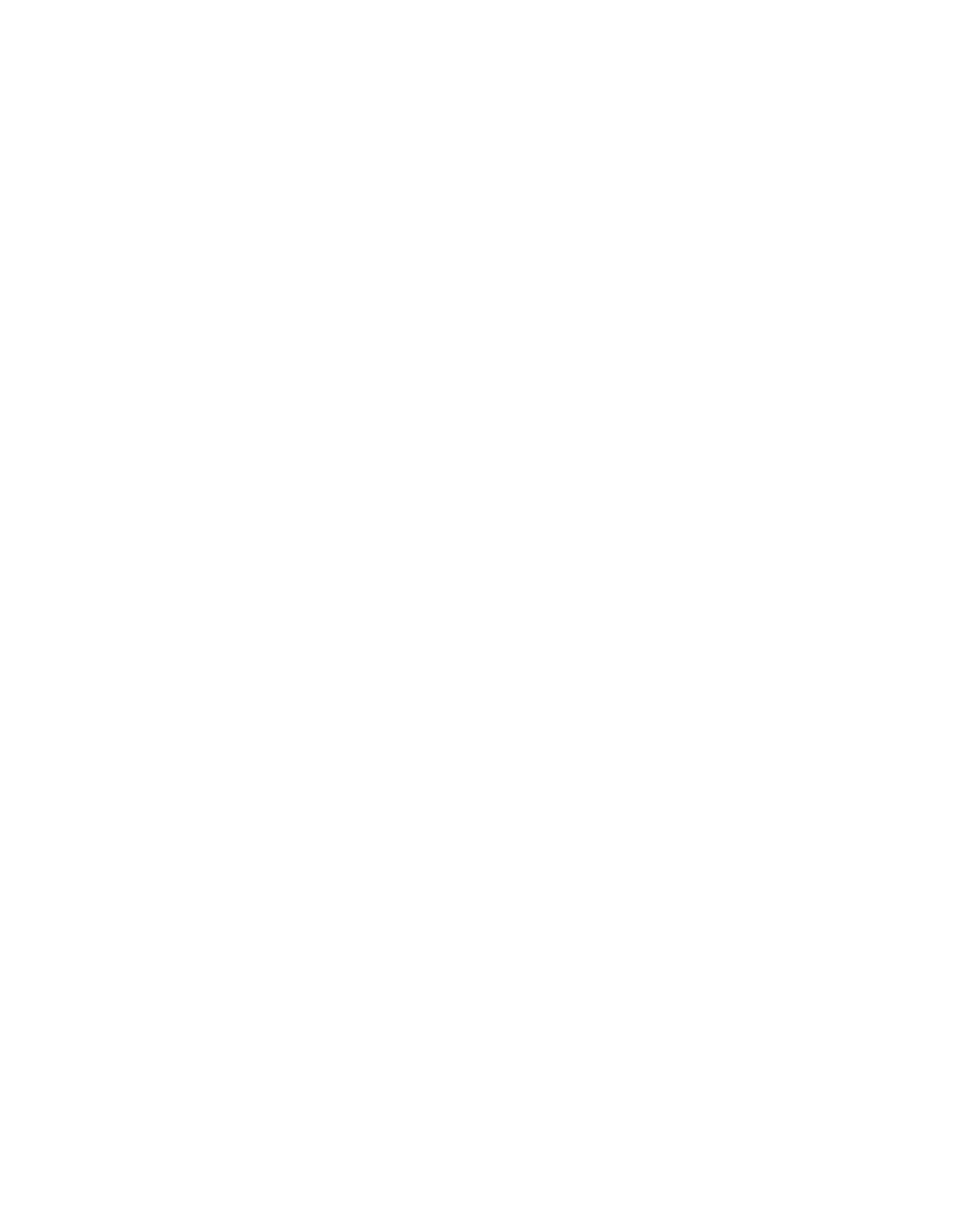# **Table of Contents**

| Acknowledgements  4                 | Tar,<br>Ext<br>Tra |
|-------------------------------------|--------------------|
|                                     | Coll<br>Trai       |
|                                     | Rec                |
|                                     | Cor                |
| <b>Experiences of Older Refugee</b> | Ref                |
| Youth with Interrupted Schooling    | App<br>For         |
| <b>Transitional Programming</b>     | App<br>Poli        |

| Targeted Extended Learning and<br><b>Extensive Supports for</b><br>Transitional Programming 23 |
|------------------------------------------------------------------------------------------------|
| Collaborative Partnerships for<br>Transitional Programming 28                                  |
| Recommendations 34                                                                             |
|                                                                                                |
|                                                                                                |
| Appendix A: Transitional Programming<br>Formats and Case Studies  42                           |
| Appendix B: Manitoba                                                                           |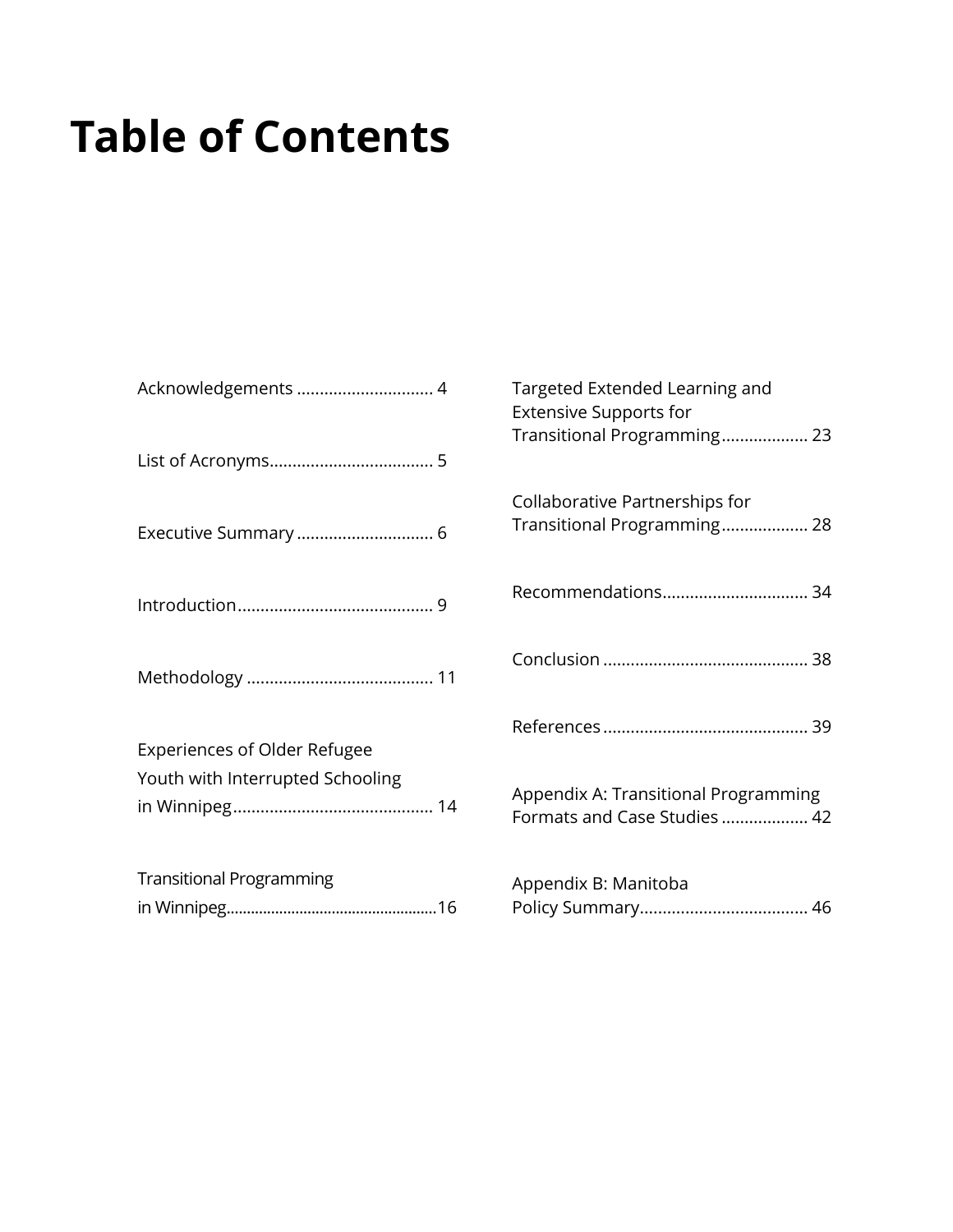# <span id="page-3-0"></span>**Acknowledgements**

Thank you to the Child and Youth Refugee Research Coalition for funding this research, as well as to the University of Winnipeg and Immigration Partnership Winnipeg for supporting the project.

Many thanks to the project team of Ray Silvius at the University of Winnipeg and Noëlle DePape, Abdikheir Ahmed, and Jessica Praznik at Immigration Partnership Winnipeg for your dedication to this work and to this community.

Thank you to the Newcomer Education Coalition and to the Research Advisory Group for your support. Advisory group members include Kathleen Vyrauen, Brahim Ould Baba, Sue Hoang, Paul Kambaja, Eunhee Buettner, Coralie Bryant, Bequie Lake, Tony Tavares, Ibrahim Farah, and Maryam Rahimi. Thanks to Mustafa Mahdi for interpretation support and to Kathy Jaworski for transcription services. Many thanks to Scott Crompton for copy editing this report and to Amanda Carvalho for designing it. Thank you to the Manitoba Association of Newcomer Serving Organizations for additional support with the report launch.

Research was conducted with all Winnipeg-area school divisions: Winnipeg School Division, Seven Oaks, Pembina Trails, St. James-Assiniboia, Louis Riel School Division, River East Transcona, and la Division scolaire franco-manitobaine. Thank you to all administration and staff who generously gave their time to participate in the project.

Finally, thank you to the youth, parents, community leaders, and community service providers who shared their experiences and hopes for the education of refugee youth in Winnipeg. Your contribution is deeply appreciated.

#### **ABOUT THE CONTRIBUTORS**

Nicole Jowett is a researcher and facilitator with a background in direct and indirect newcomer support services. She currently works with newcomerserving organizations to support coordination and collaboration for settlement and integration services.

Ray Silvius is Associate Professor in the Department of Political Science at the University of Winnipeg. His research interests include refugee settlement and community-engaged research. He is the lead of the Community Engaged Research on Immigration Network (CERI Network).

Abdikheir Ahmed has served as the Director of Immigration Partnership Winnipeg (IPW) and as the Executive Director of the Immigrant and Refugee Community Organization of Manitoba (IRCOM), a refugee housing and settlement organization. He has extensive experience working with immigrant and refugee communities in Winnipeg's inner city and is a passionate advocate for immigrants and refugees in Canada.

Noëlle DePape is a refugee advocate and community builder who has worked as a Senior Project Manager at IPW and as the Executive Director of IRCOM. Noëlle currently works in the Community Development Division at the City of Winnipeg where she is developing social policy for the City, including a Newcomer Welcome and Inclusion Policy and a Poverty Reduction Strategy.







**CYRMRC** 



Community Engaged Research on<br>Immigration Network

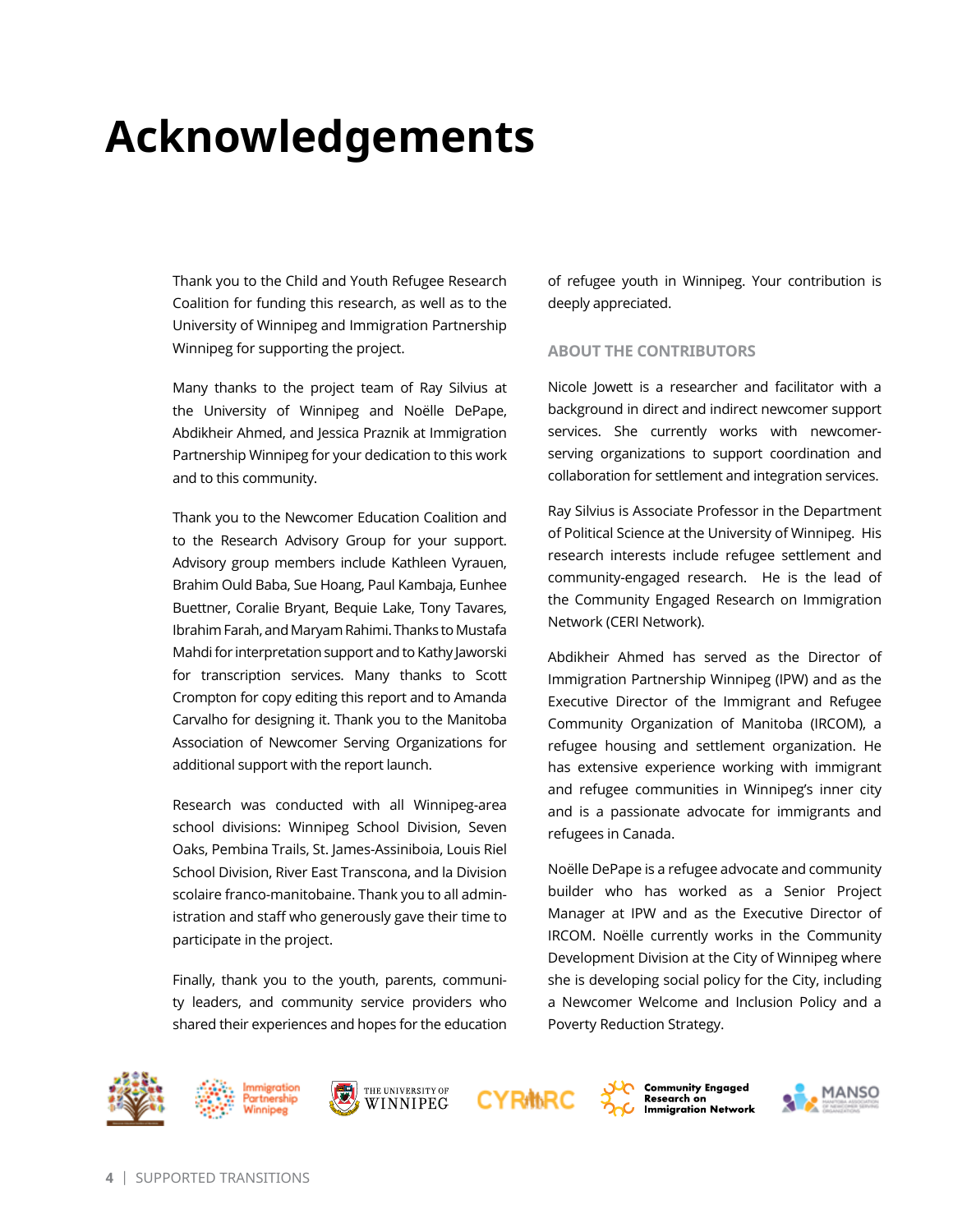# <span id="page-4-0"></span>**List of Acronyms**

| <b>Community Education Development</b><br>Association                          |
|--------------------------------------------------------------------------------|
| Conseil de développement économique<br>des municipalités bilingues du Manitoba |
| Canadian Language Benchmarks                                                   |
| Child and Youth Refugee Research<br>Coalition                                  |
| Division scolaire franco-manitobaine                                           |
| English as an Additional Language                                              |
| Intensive Newcomer Support                                                     |
| Immigration Partnership Winnipeg                                               |
| Immigration, Refugees and<br>Citizenship Canada                                |
| Immigrant and Refugee Community<br>Organization of Manitoba                    |
| Language, Academic, and Literacy                                               |
|                                                                                |

| <b>LEAD</b>  | Literacy, English, and Academic<br>Development                               |  |  |  |
|--------------|------------------------------------------------------------------------------|--|--|--|
| <b>LRSD</b>  | Louis Riel School Division                                                   |  |  |  |
| <b>NEC</b>   | Newcomer Education Coalition                                                 |  |  |  |
|              | N.E.E.D.S. Newcomers Employment and Education<br><b>Development Services</b> |  |  |  |
| <b>NYESS</b> | Newcomer Youth Educational<br><b>Support Services</b>                        |  |  |  |
| <b>REDI</b>  | Refugee Employment<br>Development Initiative                                 |  |  |  |
| <b>RETSD</b> | River Fast Transcona School Division                                         |  |  |  |
| <b>SERC</b>  | Sexuality Education Resource Centre                                          |  |  |  |
| <b>SIFE</b>  | Students with Interrupted Formal<br><b>Education</b>                         |  |  |  |
| <b>WSD</b>   | Winnipeg School Division                                                     |  |  |  |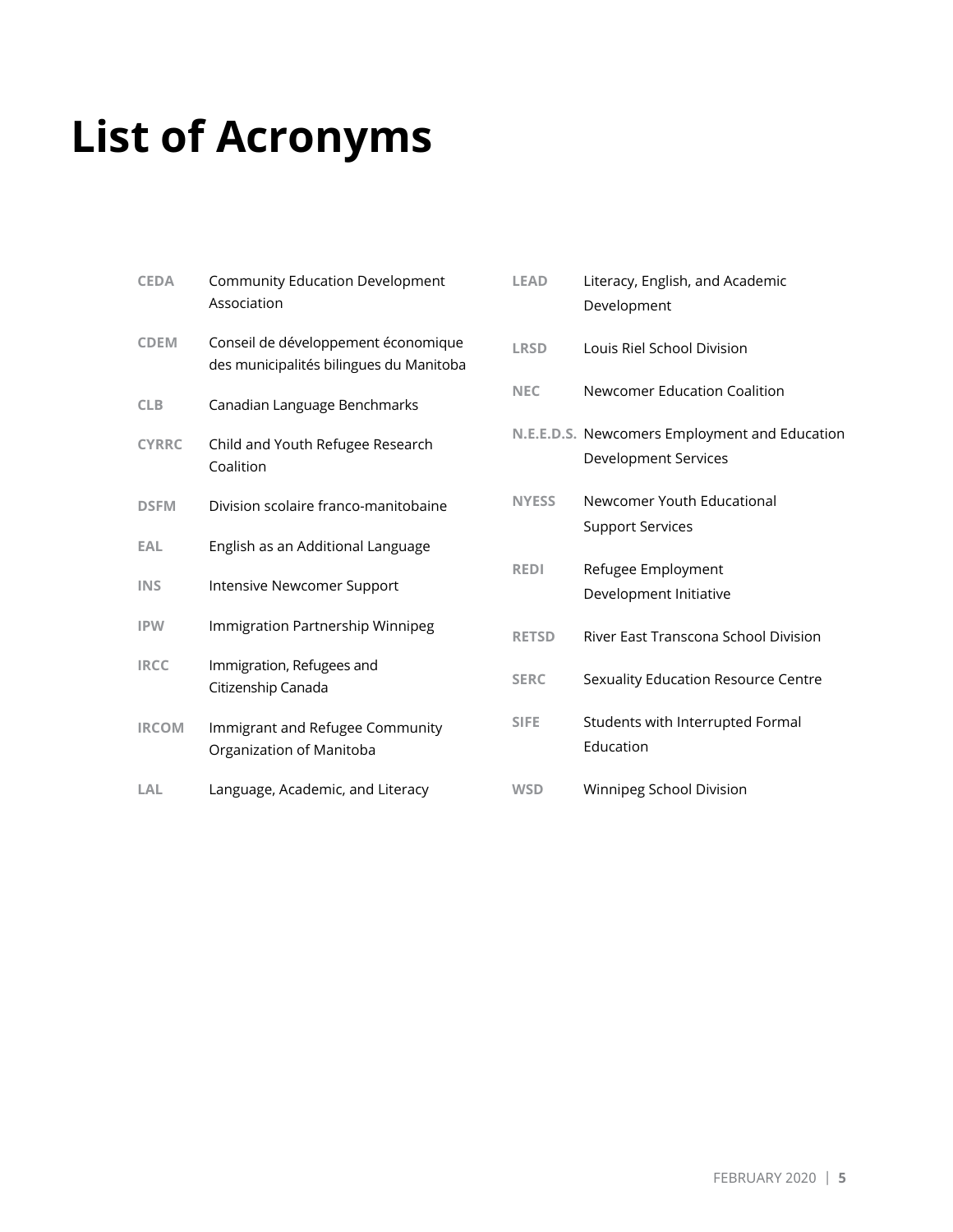# <span id="page-5-0"></span>**Executive Summary**

Older refugee youth with interrupted schooling face unique challenges due to multiple, interconnected barriers beyond learning a new language. Students with interrupted formal education (SIFE) have had limited access to quality education and tend to enter the Canadian education system with language, academic, and literacy (LAL) learning needs. In Manitoba, this group of youth represents a small but often high-needs portion of refugee students.

The Newcomer Education Coalition (NEC) is an alliance of stakeholders from settlement and education backgrounds that works collaboratively with other partners to facilitate more inclusive schools for immigrant and refugee youth. Grounded in the community knowledge of the NEC, this research explores some approaches to supporting older refugee youth with interrupted schooling and examines the use of these approaches in a Winnipeg context. The research focuses on high-school-age youth, 15-21, in Winnipeg-area school divisions with high concentrations of students with interrupted schooling. Through sharing community voices and using local, national, and international examples, this research provides constructive, community-informed programming and policy ideas that can address the needs of this group of youth.

## **Methodology**

Interviews with administrators were conducted to give an overall understanding of available programming, while focus groups with youth, parents and community leaders, service providers, and teachers provided diverse perspectives on the features of effective programming. A reading of literature and program precedents gave broader insight into potential responses to meet the needs of youth.

## **Findings**

### **STRENGTHS AND CHALLENGES FOR YOUTH IN WINNIPEG**

Many participants, notably youth themselves, underlined the resilience, experiences, and strengths of SIFE. Participants also described significant challenges—particularly poverty and language barriers—which can put pressure on youth to earn an income and interpret for their families. Communication with schools was a challenge, with many youths and families experiencing miscommunication about age eligibility for high school or credit requirements for post-secondary education. Multiple youths and parents expressed a sense of disillusionment with the education system and described how a lack of communication and support had serious repercussions for youth.

### **TRANSITIONAL PROGRAMMING IN WINNIPEG**

As recognized by participants, older refugee youth have individual strengths, needs, responsibilities, and preferences. Many of the involved administrators, educators, and service providers underlined the importance of supported transitions with programming that allows students to be challenged and progress through a continuum of options. Transitional programming supports youth seeking further education and employment opportunities.

In Winnipeg, most school divisions congregate students in magnet high schools to provide initial sheltered LAL classes and gradually transition students into EAL and mainstream classes. Separate sites or separate school programs for initial LAL programming are not in use in the public system. Local and international examples illustrate how off-site programs can provide intensive initial supports. For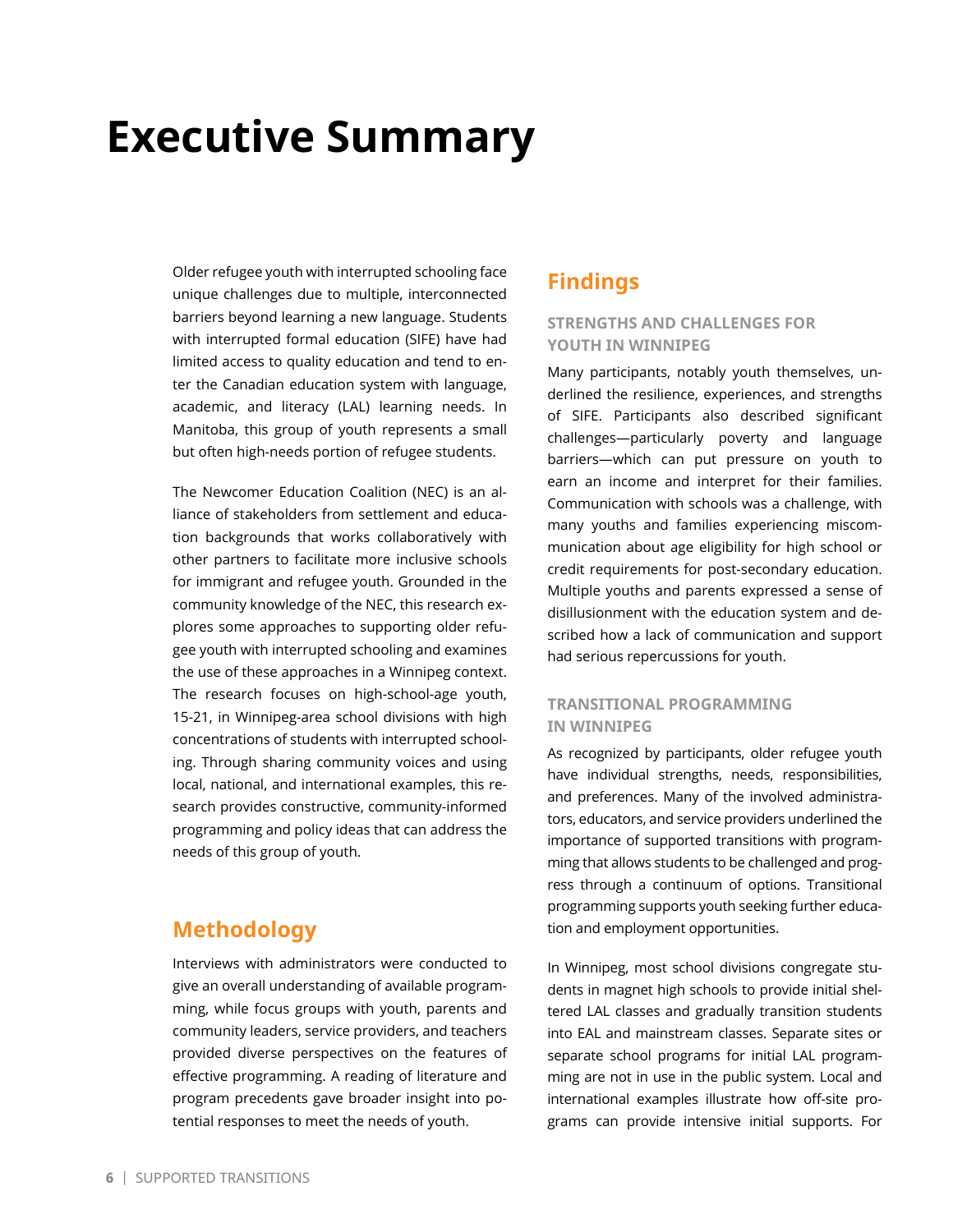in-school programs, some youths described a sense of stagnation in EAL classes, while others expressed that the transition into regular classes was difficult and they often felt lost. The literature, and many educators, stressed that targeted pre-exposure to language is vital for youth to progress through academic and skill development. For example, there has been some use of tutorial classes and language-supported vocational programs. EAL-designated E-credits for adapted courses were described by many educators as a transitional tool. However, there was a lack of clarity among families, teachers, and administrators about the appropriate use of these credits, especially for graduation. E-credits are not recognized by post-secondary institutions, so youth cannot use them to meet entry requirements.

Some youths may not be comfortable in high school or general adult programming. Multiple administrators noted that in Winnipeg there is a lack of adult programs that combine language and content development, and few of such programs specifically for young adults. The BridgES Program was highlighted as a local example that uses a co-teaching approach for targeted language and content development to transition young adults to post-secondary education and employment options.

### **TARGETED EXTENDED LEARNING AND EXTENSIVE SUPPORTS FOR TRANSITIONAL PROGRAMMING**

Teachers, service providers, and families emphasized the need for support for youth, and their families, in navigating education and employment pathways. Few participants mentioned the key role of guidance counsellors in this support, but this is stressed in the literature. Targeted extended learning and extra help from both educators and community members were also emphasized by youth, service providers, and educators as ways to help youth progress through language and content acquisition. Psychosocial and interpretation support for youth, and their families, are key examples of the extensive supports that many participants saw as fundamental to effective resettlement and education.

### **COLLABORATIVE PARTNERSHIPS FOR TRANSITIONAL PROGRAMMING**

Participants involved in supporting youth emphasized the need for collaboration among a range of actors, particularly including mainstream teachers, refugee parents, and community organizations. Most youths highlighted relationships with supportive teachers as a positive part of their school experiences. Administrators and teachers explained that communication and training with mainstream teachers is vital to supporting transitions within schools. Service providers and educators also emphasized the value of community supports and the need to open schools up to community organizations. Administrators and teachers reiterated that collaboration across different levels and departments of government is necessary not only to fund transitional programming but also to address underlying issues related to poverty.

## **Recommendations**

Based on this study, the following recommendations were developed to assist school divisions and other partners in adapting and developing programming and supports:

- **A. DEVELOP TRANSITIONAL PROGRAMMING OPTIONS**
- 1. Provide and promote a flexible range of transitional programming options for youth.
- 2. Offer vocational programs with targeted language support.
- 3. Ensure that young adult SIFE (18-25) in each division have access to free young adult-specific programming options to equip them with the requirements for post-secondary education.
- **B. FACILITATE TARGETED EXTENDED LEARNING AND EXTENSIVE SUPPORTS**
- 1. Ensure consistent communication and strong support for transition and pathway planning, particularly in terms of post-secondary credit requirements.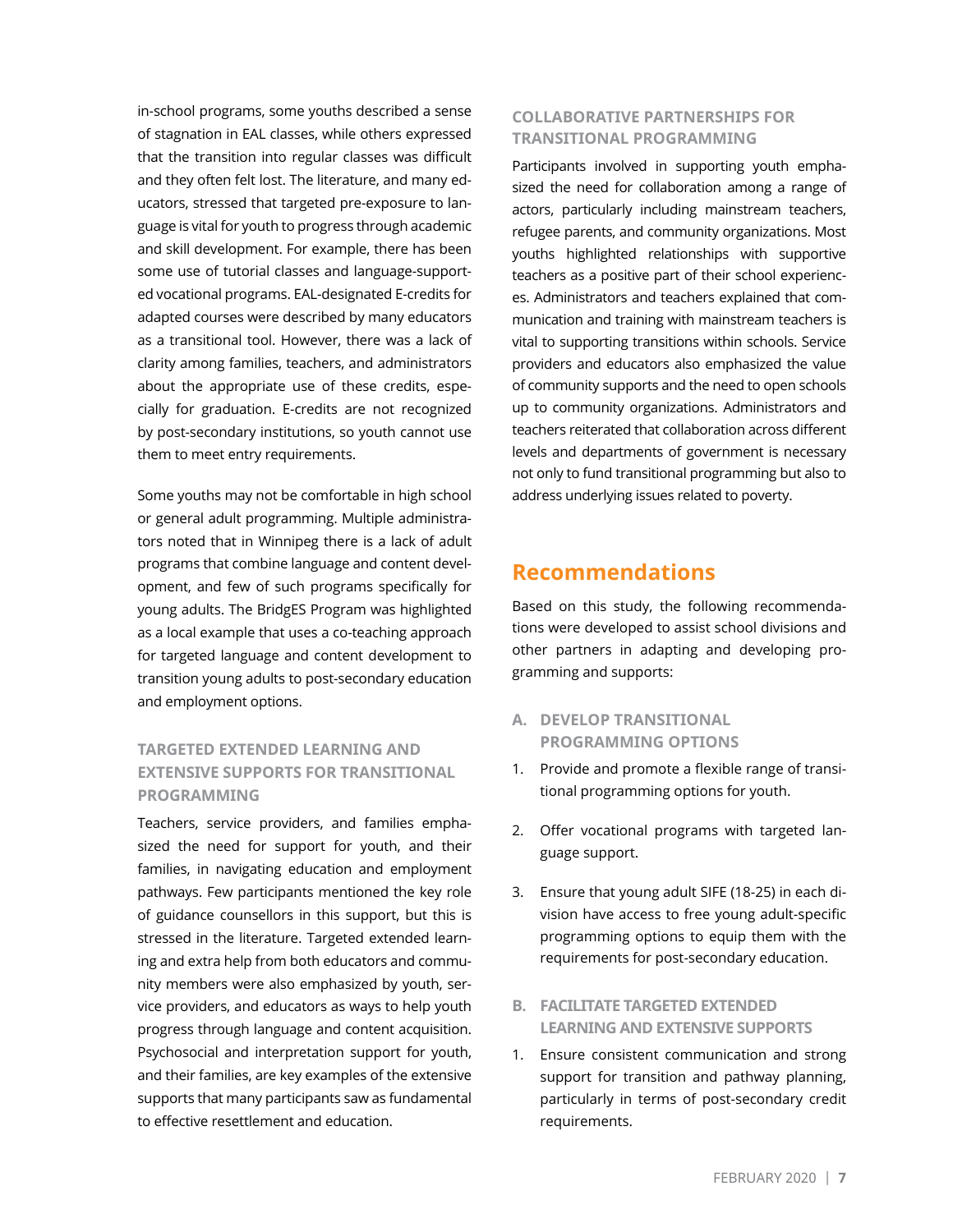- 2. Collaborate to offer extended learning opportunities with targeted language support.
- 3. Invest in extra help, wraparound supports, and cultural-linguistic supports, but also develop community-based supports such as volunteers and mentors for SIFE.
- **C. ENHANCE SCHOOL AND COMMUNITY COLLABORATION AND PARTNERSHIPS**
- 1. Ensure all schools, particularly LAL magnet schools, have a whole-school approach in place for all staff to support SIFE.
- 2. Adopt strategies and policies for a whole-community approach to supporting SIFE, prioritizing communication and collaboration with families and communities.
- 3. Seek diversified funding sources for extended learning and supports, direct financial supports, and needs-based pilot projects.

The research concludes that educational programming and supports which help youth transition through a continuum of options are necessary. In Winnipeg, educational approaches to SIFE tend to focus within mainstream high schools for initial and ongoing programming. In this context, there are many positive practices being implemented by dedicated educators.

At the same time, collaboration and communication can be enhanced to strengthen and expand available programming and supports both within and beyond high schools. Partnerships at multiple levels are important not only to provide vital funding from various government departments but also to identify and coordinate complementary forms of school and community support. Communication and support is also necessary for youth and their families to be aware of their options and how to navigate pathways to further education and employment. Collaboration is essential to leverage government funding, community capacity, and the strength of youth themselves so that youth can thrive.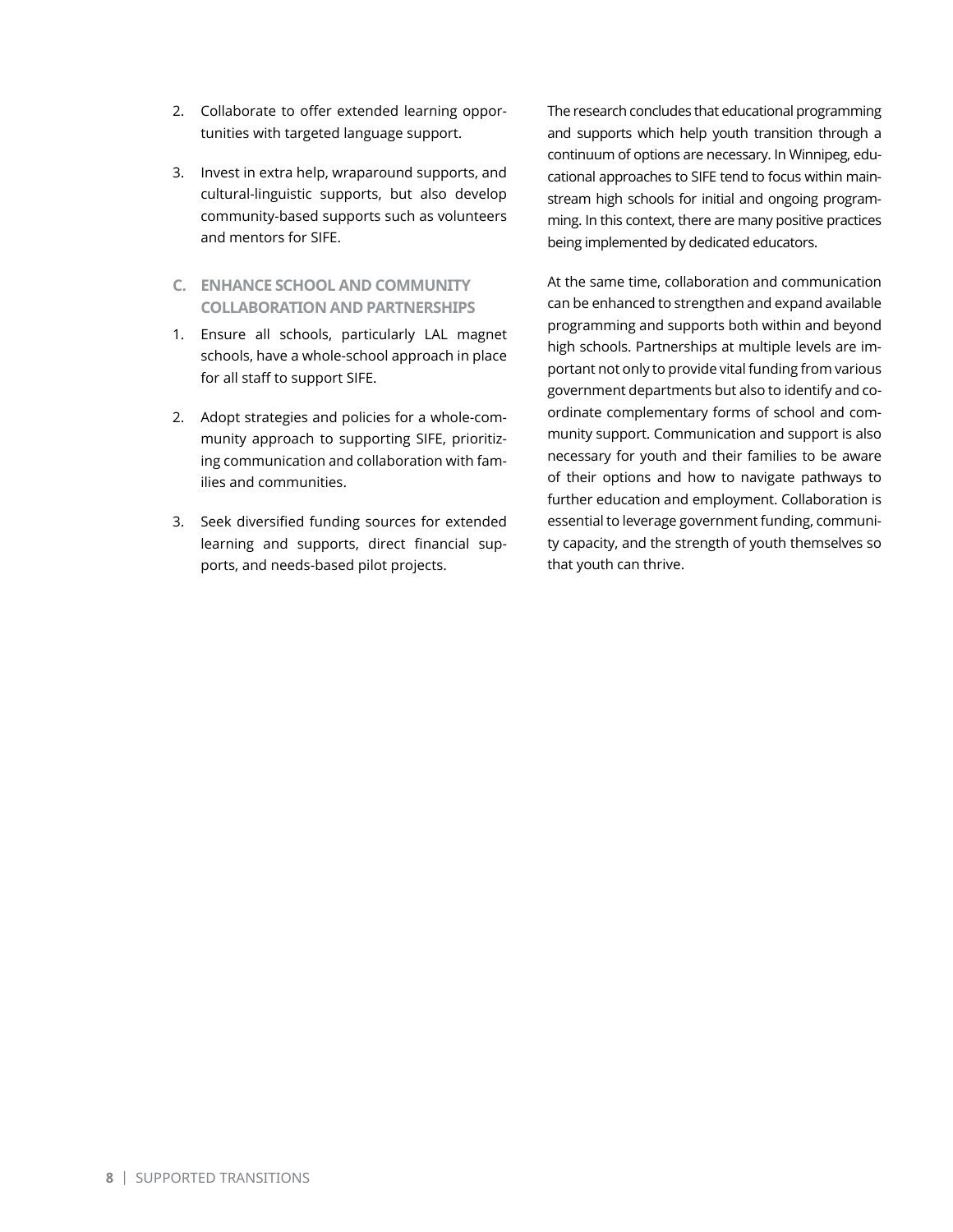# <span id="page-8-0"></span>**Introduction**

Older refugee youths with interrupted schooling face unique challenges due to multiple, interconnected barriers beyond learning a new language. Interrupted schooling refers to "students who had limited access to education as well as students who may have had more continuous, but inadequate quality of schooling, and as a result, may lack native language literacy" (Drake, 2017, p. 338). Students with interrupted formal education (SIFE) tend to enter the system with language, academic, and literacy (LAL) needs beyond learning English as an additional language (EAL). Multiple years of interrupted schooling mean youth may not be literate in their first language and have often not developed academic content knowledge or critical thinking skills required by the education system (Kanu, 2008). At the same time, many youths are dealing with trauma from past experiences as well as ongoing challenges associated with resettlement—notably cultural adjustment and poverty (Kanu, 2008; Stewart, 2012; Ennab, 2017).

Interrupted schooling will have different implications for different students that must be individually assessed. Some studies indicate "students from War-Zones areas… are participating successfully in the Canadian educational system" (Stermac et al., 2010, p. 105). Older refugee youth with interrupted schooling arrive with diverse experiences, strengths, skills, and needs, and it is important to recognize their capacity and resilience (Stewart, 2011).

Nonetheless, older youth with significantly interrupted schooling face interconnected systemic barriers that put them at risk of being marginalized (Stewart, 2012). "These experiences suggest that this group of students may experience greater difficulties adjusting to and integrating into a new society and may be slower in learning academic

concepts, skills, and a new language" (Kanu, 2008, p. 917). Without appropriate support, this group is at higher risk of leaving school or being guided towards lower levels of education or work (Schroeter and James, 2015; Dykshoorn, 2009).

Effectively dealing with the challenges presented by interrupted schooling for older youth therefore necessitates accounting for such systemic factors, designing systems-level approaches to combat these challenges, and centring the agency and resilience of refugee youth and their families. In Canada, there is limited comprehensive research on the range of educational approaches and programming options for this specific group. Furthermore, in a broader North American context, there is a lack of literature on this topic that includes the voices of the community, particularly students and their teachers (Auslander, 2019). "The inclusion of these perspectives is critical to the comprehensive school and classroom design necessary to integrate this population of students in meaningful ways" (Auslander, 2019, p. 16).

In Manitoba, newcomer youth, which includes refugees and other categories of immigrants, represent an increasing proportion of students (Healthy Child Manitoba, 2017). Older refugee youth with interrupted schooling represent a small but often high-needs portion of refugee students. Manitoba Education tracks interrupted schooling in terms of years below grade level, with youth who are assessed as being three years (or more) below grade level, or with no previous school experience, being considered as having significantly interrupted schooling (D. Turner, personal communication, September 21, 2019). The assessment and reporting system for interrupted schooling is not consistent across the province, so data is more an indication of trends. In terms of new enrolment in Manitoba,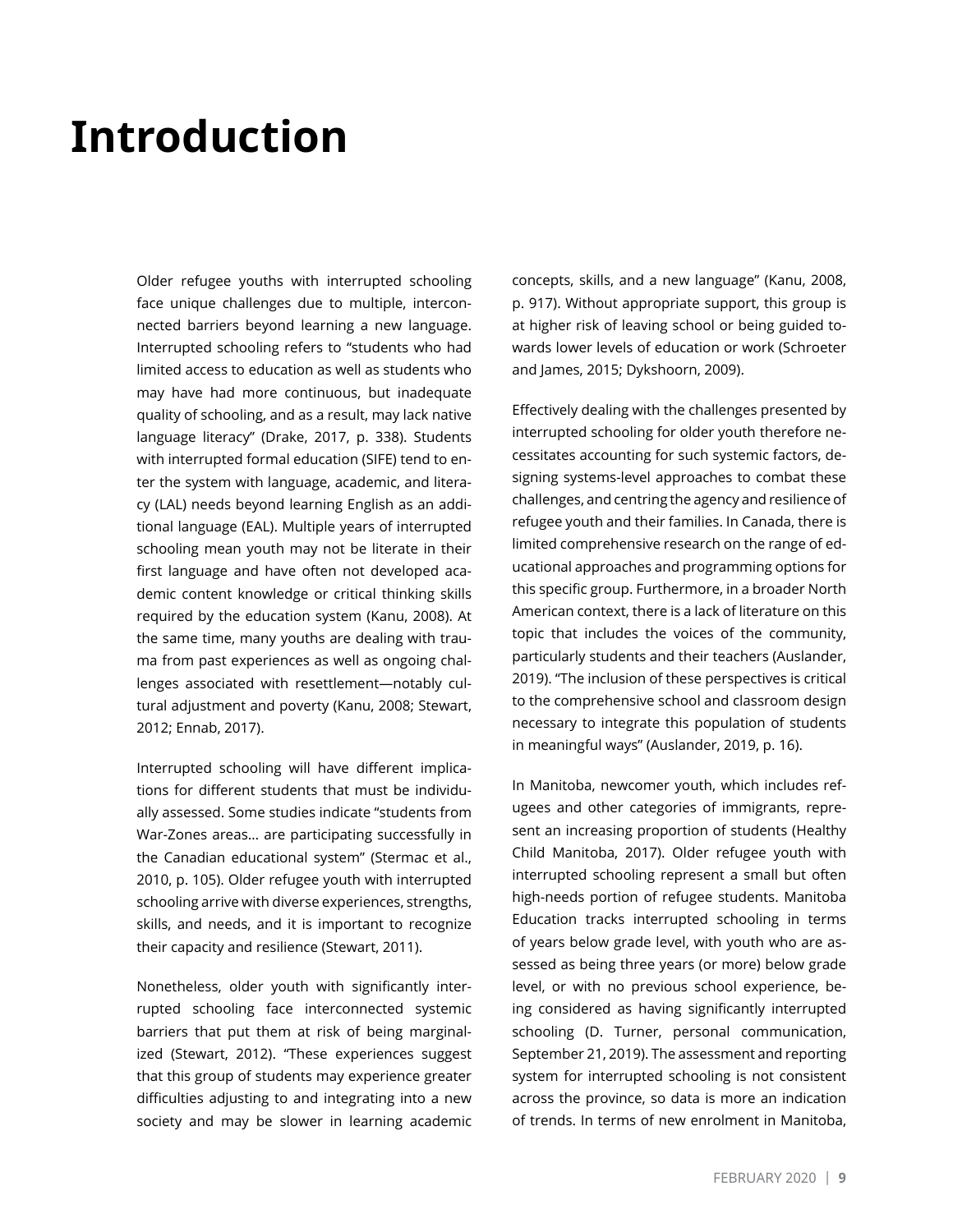from 2016 to 2018 an average of 105 high-school-age students each year who enrolled in September were reported as having significantly interrupted schooling (D. Turner, personal communication, 2019). Of this group, an average of 33 students per year entered with no previous formal education.

In the spring of 2018, the Newcomer Education Coalition (NEC) and its community partners convened a forum in Winnipeg on newcomer youths with interrupted schooling.<sup>1</sup> A key recommendation emerging from the forum was to develop research on successful approaches for supporting this group of youths. This research aims to improve understanding of the features of effective educational approaches and explore a range of programming options in Winnipeg.

The report begins with a summary of the research methodology. Then, to ground an exploration of effective educational approaches in the experiences of Winnipeg youth, the report highlights key factors in their experiences, as described by participants.

Next, the report outlines a range of transitional programming available for SIFE in Winnipeg. Supplementary information on transitional programming formats, using national and international examples, is provided.

Building on this, the report presents features of effective approaches highlighted by participants and relates these to the literature on each topic. Targeted extended learning and extensive supports are vital to support youth with transitions. Collaborative partnerships within the school and the broader community are also recommended.

Recommendations are presented based on findings from local research as well as the literature and precedents. Finally, the report concludes with an argument that educational programming and supports that help youth transition through a continuum of options are necessary. A community-based approach is built into the research methodology and is discussed in the next section.

<sup>1</sup> NEC members include representatives from Immigration Partnership Winnipeg and the Manitoba Association of Newcomer Serving Organizations; youth-serving organizations such as N.E.E.D.S. Inc. and IRCOM; the Manitoba Teachers' Society; current and former teachers, principals, and administrators; and a range of other community members. The 2018 forum brought together a range of stakeholders, including representatives from schools, school divisions, government departments, and community-based organizations across Manitoba. The intent was to discuss issues faced by older refugee youth with interrupted schooling and to explore program and policy ideas to support this group of youths within and beyond the K-12 system (Newcomer Education Coalition, Forthcoming).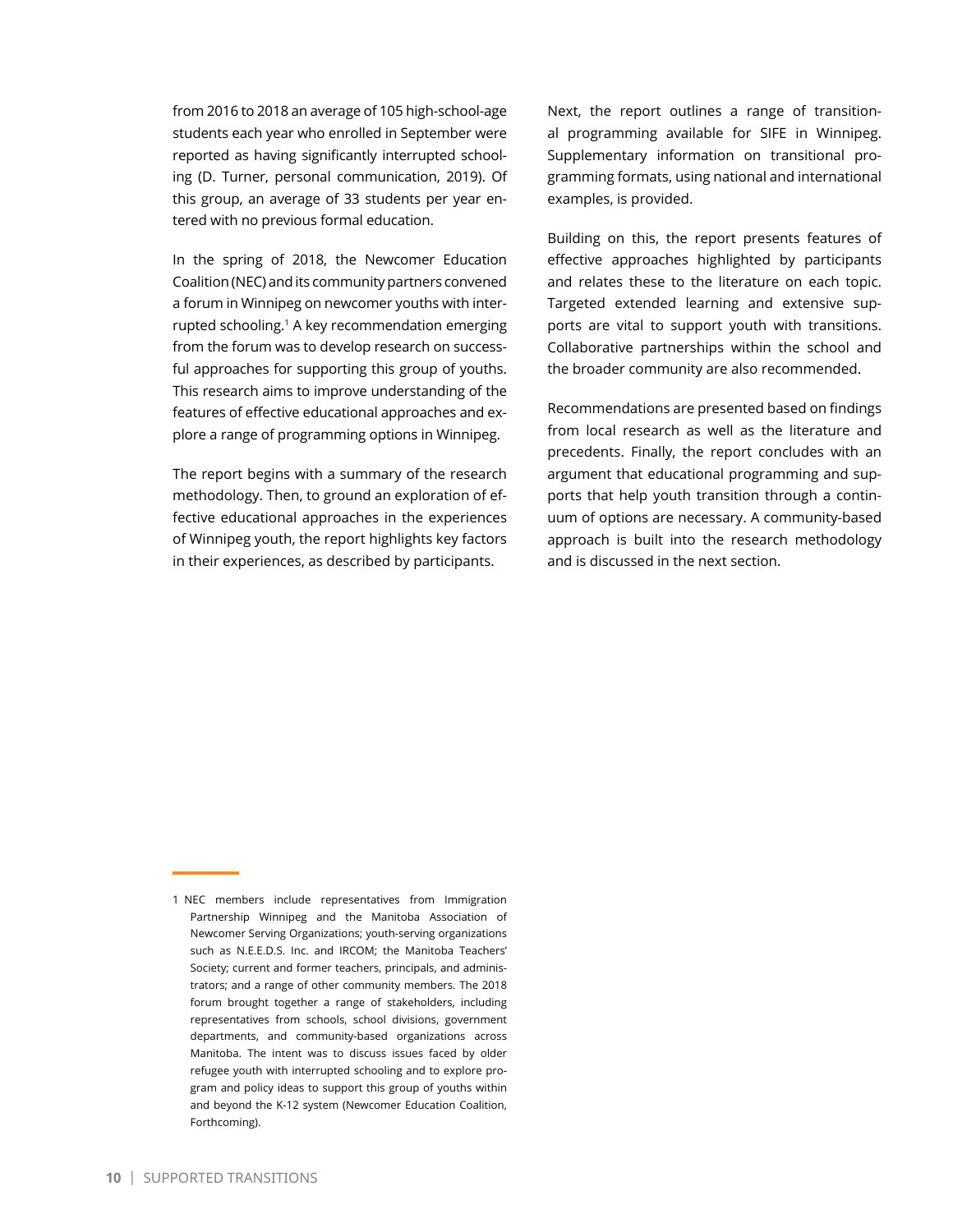# <span id="page-10-0"></span>**Methodology**

## **Research Approach**

Research on effective approaches to supporting high-school-age SIFE is strengthened by including the perspectives of those with lived experience (Auslander, 2019). This research was conducted in collaboration with the Newcomer Education Coalition and follows community-based research approaches. Following the NEC forum recommendations for research on this topic, Ray Silvius at the University of Winnipeg and Noëlle DePape at Immigration Partnership Winnipeg (IPW) obtained a grant from the Child and Youth Refugee Research Coalition (CYRRC) and hired a researcher with a background in direct and indirect newcomer support services, particularly for youth. The researcher was based at IPW. Working with the staff team, and IPW's Youth Advisory Council for Newcomer Services, was key to grounding this work in the experiences of the newcomer community.

A research advisory group with members from education and settlement backgrounds was involved from the early stages of research design and was critical in the process of engaging community members and educators. A list of members of the research advisory team can be found in the opening acknowledgements.

## **Research Procedures**

Initial background research and community consultation provided an understanding of the barriers associated with interrupted schooling. The research was subsequently guided by the following questions:

1. What are the features of effective approaches to education for high-school-age refugee youth with interrupted schooling?

- 2. What effective approaches are in use in Winnipeg schools to support high-school-age refugee youth with interrupted schooling?
- 3. How can effective approaches be facilitated in Winnipeg?

## **Data Collection**

Data was collected in spring 2019. Research methods included focus groups with youth, parents and community leaders, youth service-providing organizations, and EAL teachers, as well as semi-structured interviews with school division administrators.

To understand the range of approaches and experiences in Winnipeg, data collection was both "top-down," from upper-level administrators who have considerable decision-making power and systems-level perspectives, and "bottom-up," from the lived experiences of those affected by interrupted schooling and from those who implement strategies on the front lines. Interviews with administrators were conducted to provide an overall understanding of available programming, while focus groups provided diverse perspectives on the features of effective programming. Recruitment for focus groups was done through community partners and was targeted to include representation from across the city and school divisions.

#### **FOCUS GROUP WITH YOUTH**

Youth were recruited through youth-serving agencies and leaders of the Newcomer Youth Advisory Council. A focus group with nine youths was held five women and four men ranging in age from 18 to 21. Recruitment aimed to include communities from different areas of the city and various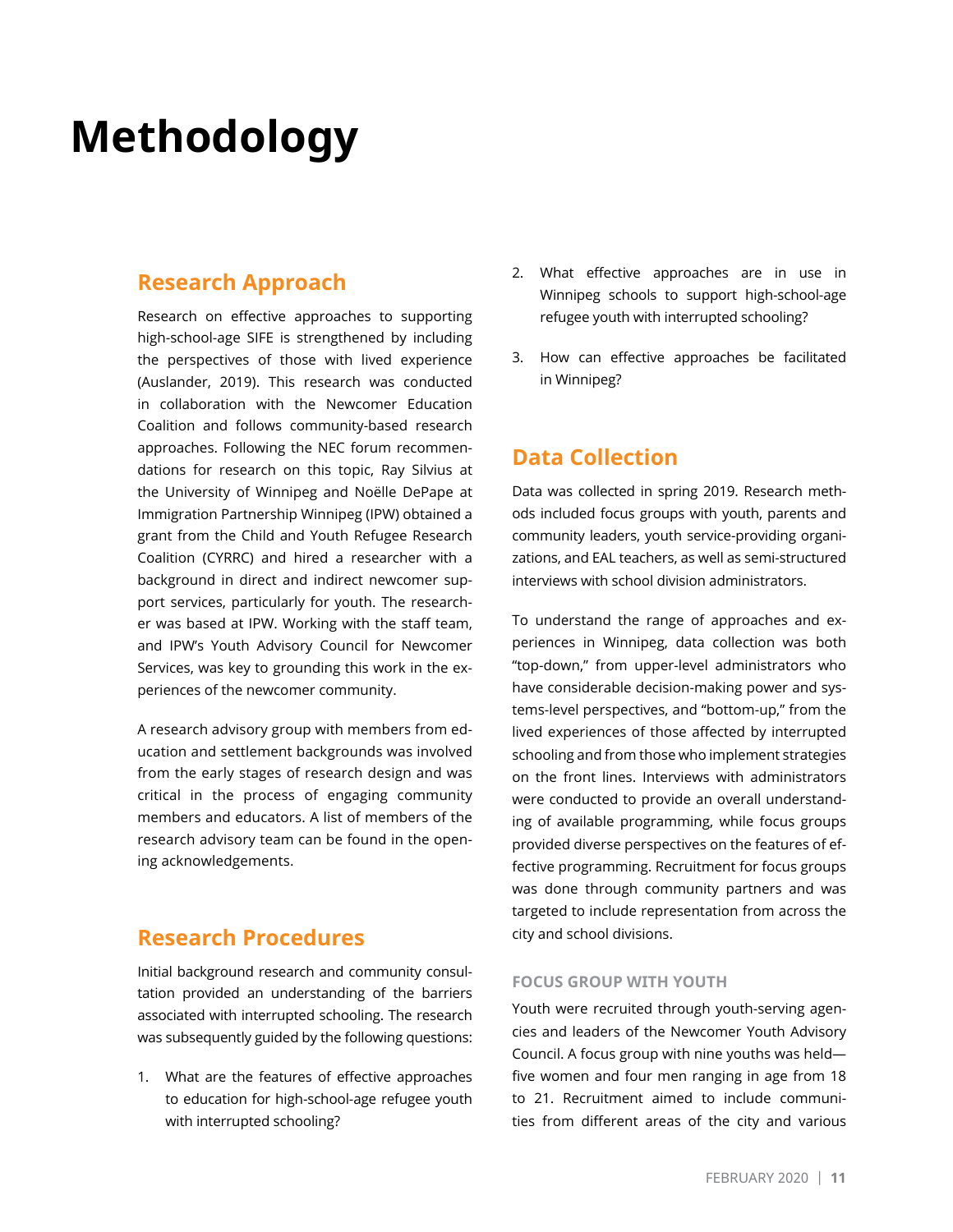countries of origin, although there was significantly higher representation from Syria, with six students from Syria, one from Iraq, one from Kenya, and one of Burundian origin but born in a refugee camp. Only Arabic-speaking students requested interpretation and this was provided.

Participants were selected based on the number of years they had spent out of school. Three students indicated they had an unknown period of interrupted schooling (but they were referred by agencies for having significantly interrupted schooling), two had significantly more than three years of interrupted schooling, three had two years of interrupted schooling, and one had only one year of interrupted schooling. The input of youths with shorter periods of interrupted schooling was accounted for in the analysis of data. Efforts were also made to include youth who had had varying experiences with the education system. The group included youths who were still currently in school, had stopped school and were currently employed, had stopped and returned to a different school, and had graduated and gone on to university.

Youths were asked questions about positives and negatives of their school experience, experiences stopping school, pressures such as work, different gender-based experiences, and their plans for the future.

### **FOCUS GROUP WITH PARENTS AND COMMUNITY LEADERS**

The community focus group included four parents and six community leaders. Parents had children who had arrived as refugees within the last five years, were between 15 and 25 years old, and had significantly interrupted schooling. Of the community leaders, two expressed that they had experienced interrupted schooling themselves, one was also the parent of older youth with interrupted schooling, and all had worked closely with families and youths in their communities who had experienced interrupted schooling. Community leaders supported parents with interpretation. Recruitment aimed to include communities from different areas of the city and various countries of origin including the Congo, Syria, Iraq, Somalia, and South Sudan.

Parents were asked about positive and negative school experiences, school collaboration with parents and ethno-cultural communities, their children's plans for the future, and ideas on how youth can be best supported.

### **FOCUS GROUP WITH YOUTH SERVICE-PROVIDING ORGANIZATIONS**

Eight representatives from youth-serving organizations across the city participated in a focus group. Questions focused on successful approaches and features for supporting older youth with interrupted schooling, and where this was happening in Winnipeg. They were also asked how schools and service providers can better collaborate and how service providers can be better supported in their roles.

#### **FOCUS GROUP WITH EAL TEACHERS**

Six EAL teachers who were flagged by advisory group members as having a high level of involvement in professional development participated in a focus group. One EAL coordinator with close involvement in a specific EAL program also participated. Questions focused on successful approaches and features as well as smooth transitions and collaboration with parents. Teachers were also asked how they can be better supported in their roles.

### **INTERVIEWS WITH SCHOOL DIVISION ADMINISTRATION**

Semi-structured interviews were conducted with high-level administrators from all seven of the Winnipeg-area school divisions: Winnipeg School Division (WSD), Seven Oaks, Pembina Trails, St. James-Assiniboia, Louis Riel School Division (LRSD), River East Transcona School Division (RETSD), and la Division scolaire franco-manitobaine (DSFM). Interviewees were identified in conversation with the advisory group and the school divisions themselves as having the portfolio most related to overall newcomer programming. One administrator was also joined by a divisional EAL consultant. Questions focused on the divisions' approaches to supports for older refugee youth with interrupted schooling; features of successful practices, models, and approaches in the division; and collaboration with families and community organizations.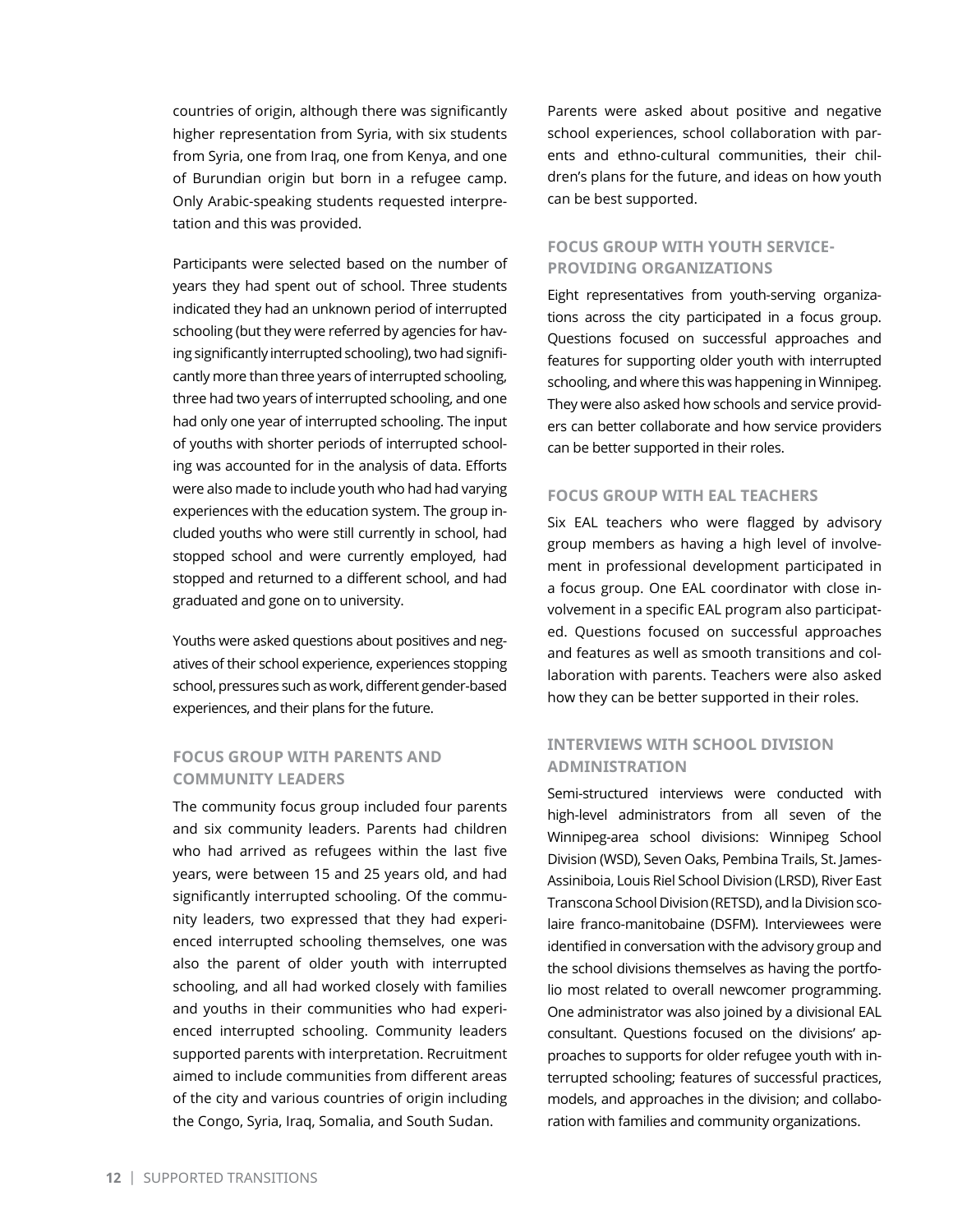## **Limitations**

Data collection was limited to a short period of time between grant approval and the end of the school year. This, and the scale of the project, meant that a relatively small number of community voices were included. Notably, areas with lower concentrations of youths with interrupted schooling (particularly rural areas) and junior-high-age youths were outside of the project scope. These exceptions present areas for further research.

Transcripts were analyzed by the researcher and a coding software was used to organize codes and quotes. Preliminary coding was developed based on interview guides and then served as a framework for grounded coding. The findings of the study emerge from the frequency and interconnections of codes as well as the researcher's overall observations. The results were shared with the research advisory group in fall 2019.

## **Ethics**

## **Data Analysis**

Focus groups and interviews were audio-recorded by the researcher and sent for transcription. The project received approval from the University of Winnipeg Research Ethics Board and research done in collaboration with school divisions was in accordance with their specific research policies.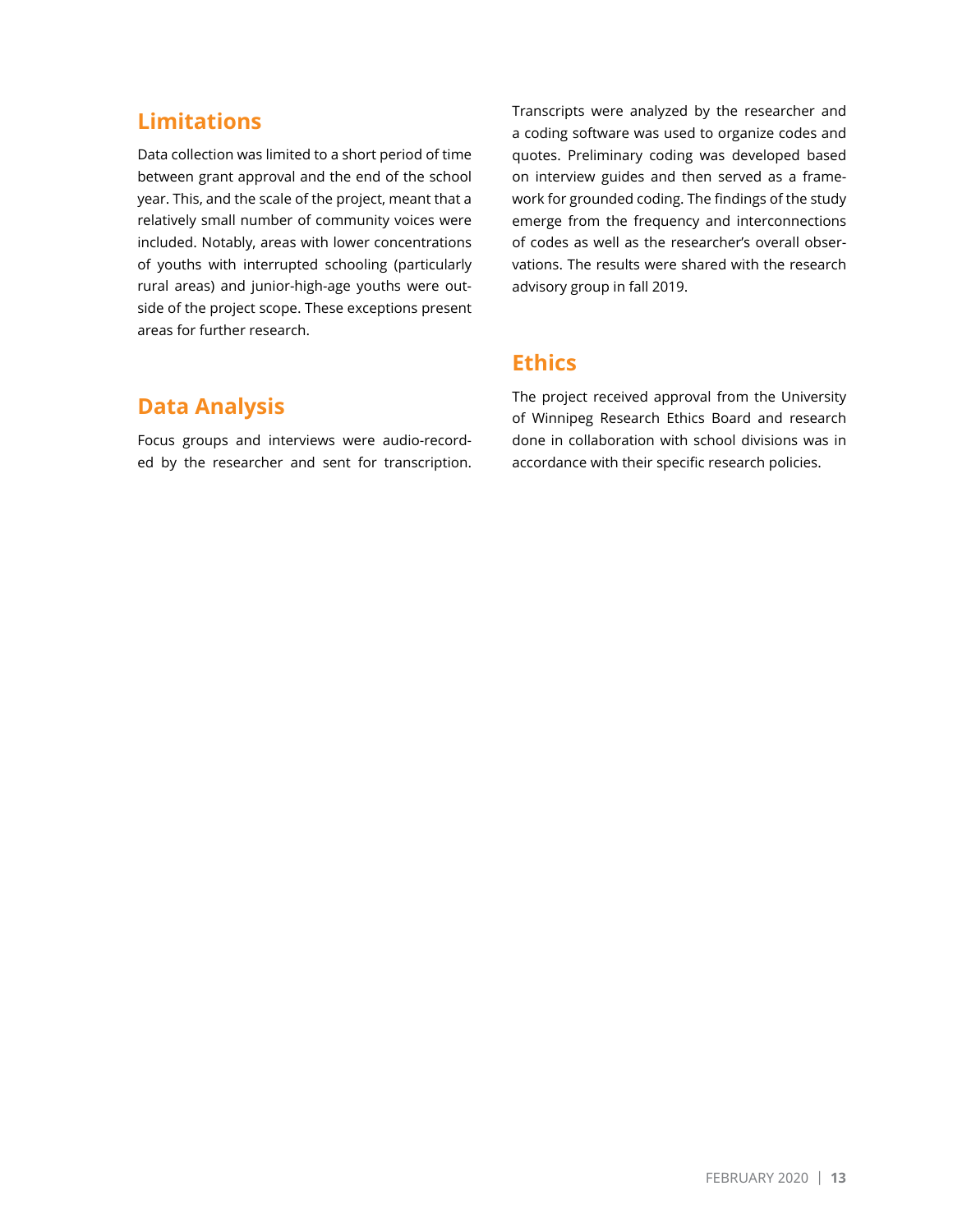# <span id="page-13-0"></span>**Experiences of Older Refugee Youth with Interrupted Schooling in Winnipeg**

Participants in focus groups and interviews spoke of a range of strengths and challenges experienced by older refugee youth with interrupted schooling. It follows that effective approaches, features, and programming must recognize and respond to these factors. Overall, there was a major emphasis on the strengths and resilience of this group of youth. At the same time, youth face challenges associated with resettlement while having limited time to complete their education and fulfill family responsibilities. In terms of implications, there was a strong sense of disappointment about limited opportunities available to youth.

## **Strengths**

Refugee youth tend to be resilient and develop protective factors for coping with challenges (Stewart, 2011). Many youth participants underlined their will and persistence to learn despite their challenging circumstances. Similarly, adult participants reiterated the need to recognize the diverse skills, experiences, stories, and cultures of these young people.

## **Challenges**

Refugee youth and their families tend to begin the resettlement process with intermediary challenges of communication and cultural adaptation (Stewart, 2011). Youth and parents expressed that language barriers are a key challenge. Parents and teachers also mentioned challenges with cultural differences, while youth described experiences of prejudice within the education system. Teachers and administrators described trauma as a key challenge for youth and parents. All focus groups and interviews touched on issues associated with poverty and unmet basic needs—particularly housing instability and unaffordable transit—that limited student opportunities.

Participants in focus groups and interviews acknowledged limited time as a major pressure on older youths. This was associated both with policy limitations as well as youths' and families' expectations for their education. Most youths described discouraging experiences linked to age and eligibility, with many being turned away from multiple schools because they were over 18, despite the fact that they have the right to attend school until age 21.

Older refugee youths can experience the pressures of family responsibilities from their parents and siblings as well as their own spouse or children. The pressure on youth to work and contribute to the family income was particularly highlighted. Work pressure was emphasized by most young male participants, while some young women discussed childcare as a challenge. A few community leaders spoke about the pressure on youth to interpret for their family. One said its "very unfair for the children, for the parents… it creates lots of issues and you're putting a huge responsibility upon children's shoulder, and they're not capable to do so. And if they misinterpret it's going to be on the children" (Parent/ Community Leader Focus Group). These issues can present challenges for the education system.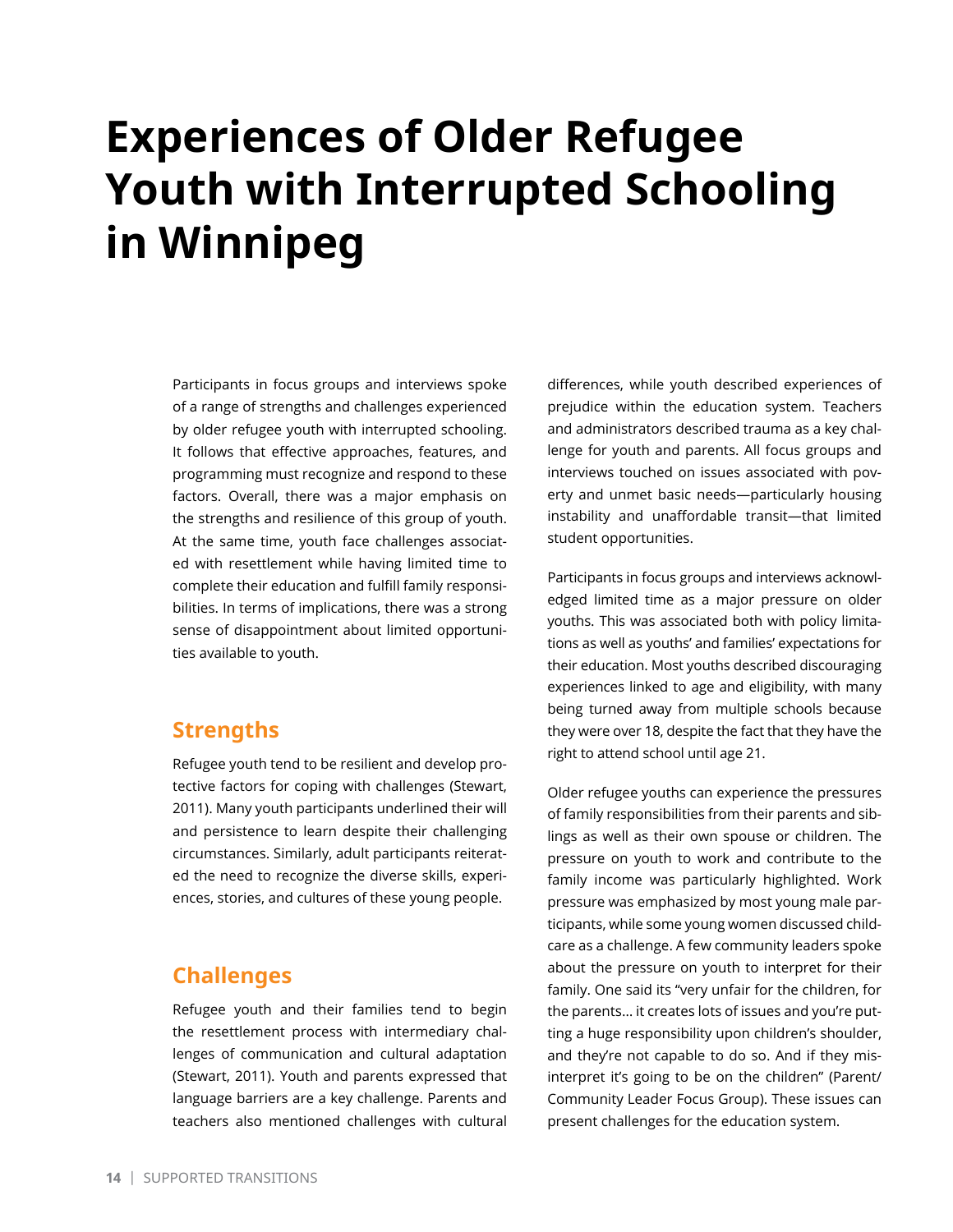## **Implications**

Multiple older youths and parents expressed a strong sense of disappointment and unmet expectations in their experience with the school system. One youth explained this disconnect between expectations and reality: "Things that we lost back home that we got here… we have these opportunities and have these educational systems that can help out, why are we not using it?" (Youth Focus Group).

They described experiences with lack of support, learning plateaus, and limited opportunities, particularly due to miscommunication about credit requirements and exclusion based on age. They associated this with leaving school, not pursuing further development, associated mental health issues, and involvement in crime and gangs. One parent described the experience of her son after learning that he had graduated without post-secondary recognized credits: "when he graduate, he get depression actually… now he has mental issues" (Parent/ Community Leader Focus Group). Another community leader explained:

> last week I had two boys in my community arrested at night because they were involved in a gang, both of them graduated from high school, they went to university and they found they cannot be anywhere and now they've become you know on the wrong side of society. Parent/Community Leader Focus Group

Effective educational approaches to support older refugee youth with interrupted schooling can recognize and respond to these realities through the design and features of a range of programming.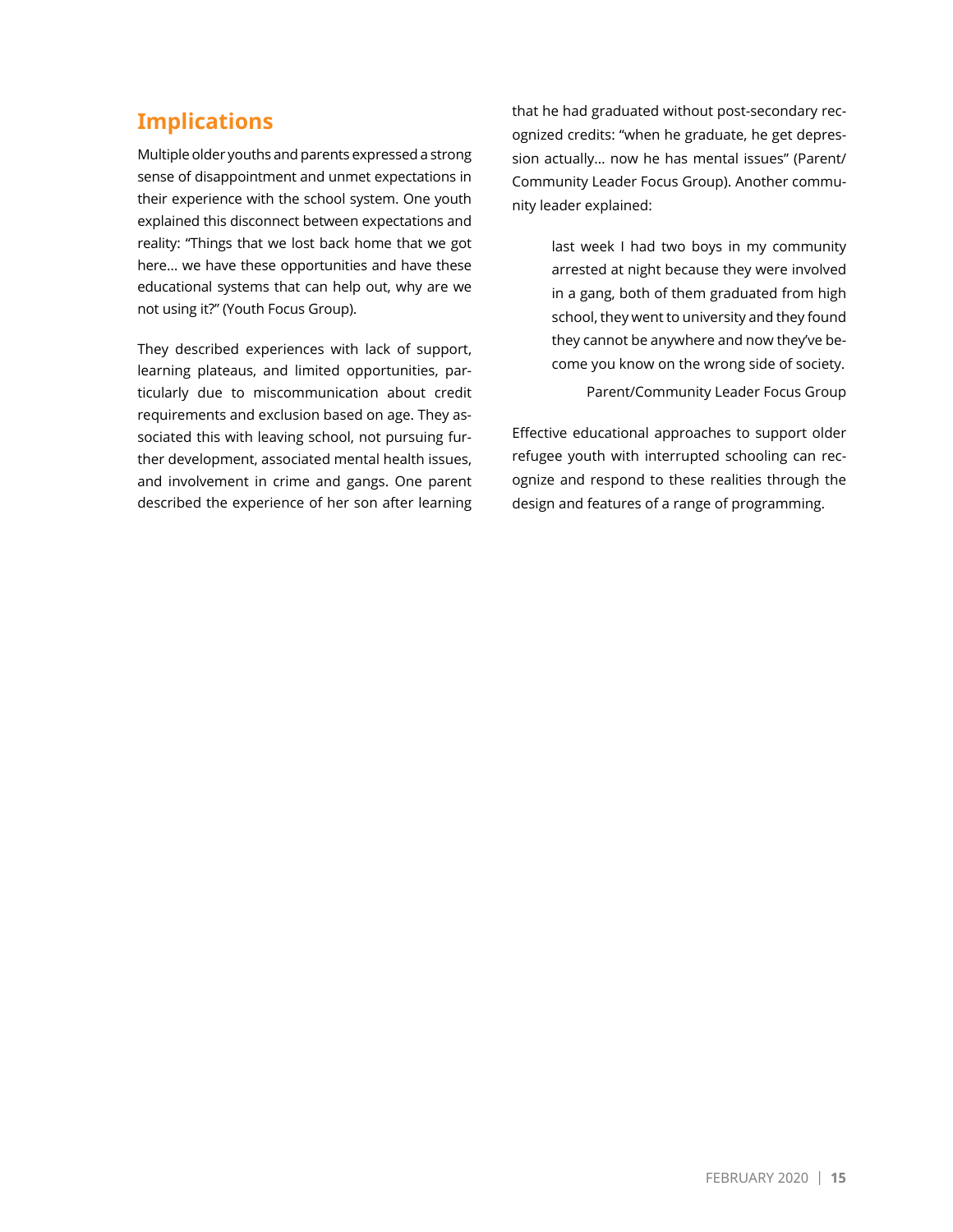# <span id="page-15-0"></span>**Transitional Programming in Winnipeg**

There is a range of programming in use in Winnipeg schools to support older SIFE. Community participants emphasized the value of programming that allows for youth to transition smoothly through programming options, both within and beyond high school, with supports to navigate these pathways.

In terms of initial programming, separate LAL classes within a school are the most common format in Winnipeg. For subsequent transitions within high school, the importance of targeted language development related to academic content knowledge and employment skill development was highlighted by administrators and teachers. Youth and other participants underlined the need for extra support for mainstream and summer classes which allow youth to progress through curriculum content.

For transitions to further education or employment, targeted bridging programs and vocational programs were highlighted. The importance of adult education options for young adults was also noted by many administrators. Many youth and parents focused on post-secondary education as a goal, but there was also community interest in preparing youth for employment.

A brief explanation of programming formats and local policies provides context and is followed by a description of various approaches to programming available in Winnipeg.

## **Transitional Programming Formats**

The designs of programs to support older refugee

youth with interrupted schooling vary in terms of location and delivery, language of instruction, transition planning, and other factors like funding sources (Short and Boyson, 2012; Government of Ontario, 2008).

Programs can be located within a school, at a separate site, or at a dedicated newcomer-specific high school. Appropriate programming may be possible in a student's local school, or they may attend a magnet school where students with LAL needs are congregated from across a wider area. Sheltered instruction is an approach to academic language, literacy, and content development where students often begin in separate classes and gradually integrate into mainstream programming. Sheltered classes in magnet schools are a common initial programming model in Canada. Separate-site or whole-school programs are less common, but they can provide youth with intensive initial supports.

In terms of language of instruction, most programs in Canada use immersion approaches where instruction is initiated in the target language. There are various forms of bilingual programming where instruction is initiated in a student's first language to start developing literacy, academic, and, eventually, additional language skills. This model is less common since SIFE often have limited time to progress through language and content acquisition.

Planning for transitions into mainstream programming, further education, or employment can be built into various program designs. Bridging programs and vocational programs are targeted to transition youth toward these goals. Support in navigating education and employment options is referred to as pathway or transition planning.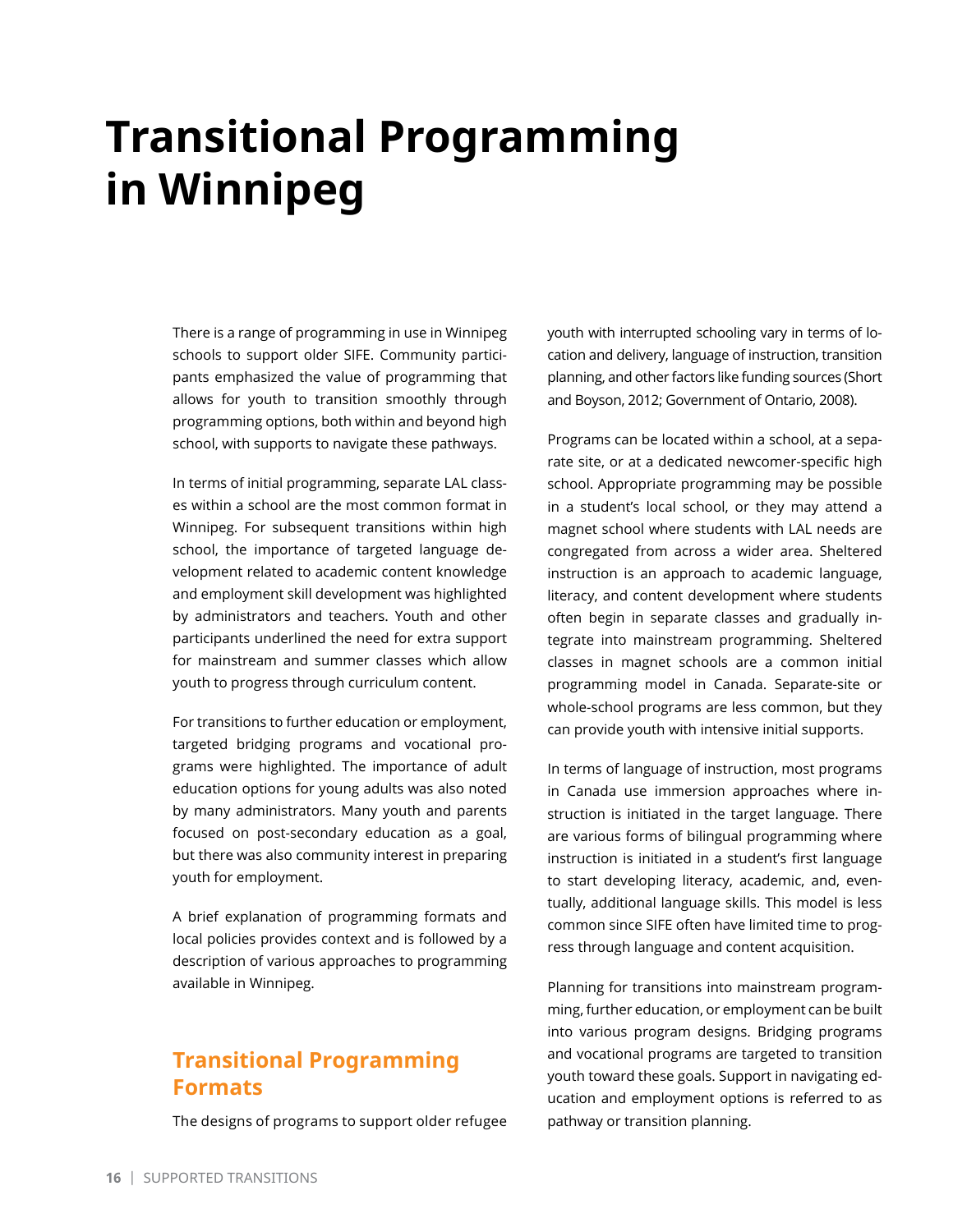Appendix A provides a more detailed explanation of transitional programming formats as well as case studies which may provide insight in a Winnipeg context.

## **Manitoba Policy Context**

There are a number of key policies informing educational approaches and experiences for older students with interrupted schooling in Winnipeg. Within these policies, educational approaches and practices vary between different school divisions and across different schools. Such policies may be constraining for educators, youth, and families who are seeking solutions to the unique needs of refugee youth.

Some key policies are regarding inclusion, age eligibility, and the use of EAL E-credits. E-designated courses are adapted courses where curriculum outcomes are reworked to include goals from the EAL curriculum depending on a student's EAL stage (Manitoba Education and Training, 2011). E-designated courses are not recognized by post-secondary institutions and cannot fulfill entry requirements, notably for 40-level Math and English. Curriculum and funding are also important policy-related factors. A summary of relevant policies is available in Appendix B.

# **Flexibility for Programming Options**

Effective newcomer programs are not one-sizefits-all, and they must flexibly respond to the literacy skills and educational backgrounds of their students, potentially changing program design features over time (Short and Boyson, 2012). Many administrators explained that the demographics and concentrations of refugees in their divisions continually change over time and are seldom predictable. Administrators often referenced this along with the need for data and needs-based decision-making and a collaborative team approach within their administration in order to adapt their methods as needed. Administrators also generally emphasized the individuality of schools and students, one noting "no one model will fit every division or every school... models aren't necessarily transportable" (Administrator Interview).

Building on this individuality, some administrators spoke of the need for a plurality of programming options for youth. For example, one administrator described the value of pilot programs in responding flexibly and creatively to student needs: "There's a need, we look at what we can bring in, we do a pilot" (Administrator Interview). A range of programming options is discussed below.

## **INTAKE AND ASSESSMENT**

Intake and assessment, including cognitive assessment, is an important starting point for initial programming and planning. In Winnipeg, most intake and assessment for SIFE is school-based, with few centralized divisional systems. There is minimal use of first language assessment.

Many administrators highlighted initial registration as an opportunity for communication and collaboration. One administrator described the involvement of their settlement services team in the registration process, saying they work to "get the right people around the table for the registration" (Administrator Interview). Multiple administrators noted that registration is also an opportunity to establish a relationship with parents. DSFM has a "Trois tasses de thé" approach where parents are invited to come meet with school staff for three cups of tea, beginning with the registration.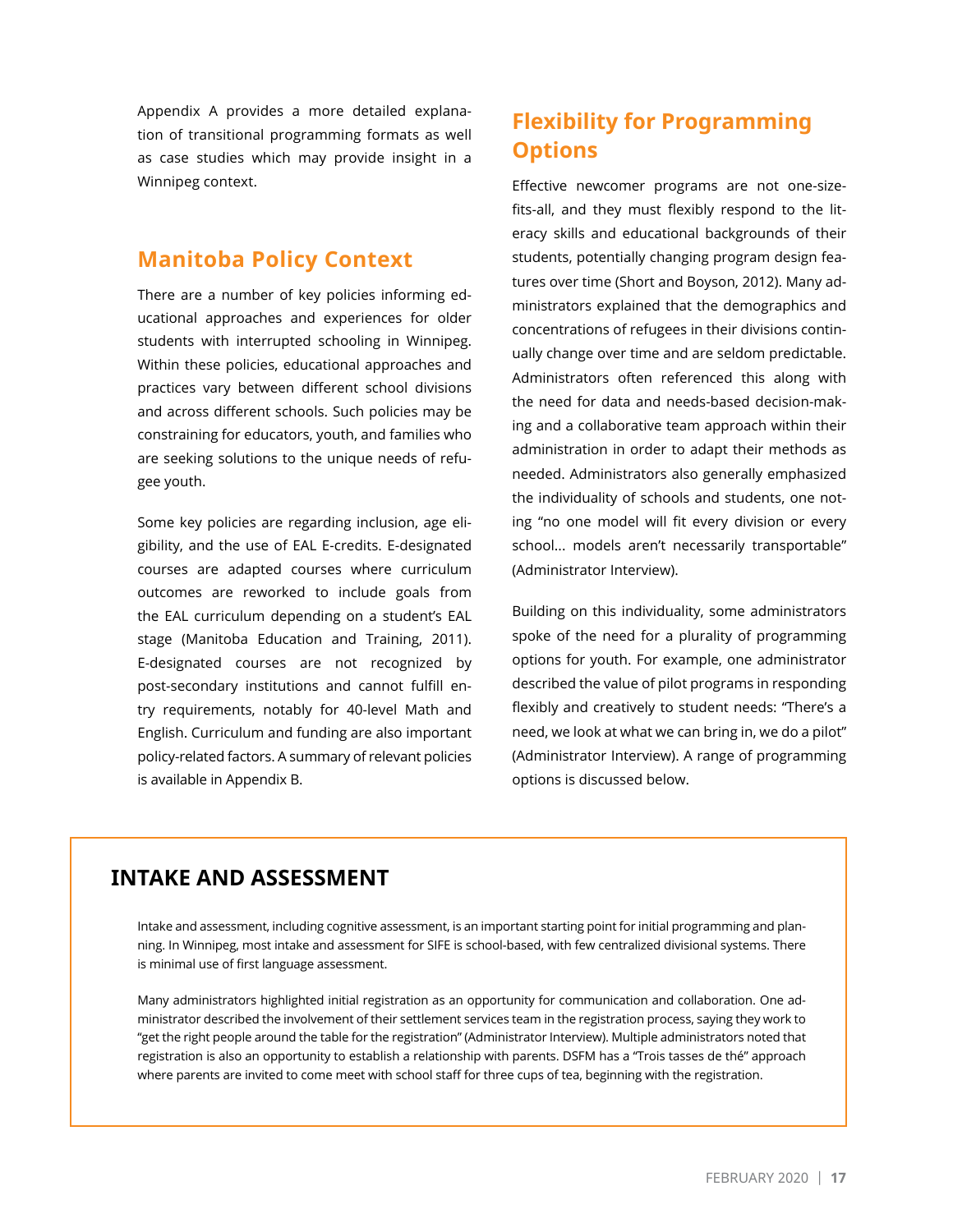## **Initial Programming**

#### **ORIENTATION PROGRAMS**

The Introduction to Canadian Education Program at Newcomers Employment and Education Development Services (N.E.E.D.S.) provides an educational orientation program for refugee and newcomer youth, ages 6 to 21, which serves as initial programming for many youth. N.E.E.D.S. conducts intakes with students to assess their strengths and needs, and provides programming and supports before youth enter public school. N.E.E.D.S. supports transitions to public schools by providing information to schools and maintaining an ongoing relationship with youth via school liaisons.

### **SHELTERED LAL CLASSROOMS IN MAGNET SCHOOLS**

Congregating LAL students in magnet high schools to provide sheltered classes is the main initial programming being used in areas with higher concentrations of refugee youth in

Winnipeg. Sheltered LAL programming provides a home base for SIFE learners to gradually integrate into the wider school courses and community. LAL classes can be scheduled in a student's timetable along with other classes. One teacher expressed the value of this flexible scheduling, saying, "I think that's the beauty of the LAL programming… we can individualize and tailor it to their needs" (Teacher Focus Group). Many teachers underlined the value of the Manitoba LAL curriculum and LAL credits to guide and recognize student learning.

#### **ITINERANT TEAMS IN LOCAL SCHOOLS**

Seven Oaks does not offer sheltered LAL programming and instead has LAL students enrol in classes according to individualized plans, including EAL and mainstream classes. Students can then be provided with in-class resource supports and teachers can be supported by itinerant teams of specialists. In some divisions where LAL-specific programming is available in a magnet school, some students still opt to stay in their local school. One administrator explained some families prefer older youth go to school closer to the

## **BILINGUAL PROGRAMMING**

Bilingual programming with older refugee students' first language as a language of instruction is not a common approach for older youth in Winnipeg, with immersion in English being the most common method. However, Francophone and French Immersion schools provide unique options for students with Francophone backgrounds as they may have access to supports and programming in an official language they are more familiar with.

Francophone SIFE may still have language, academic, and literacy needs and may speak a different dialect of French. As the main Francophone community high school in Winnipeg, Collège Louis Riel offers sheltered LAL programming in French. Other divisions with French Immersion schools do not focus on LAL in French.

Learning English is still a necessity whether Francophone students are enrolled in French - or English-speaking schools. Collège Louis Riel gradually introduces SIFE students to English classes. Meanwhile, Miles Macdonell Collegiate is a dual-track French Immersion school, so students can do English LAL programming and also take classes in French.

Some divisions offer bilingual programs or heritage language classes in additional languages, but these tend not to be in languages that are the first language of the current demographic of SIFE. Seven Oaks offers an after-school Arabic language class for one hour, three days a week, for kindergarten-to-grade-eight students, and has a similar program structure for after-school EAL classes.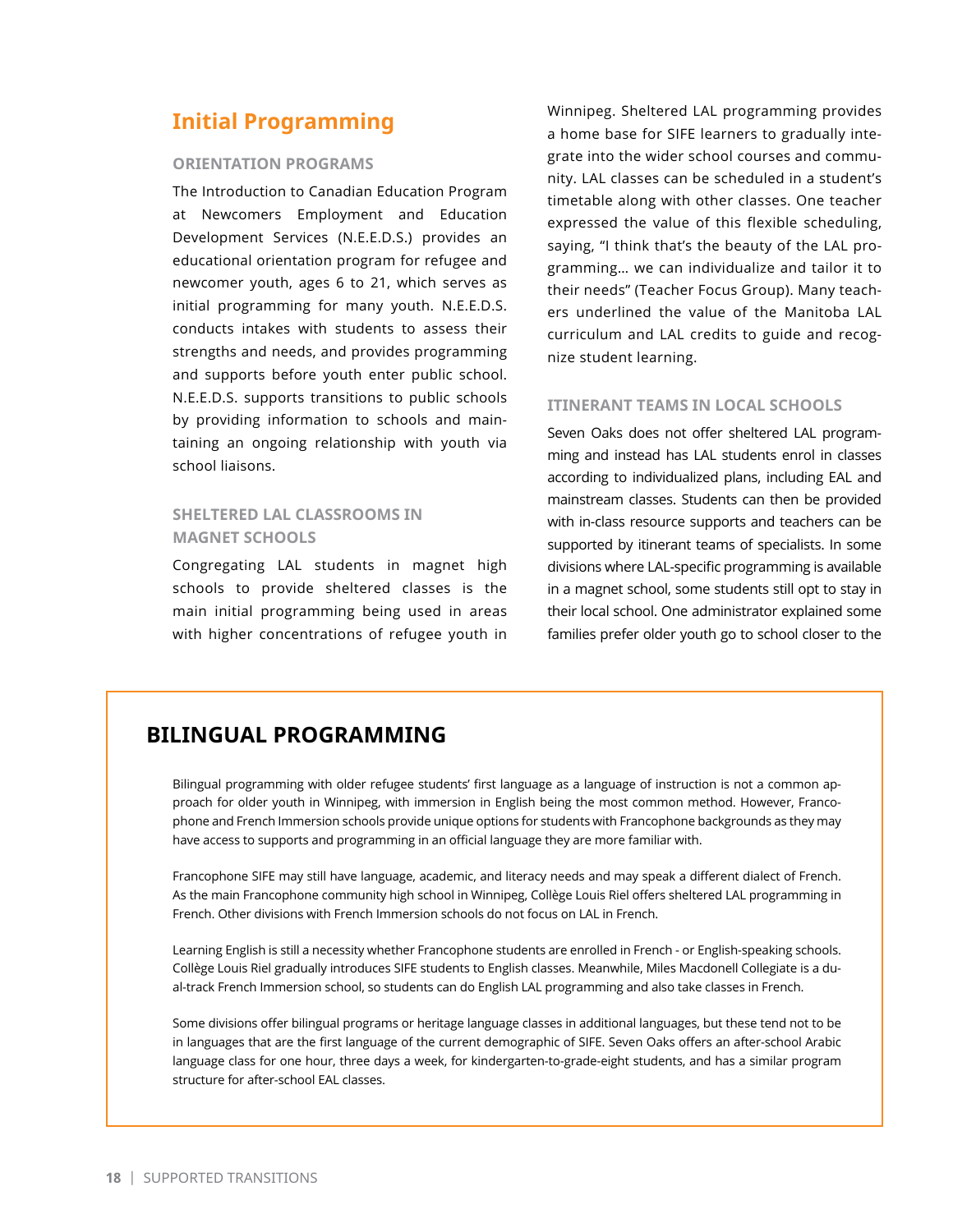family home, and closer to the school of their younger siblings, in order to provide support and childcare. Housing and transportation were highlighted by administrators as factors influencing educational options.

#### **SEPARATE SITE PROGRAMS**

Outside of the public system, one of the participants in the youth focus group was currently enrolled in a small independent school and described a positive experience. Freedom School is an independent Christian school located in downtown Winnipeg that focuses specifically on supporting SIFE learners. This program is not focused on re-entry into the public school system. Other youth participants were interested in the school's yearround programming model and the potential for free summer learning.

Divisional administrators did not see separate programs or schools as a desirable option for SIFE, primarily due to concerns with inclusion and their sense of belonging in the community as well as access to appropriate programming.

## **Transitions within High School**

#### **LANGUAGE-FOCUSED EAL CLASSES**

The difference in common underlying proficiency between SIFE and EAL students means that placement in language-focused EAL classes is not necessarily appropriate for SIFE. Youth participants described concern about lack of exposure to English-speaking students and lack of exposure to required content from being placed almost fully in language-focused EAL classes. Some described feelings of stagnation and hopelessness. Positioning language-focused EAL classes as part of transitional programming, rather than a place to stay, is an important distinction.

### **LANGUAGE- AND CONTENT-FOCUSED EAL CLASSES**

Many administrators emphasized the need for targeted language supports to help youth progress through content acquisition and skill development.

This is particularly relevant due to the time pressures faced by youth and the need for them to obtain required credits. Many youths placed similar emphasis on the need for content-specific language support, explaining that they often felt capable of mainstream course content but lacked specific vocabulary.

A number of programming options provide pre-exposure and extra help with academic communicative competence. Some schools have E-designated sheltered courses which group EAL students for curricular content courses with language support and adapted curriculum objectives. Multiple teachers emphasized the value of these classes being taught by specialized content-area teachers. In a different variation, Fort Richmond Collegiate offers tutorial courses where students take age-determined curriculum content courses in parallel with a class focused on extra support and language development linked to that content. Participants had varying perspectives on multi-age classes, but they were generally seen as a strength rather than a barrier when associated with differentiated instruction and age-appropriate content.

#### **REGULAR (NON-EAL DESIGNATED) CLASSES**

Youth and service providers emphasized the need for various forms of help with regular classes, allowing youth to push themselves while still being supported. Electives such as arts and sports were seen by teachers and administrators as an important way for youth to ease into regular programming. At the same time, the need to use electives judiciously given this group of youths' limited time to develop academic knowledge and employment skills was particularly underlined by parents. Challenges and opportunities for effectively supporting SIFE with regular classes are discussed in more detail in following sections on extra support and professional development.

#### **REGULAR CLASSES WITH ADAPTATIONS**

Students are also able to do adapted courses within a regular classroom setting. This may result in a regular credit or an E-credit. Students who are seen to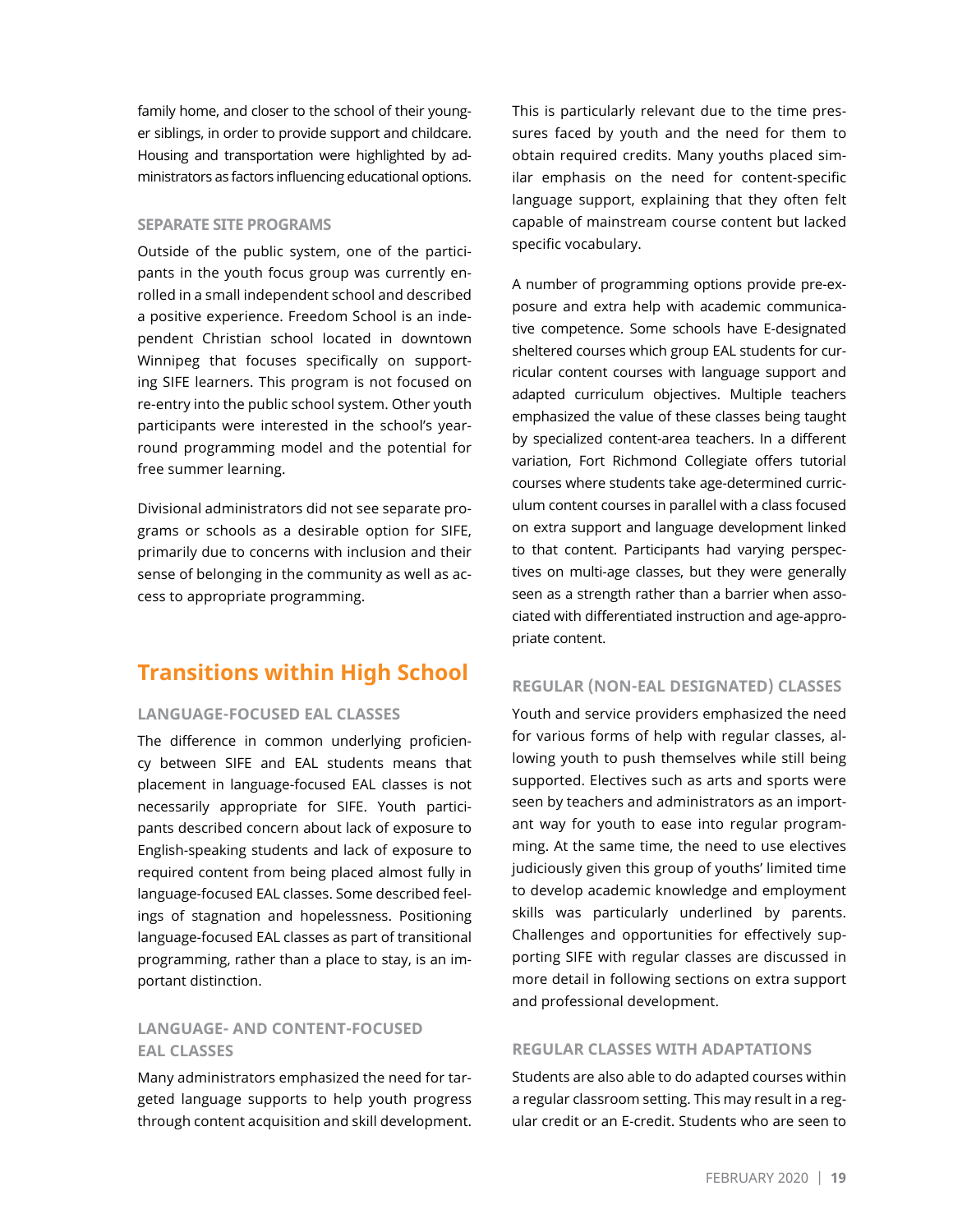be meeting (or close to meeting) regular curriculum outcomes are granted a regular credit. Conversely, if youths taking a course for regular credit are seen as struggling to meet required outcomes, this can be switched to an E-credit.

Parents and some service providers described how a lack of consistency and communication around the use of E-credits can lead to misunderstandings and disappointment. For example, E-credits not being sufficient pre-requisites for acceptance into university programs can be surprising and disheartening for families, as one parent illustrated:

> My two boys and girl this year they graduate from high school. I was very happy, but because I don't understand the system here. So my daughter she tried to get some credit but they refused, I think for the language. [My] son too, and he cannot go to university- that's what [we] discover now.

> > Parent/Community Focus Group

Some administrators emphasized that E-credits are a transitional tool to be planned early and intentionally. At the same time, there was a lack of clarity among families, teachers, and administrators about the appropriate use of E-credits, especially for graduation.

#### **SUMMER CLASSES**

Administrators did not describe offering summer classes specifically for LAL needs. However, LRSD offers summer EAL programming with some integrated LAL support. Seven Oaks also has summer EAL programming. Some other administrators indicated an interest in developing summer EAL programming for senior-year students within their divisions.

Administrators also did not describe offering summer curricular content courses with adaptations or supports for EAL learners. There was strong youth interest in language-supported summer classes for them to be able to obtain required credits within a limited time period. As one youth explained:

> We need to take in the summer because we have two months, what we going to do? We

need to learn. Like I have three courses in Grade 11… I want to finish it in a summer for next year I just have five, I can be relaxed like I have a spare and I study in a spare, but my school say you're going to pay, maybe \$600, I can't, because me and my sister, it be hard to my dad.

#### Youth Focus Group

Summer classes are a valuable opportunity for youth to take new courses, retake failed courses, or upgrade E-credits to regular credits, but cost is a major barrier to accessing these. Courses can cost between \$200 and \$1,000 per class. The Immigration and Refugee Community Organization of Manitoba (IRCOM) is one of few organizations that offers Immigration, Refugees and Citizenship Canada (IRCC)-funded summer school bursaries for newcomer youth to upgrade their E-credits.

#### **ALTERNATIVE PROGRAMS**

Alternative program designs such as off-campus programming were rarely mentioned by teachers or administrators as potential approaches for supporting SIFE learners. However, service providers discussed a number of off-campus programs that were not SIFE-specific but had similar features and had been positive experiences for youths that they worked with. Pembina Trails Alternative High School is located in Winnipeg's professional football stadium. It offers small class sizes, one-on-one supports, and flexible scheduling for students looking to complete Grade 12 courses. Alternative programs can also be located within schools. R.B. Russell Vocational School in WSD offers an independent learning program with similarly low student-to-teacher ratios, extra support, and flexible scheduling. The school also has childcare options. This type of flexibility was valued by youth with adult responsibilities.

## **Transitions from High School**

#### **BRIDGING PROGRAMS**

Bridging can refer to supporting transitions more generally, or to specific programs with targeted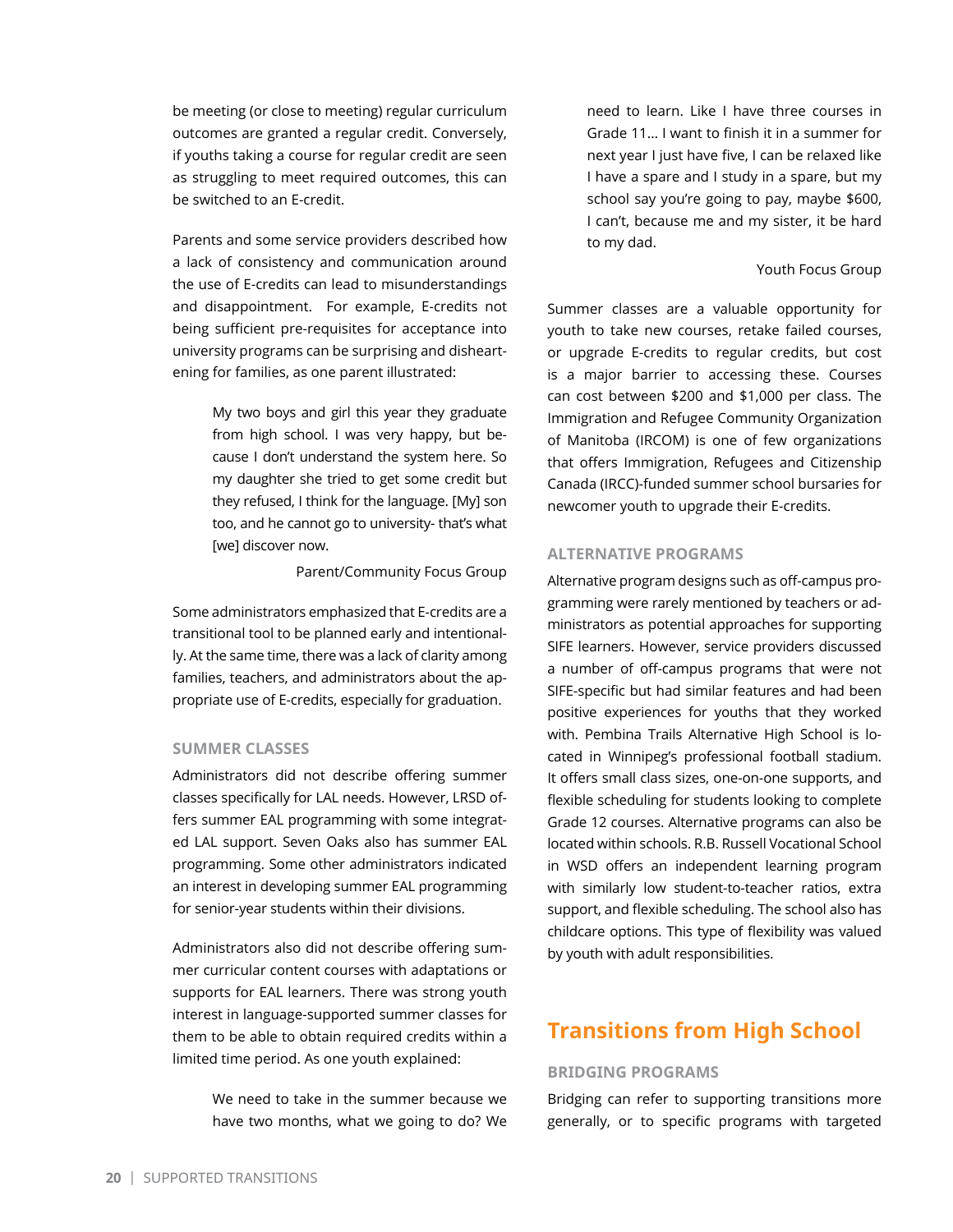language toward education or employment goals. Bridging can be used in various stages of learning, notably for transitions within or beyond the high school setting. Daniel McIntyre Collegiate Institute bridges students to a continuum of programming throughout the school's large EAL department. Meanwhile, Seven Oaks' BridgES program is focused on transitions from high school into further education or employment, particularly by obtaining regular 40-level English and Math credits required for post-secondary (see Case Study for more details). This bridging program, and bridging in general, was highlighted by multiple teachers and administrators as a programming option they would be interested to see in their area.

Post-secondary education, specifically university, is a major goal for many youths and a hope echoed by parents. As one father expressed:

> The main important thing is to be able to attend university, study what you like, have your own goals. Unfortunately, that's not what's happening with our children which really cause lots of emotional problems… make things complicated for them, which is really disappointing.

> > Parent/Community Leader Focus Group

Youth expressed a need for more preparation for, and support in, university. As one youth said, "there's a big step between high school and university and when I get into university it was like I am lost" (Youth Focus Group).

One youth, who hoped to become a teacher, suggested she would like to see a university program for refugees. WSD's Build From Within program is an interesting precedent as it supports Indigenous youth to become qualified teachers. Students complete their high school diploma and an Education Assistant Diploma Program by spending alternating semesters at their local high school and the Winnipeg Adult Education Centre. Youth then transition to the teacher training program at the University of Winnipeg. They work within the school division as Education Assistants,

### **CASE STUDY: BRIDGES AND COOPERATIVE VOCATIONAL EDUCATION PROGRAMS**

Seven Oaks School Division houses the IRCC-funded BridgES program at its Adult Learning Centre. The program is for older youth ages 18-25 and focuses on transitioning them from high school to further education or employment. Another aim is to attain regular 40-level Math and English credits required for post-secondary.

The BridgES program runs four half-days a week, so youth can still go to their community high schools, the Adult Learning Centre, and work or other responsibilities. The program uses a co-teaching model with one teacher more focused on content, specifically Math and English, and the other on targeted language acquisition. There are low ratios of students to teachers (around 15:2) and volunteers provide substantial additional support. This allows for more differentiated instruction. The program being located in the Adult Learning Centre gives students access to settlement and counselling services, childcare, after-school programming, and adult EAL or content classes. Portfolio-Based Language Assessment is used.

The Cooperative Vocational Education (CVE) program is also an initiative of Seven Oaks. Students can choose from a range of free vocational programs that have an in-class and at-work component. Four students from the BridgES program recently participated in the Sustainable Energy program.

BridgES support in CVE involves communication and collaboration between the BridgES EAL teacher, the school employment coach, and the employer. The EAL teacher provides additional support at the school and the workplace.

The BridgES EAL teacher provides targeted language support to help students understand vocabulary specifically related to the job, particularly in the initial stages of the program where students learn about safety practices. Having same-language peer pairings helps students support each other. Seven Oaks is looking at developing a four-to-six-week pre-class with language development targeted towards the specific CVE course before students enter the regular course.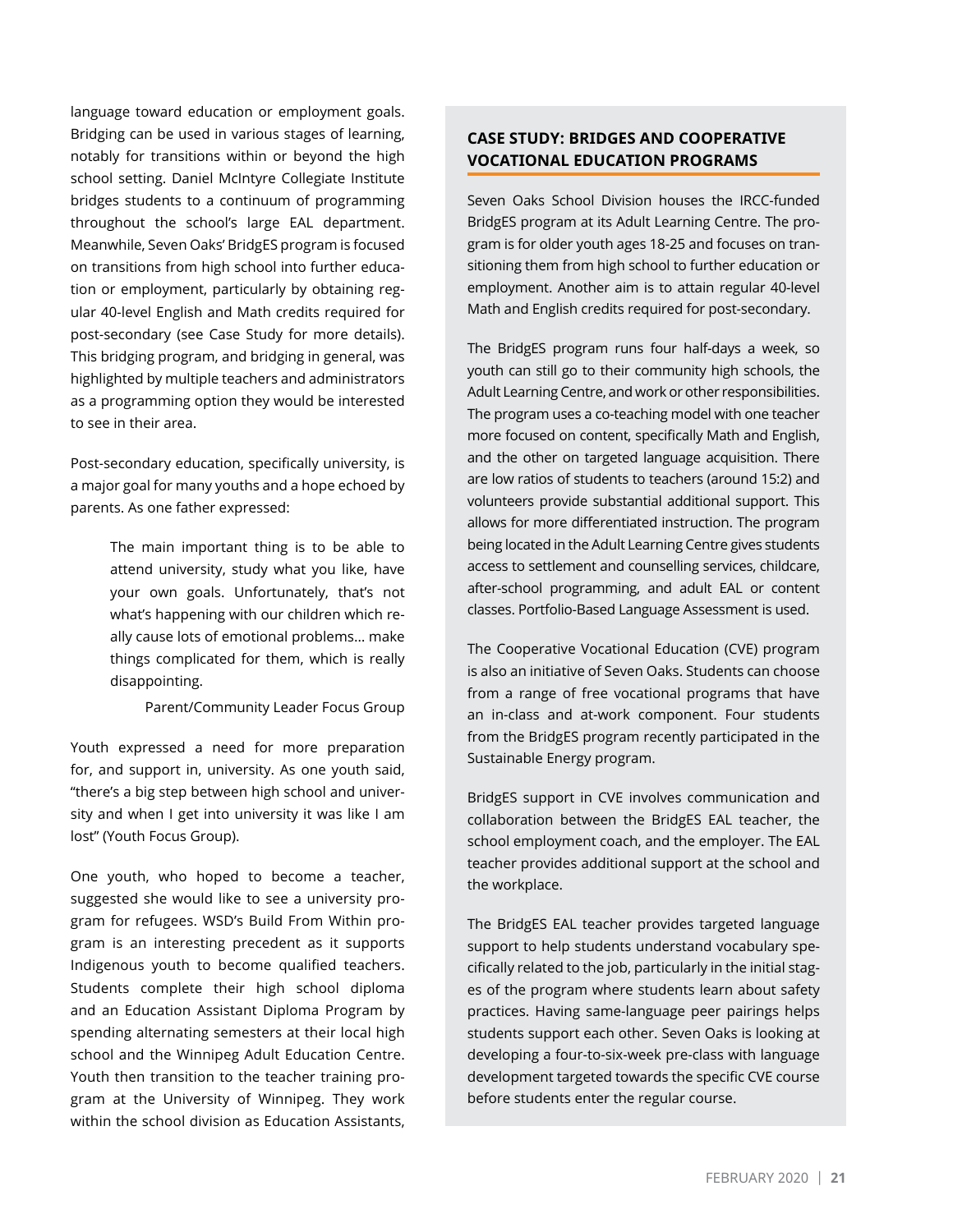practicum students, and eventually certified teachers. Supports such as financial incentives and mentorship are provided. Vocational programs are another way to link to employment.

#### **VOCATIONAL PROGRAMS**

Many teachers and administrators emphasized the need for vocational programming with targeted language supports. At the same time, there was an awareness of some of the challenges for LAL learners to access vocational programming, and few divisions had SIFE students who were in vocational programs. Language barriers are a significant challenge particularly due to the complex language of learning materials and concerns about workplace safety. Furthermore, course adaptations can be challenging since accredited trades programs have set standards.

There are a number of programs being offered which address some of these barriers. In terms of language, the Manitoba Institute of Trades and Technology offers an electrician course in French and is exploring the potential for other French vocational language courses. This is a more accessible vocational option for Francophone learners which "opens up doors for them" since "they're taking it in a language they know" (Administrator Interview).

Apprenticeships were considered as potential alternatives to certified programs. LRSD has an apprenticeship coordinator and RETSD grants apprenticeship credits which some SIFE youth were accessing. Teachers had varying perspectives on whether students should be able to do apprenticeships in their first language. This is discussed in more detail in the section on language supports.

#### **ADULT EDUCATION AND ADULT EAL**

Many administrators highlighted the need for improved communication with adult education programs to make this a more accessible pathway for youth. A youth participant who spoke about going on to adult EAL did so with hesitation and uncertainty about what this involved.

There is a general lack of adult options that combine language support and content acquisition. Multiple administrators expressed that the language-content gap has become harder to fill due to cuts in federal funding of higher-level language classes. The Winnipeg Adult Education Centre has taken steps to link language and content by admitting students with lower-intermediate CLB levels and providing them with more intensive language training.

One administrator underlined the need for young adult learning spaces for youths who may not feel comfortable in either high school or older adult settings:

> We can't hold on any longer than 21 in the school system, they don't fit, a 22-year-old doesn't really fit with the 15- or 14-year-olds... they don't want to be there anymore... they need to be in something that's for young adults.

#### Administrator Interview

Features of effective transitional programming to support youth in this liminal space are highlighted in more detail in the following sections.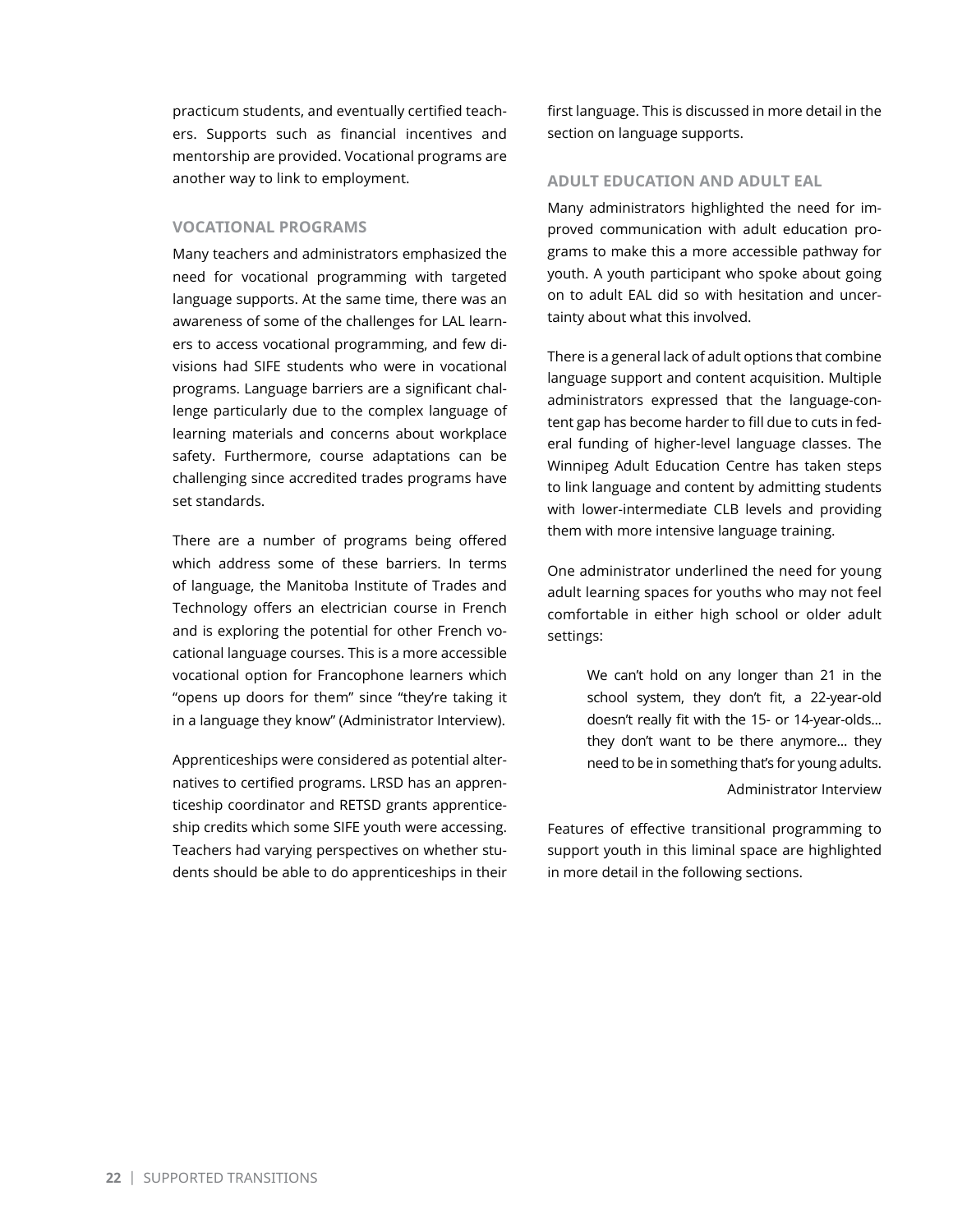# <span id="page-22-0"></span>**Targeted Extended Learning and Extensive Supports for Transitional Programming**

Participants spoke to a range of features that contribute to positive educational experiences for older refugee youth with interrupted schooling. Feelings of connection, understanding, and belonging provide an underlying sense of support and were positioned as preconditions for learning. Community participants had a strong interest in strengthsbased, targeted, and extended learning, especially accessible summer programming for content credits. In terms of specific supports, there was a major emphasis on support for transition planning to help youth navigate the next steps in their education or employment. An extensive range of supports, including extra adult and peer support, wraparound psychosocial and settlement supports, and cultural-linguistic supports were discussed by participants. Youth highlighted extra help as making a positive difference in their education experiences.

## **Foundations for Learning: Sense of Connection, Empathy, and Belonging**

Social and emotional factors have a significant impact on learning and academic progress (Farrington et al., 2012). Developing a sense of connection and belonging through relationships and understanding was emphasized by teachers, service providers, and many administrators as fundamental to the learning process.

Fostering a sense of connection was seen as a way of engaging and keeping youth in school, allowing educators and students the time that they need for better educational outcomes. As one administrator explained: "Having a true sense of belonging in one's community is going to be the biggest predictor of success for these kids… feeling of belonging comes before literacy, comes before language learning, comes before anything else" (Administrator Interview).

The value of connection was echoed by youths and the main positive educational feature they highlighted was relationships with supportive teachers. One youth described a caring teacher: "She understands them… ask them about their problems and what happened in their days, how was your night yesterday… that helps the student study and care more" (Youth Focus Group).

Youths valued staff understanding and being accommodating of their circumstances. One youth spoke about his experience of being refused re-entry into school after an absence for a family emergency: "If you understand what they're going through and what they've been through and reasons for things, it gives you more flexible of letting them back" (Youth Focus Group). Flexible scheduling and attendance policies were suggested by male youths, and some service providers, as ways to accommodate older youths' many responsibilities.

SIFE can experience a sense of isolation from mainstream students (Davila, 2012). Youth strongly emphasized wanting exposure to English and to Canadian students. "You can't learn faster because we don't have a conversation [with] Canadian[s]" (Youth Focus Group). Administrators were strong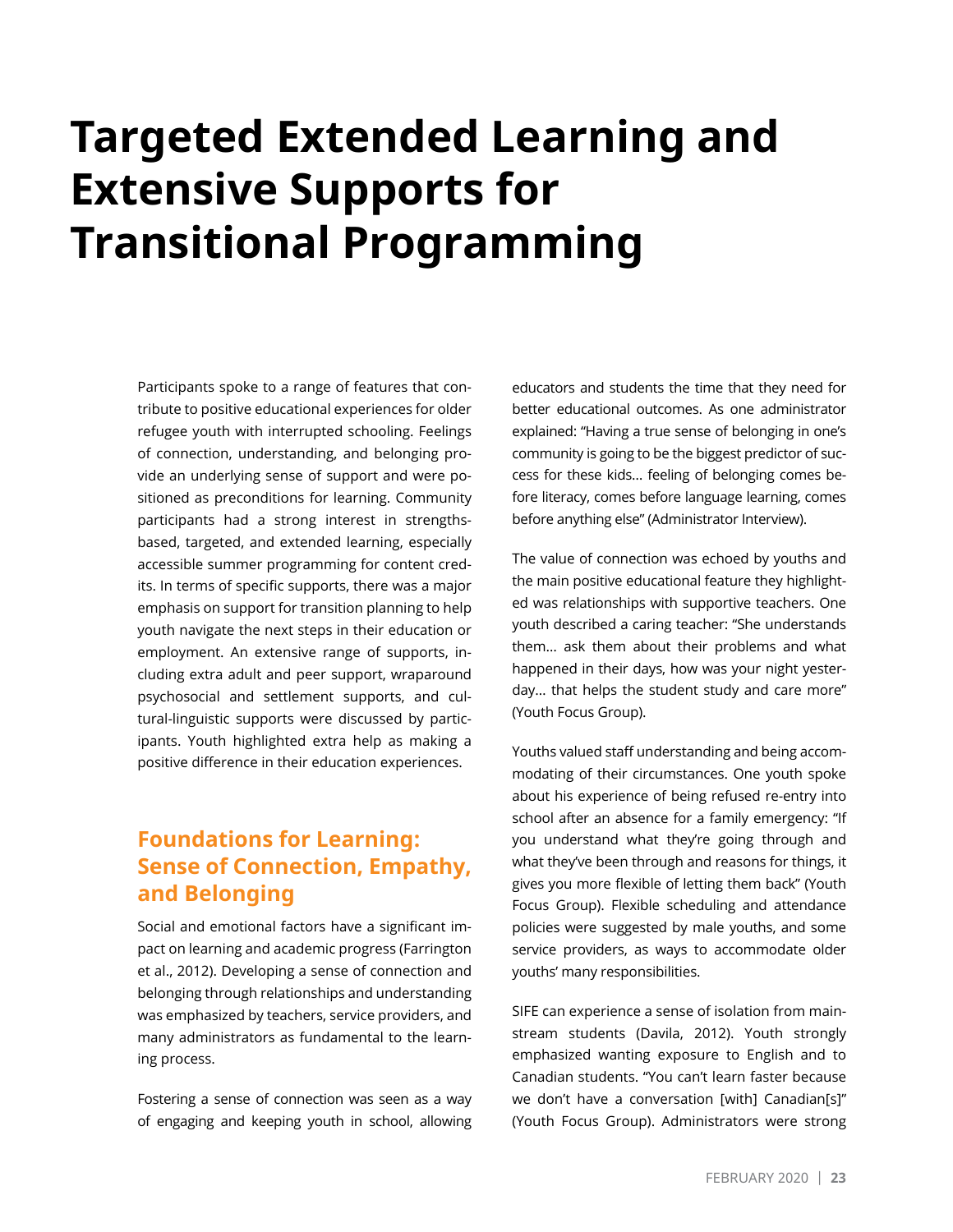proponents of inclusion, but they also tended to recognize a need for "inclusion and not submersion" (Administrator Interview).

Most administrators mentioned similarities between the profiles of some refugee students and Indigenous students. There was minimal reference to using specific Indigenous programming practices with refugee youth, but building relationships and a sense of belonging could be considered key elements of Indigenous approaches. Fostering a sense of belonging can be built into classroom practices as well as broader school and community connections.

## **Strengths-Based and Targeted Learning**

Effective classroom practices are informed by relationships and understanding. Throughout all the focus groups there was an emphasis on strengthsbased, differentiated, and experiential instruction to engage youth in curriculum content with targeted language support.

Existing academic literature supports the idea that responsive instruction requires an understanding of the background and strengths of youth (DeCapua, 2016; Moll and Cammarota, 2010; Lucas and Villegas, 2010a, 2010b). Service providers, teachers, and administrators reiterated the need to find ways to identify and acknowledge the experiences and skills that SIFE bring, notably in terms of vocational skills. One administrator spoke specifically to the potential for more portfolio-based assessment including youths' strengths and needs. Some service providers and teachers discussed how credits can be used to recognize the strengths of students and the time they spend developing literacy and numeracy. LAL credits, electives, heritage language credits, and work or volunteer credits were some ideas for credits that recognize student skills and learning. However, others emphasized that there is a need to balance this with content courses, particularly those that will meet post-secondary requirements.

Instruction must be targeted to build on strengths for content acquisition. Existing research demonstrates that teaching targeted academic language is essential for SIFE to progress through curriculum content (Cummins, 2014; Lescaux, Galloway, and Marietta, 2016). As one administrator explained, programming must be targeted since "high school students don't have time to just focus on language" (Administrator Interview). The BridgES co-teaching model has one teacher with a distinct focus on content acquisition and another on targeted language supports.

Furthermore, effective instruction must be engaging in order to keep youth involved. Davila notes that unchallenging work can be frustrating for SIFE learners (2012). A critical-thinking-based literacy curriculum with themes of power, identity, and citizenship can engage youth more actively in their ongoing learning (Auslander and Beiting, 2018). Parents valued programming that is fun but also covers required content, especially English and Math as post-secondary requirements. As one parent said: "Study, study, study no, they combine art and fun and education altogether" (Parent/Community Focus Group). On the other hand, youths emphasized their own perseverance in practicing reading and writing. Similar to parents, many teachers in the focus group emphasized the value of handson experiential learning, particularly through subjects that develop critical thinking. A teacher spoke about a lesson on the US presidential election and a service provider described another lesson on Canadian pipelines, both of which engaged youth in complex subjects through instructional scaffolding. These classroom principles also apply to extended learning opportunities.

## **Extended Learning**

Youth sought after-school and summer learning opportunities, particularly to help them obtain required content credits within a limited time. School divisions have a range of after-school options for newcomers, including in-division, in-school, and in-community programs. Wayfinders is a division-wide after-school program run by Seven Oaks out of their Adult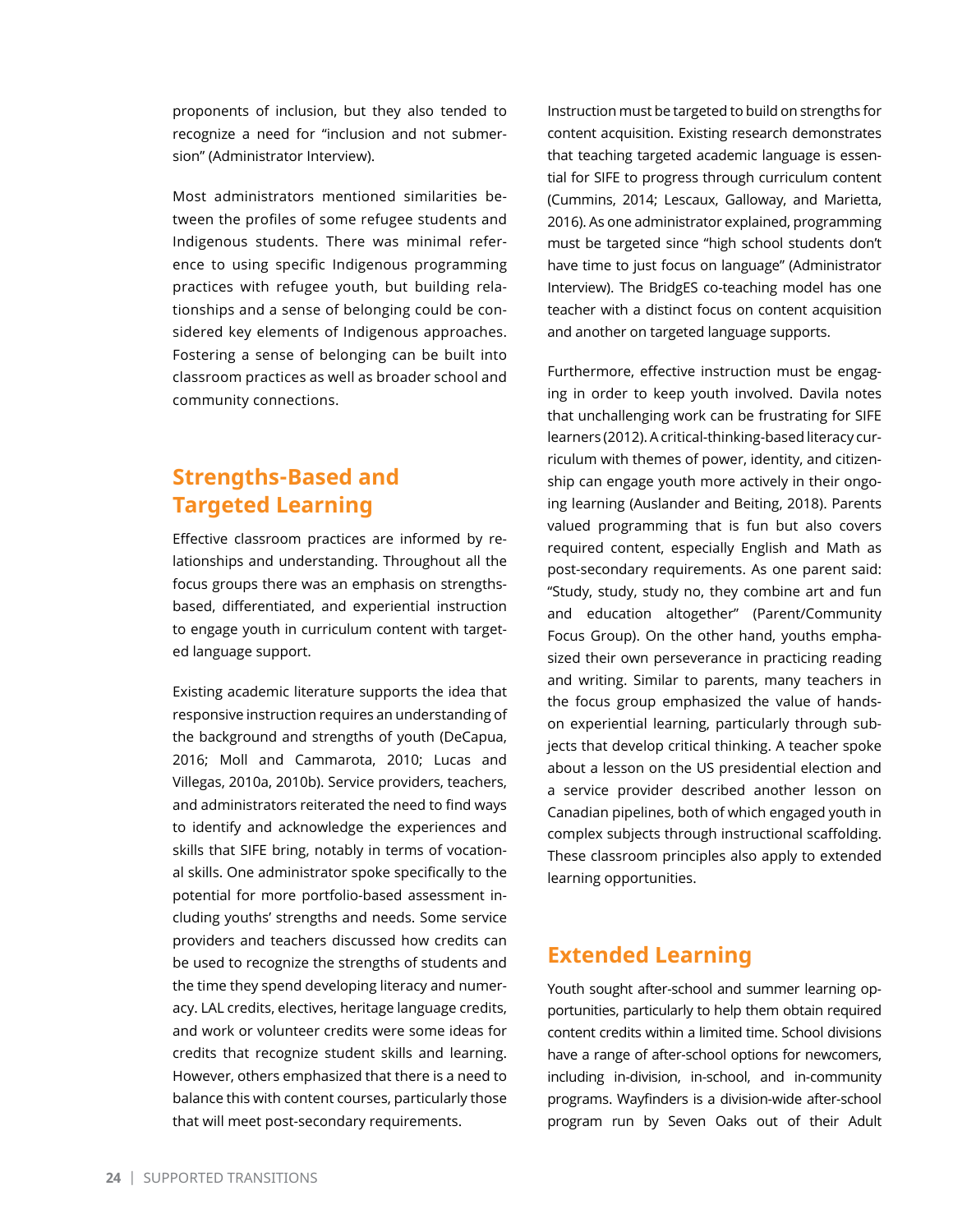*[The teacher] told us that there are a lot of kids who come, like [my] son, and they are also struggling the same way, but eventually they make it through, so let him stay the course and support him to do that and that actually encouraged me.* 

#### **PARENT/COMMUNITY LEADER FOCUS GROUP**

Learning Centre. Peaceful Village has a central community site but also offers after-school programming in schools throughout the city. N.E.E.D.S. has a drop-in after-school program downtown. Transportation can be a major barrier to participation. Some programs provide bus tickets and Collège Louis Riel provides bus passes, depending on student need, to encourage extracurricular participation.

Summer learning allows youth to retain knowledge and obtain required credits. Aside from the formal summer classes mentioned in the previous section, a number of administrators indicated interest in partnering with community organizations to offer informal summer programming. Newcomer Youth Educational Support Services (NYESS) provides programming that covers curriculum content from grades one to twelve to prepare youth for the coming school year. Qualified teachers, or teachers in training, work with youth in the morning for pre-exposure to curriculum content, while the afternoon involves experiential learning in the community. Though only at the elementary level, WSD offers free morning EAL classes for kindergarten-to-grade-six students and N.E.E.D.S. complements this with free afternoon programming to make a full day of learning. Complementary options for formal and informal programming can be determined according to student needs.

## **Pathway Planning**

Parents, teachers, and youths spoke to the need to develop clear explanations of the education system and clear expectations about youth options and pathways therein. Initially developing youths' and parents' understandings of the unique timelines and trajectories for SIFE can help prevent a sense of hopelessness. One parent told of how speaking with a teacher motivated him to encourage his son to stay in school:

> She told us that there are a lot of kids who come, like [my] son, and they are also struggling the same way, but eventually they make it through, so let him stay the course and support him to do that and that actually encouraged me.

> > Parent/Community Leader Focus Group

Communication with families about the education system is particularly significant in terms of graduation and post-secondary requirements. A number of parents and community leaders described the contrast of joy and disappointment when their children graduated and then discovered they did not have the requirements for university. This is strongly linked to E-credit designations but also to broader understandings of system requirements.

Parents and teachers acknowledged there can be cultural differences in approaches to guidance in navigating the school system. Students tend to come from cultures with more top-down approaches to education where youth have less flexibility in choosing courses and schedules. Youth, and their parents, may not realize the implications of these choices, particularly in terms of credit requirements for access to post-secondary education.

Guidance counsellors can play a critical role in providing counselling, academic support, and pathway planning (Auslander, 2019; Stewart and Martin, 2018). However, few participants emphasized guidance counsellors as a key source of support, with youth mentioning teachers rather than guidance counsellors as providing help in navigating education and career pathways.

Career development programs are also key to connecting youth with the next steps in their work and education (Stewart and Martin, 2018). Miles Macdonell Collegiate is developing an E-sheltered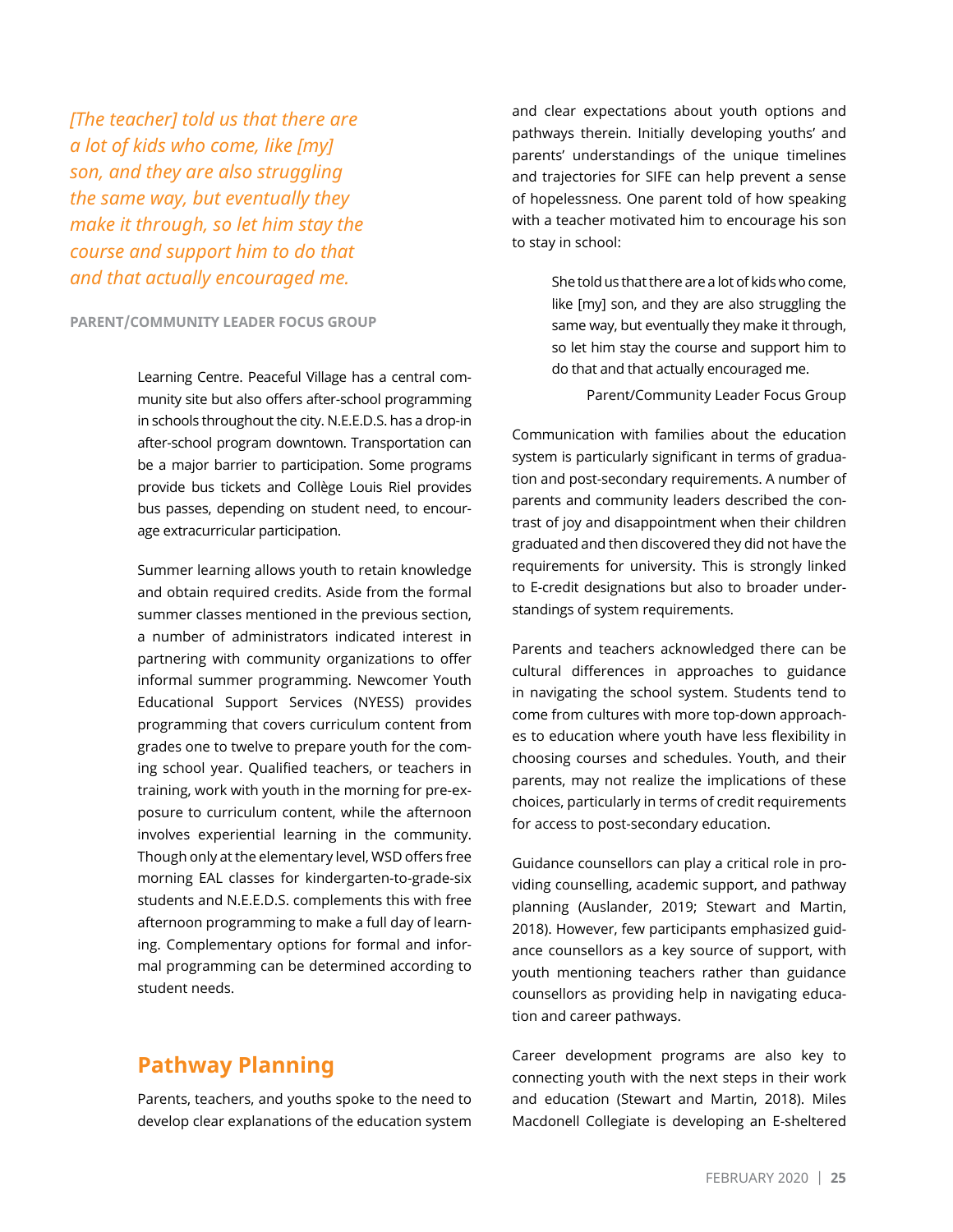career development and life skills course. LRSD offers career development programming for its general student population, including the My Blueprint program which supports youth in life-work planning, and also has an EAL teacher who provides employment support at Glenlawn Collegiate.

Community organizations with newcomer-serving employment programs such as N.E.E.D.S. and le Conseil de développement économique des municipalités bilingues du Manitoba (CDEM) can also play a role in employment supports by expanding the networks available to newcomer youth. A Francophone administrator explained that CDEM, whose mandate is to strengthen economic development in Manitoba's bilingual municipalities, looks to involve youth in economic development. The organization has strong relationships with the education system as well as with employers. The administrator explained the value of this connection for youth, saying, "our relationships are built before we start" (Administrator Interview). Youth can benefit from connections to the broader community for extra support.

## **Extra Adult and Peer Support**

Extra support for SIFE can come from an array of people. Youth participants strongly emphasized the value of support and extra help, particularly from teachers. When asked about what she liked in her current school one youth said, "How they help 'cause they try to go step by step until you get where you want" (Youth Focus Group). This is contrasted by her previous school experience:

Sometimes the teachers they just keep going and then when school's finished we need to go home, so when you have homework you have nobody to help. And then I feel like, I'm not doing anything at school, my English is not improving, so I just decided to quit school (Youth Focus Group).

The emphasis on support was echoed by teachers. One teacher explained the value of having additional people in the class to help youth: "So there's people to come alongside you, whether it's somebody in the classroom, whether it's another student, whether it's a volunteer, but that other human connection, it's very very important for success" (Teacher Focus Group).

Low student-to-support ratios are possible through small class sizes as well as extra in-class and extended-hours supports. The BridgES program has a student-to-teacher ratio of roughly 15:2. Educational assistants and volunteers can also provide additional in-class supports. As the same teacher emphasized regarding volunteers, "In the LAL classroom I might have four different things happening in there and I literally need a different set of people in each area to jumpstart and keep things going and keep the momentum" (Teacher Focus Group).

Parents, service providers, and teachers underlined the value of mentorship, particularly through community and those with shared cultural understandings and experiences. N.E.E.D.S. has a mentorship program that connects youth with community volunteers. NYESS's summer programs and Elmwood Community Resource Centre's Circle of Leadership program has older youth take on support roles for younger youth, thus also providing leadership opportunities. Mentorship is not only important from older adults or older youth, but also from peers. One community leader explained the value of peer mentorship:

> One of the positive things that I heard from people, mostly the young people that are struggling in school, is that if there was a student that understood them, that supported them in the class, apart from teacher, then they wanted to stay in the class because of that student, because that student understands them and they don't feel ashamed asking the student for help.

> > Parent/Community Leader Focus Group

Formal and informal extra help can be underpinned by quality psychosocial and settlement supports.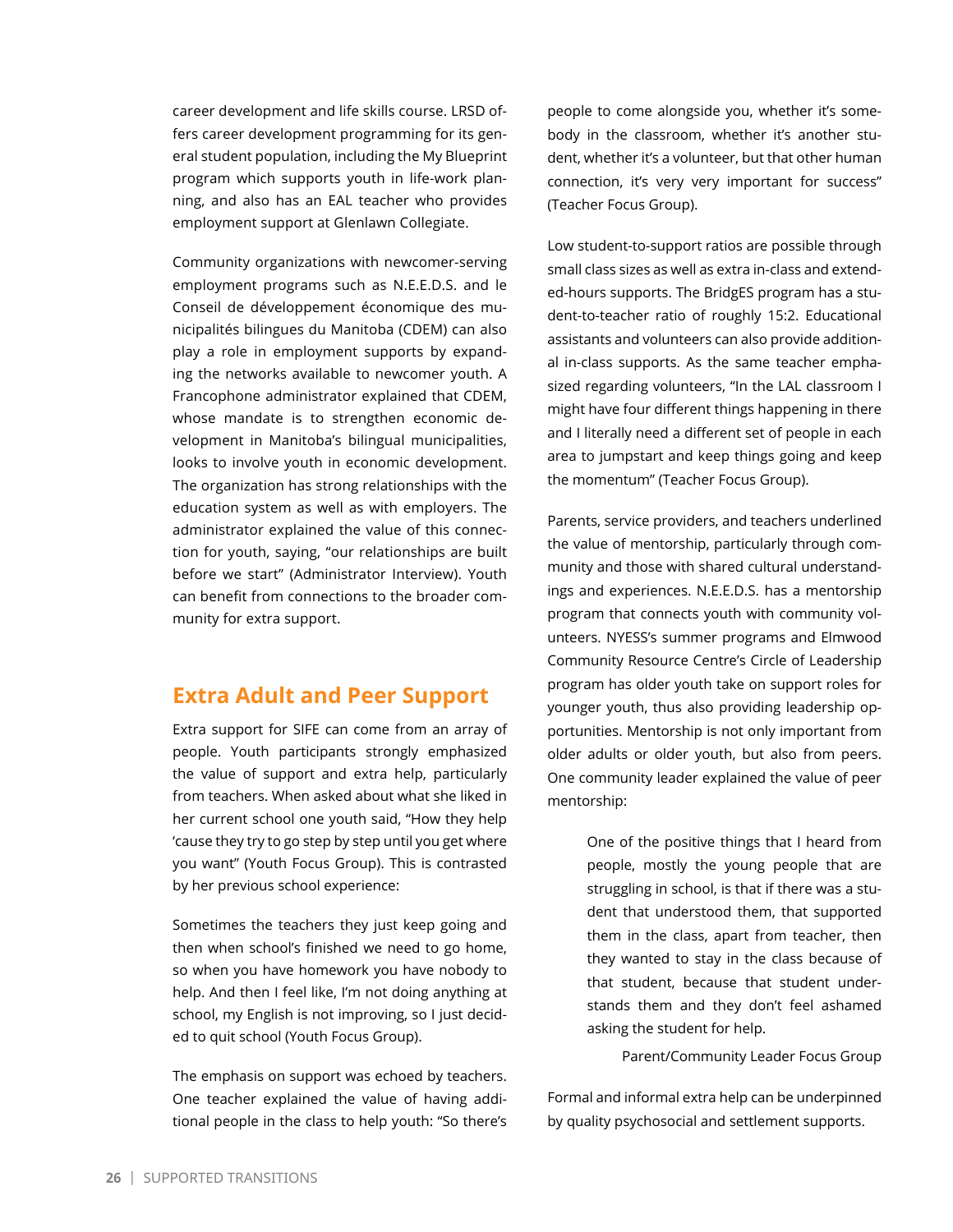## **Wraparound Supports**

Psychosocial and settlement supports provide holistic approaches to well-being. As one administrator stated, "We have to find a way to strengthen their language and understanding of well-being and well-becoming" (Administrator Interview).

Addressing trauma and mental health needs through psychosocial supports such as psychologists, social workers, and counsellors was a major emphasis from teachers and administrators. One teacher explained that, while language development is important, "what always seems to jump over top of that is everything else" (Teacher Focus Group). However, educators cited challenges with access to assessment and support, particularly for older youth who tend not to be prioritized by age. Educators also emphasized the value of psychosocial supports for parents and families.

Administrators also discussed settlement supports. Some spoke to the value of having access to settlement support workers with networks in the broader community beyond the school. Currently, Seven Oaks, LRSD, and RETSD have community-based settlement workers who are employed by the division and funded by IRCC. These settlement workers can be complemented by additional cultural and linguistic supports.

## **Cultural and Linguistic Supports**

Participants generally recognized the value of cultural and linguistic supports. However, they had varying perspectives on how language support should be used. The literature on home language literacy supports the claim that effective programs realize the function and value of home language ability and build on this for further development (Auslander, 2019; Garcia and Kleifgen, 2010; Garcia and Menken, 2014; National Academies of Sciences, Engineering, and Medicine, 2017).

Auslander (2019) further underlines that assessment should cover how students use their home language, but, recognizing this is not always an accessible option, interpretation and family communication are other methods to help understand home language literacy. Youths and parents emphasized the importance of accessible interpretation services, especially during the initial stages of resettlement.

Teachers and administrators had varying perspectives on the role of first-language support as a tool or impediment. Some administrators placed more emphasis on cultural liaisons with a dual role of interpreting and facilitating intercultural communication, as opposed to formal interpreters. WSD has intercultural support workers who serve in this role. Educational Assistants (EAs) can also act as language support and cultural brokers. Many administrators expressed a need for more EAs with additional language abilities, particularly in Arabic. However, there was also some hesitation to provide in-class home language supports rather than immerse youth in the classroom language. Samelanguage peer pairing is another way to leverage first-language knowledge among students and foster a sense of belonging.

In a study on teacher advocacy, Haneda and Alexander (2015) determined that a significant proportion of teachers who were active advocates for their students were bilingual and had significant intercultural experience. Administrators recognized that having ethnoculturally diverse leadership and staff was critical to ensuring that all students felt that their school was inclusive and representative. One administrator with a newcomer background explained, "I saw myself in them," and they also emphasized the need for students to "see themselves in that school" (Administrator Interview). Again, a sense of belonging is fundamental to learning.

A sense of belonging, targeted and extended learning opportunities, and a range of supports can be facilitated through collaborative partnerships within schools and throughout communities.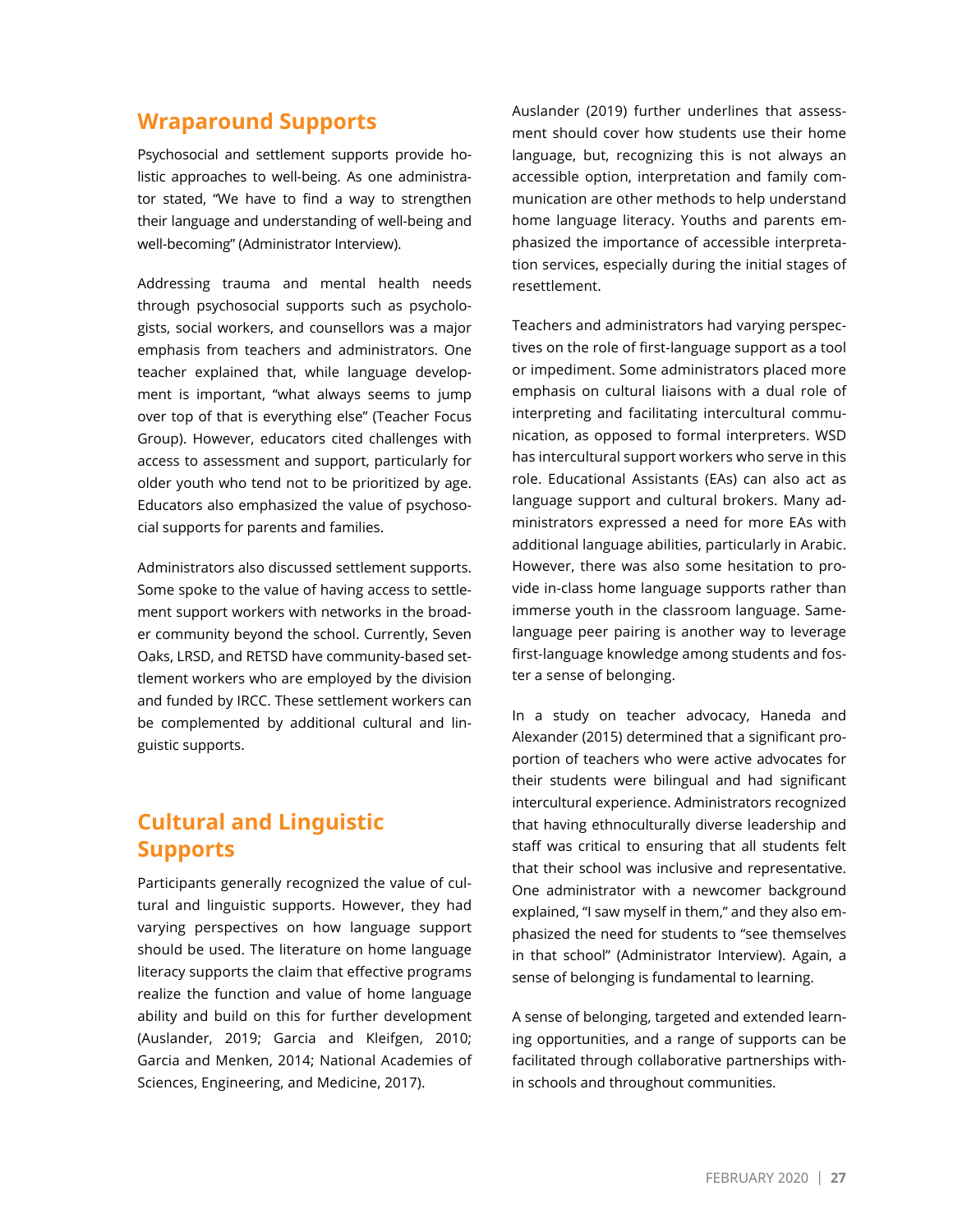# <span id="page-27-0"></span>**Collaborative Partnerships for Transitional Programming**

Collaborative partnerships and a range of funding sources are necessary to support effective transitional programming. There was a major community emphasis on the need for communication and collaboration between various stakeholders to facilitate effective educational approaches. As one service provider explained when asked about effective program models:

> I think it's more just the attitude than the model itself, of being able to create partnerships, have open communication… when you have administrators that are willing to help out with some of those administrative and red tape burdens that usually come up when you're dealing with schools, then that really helps.

> > Service Provider Focus Group

Communication and collaboration is vital in making connections to the rest of the school and community more broadly, and ultimately in fostering a sense of belonging. There was an emphasis on the need for a "whole-school approach," in which all school personnel and resources—not simply those with a specific mandate to serve newcomer youth—are oriented toward the needs of these students and

*That collaboration [between LAL and mainstream teachers] is essential and it goes both ways in helping inform my programming, but also in supporting that kid to transition into the regular programming.*

**TEACHER FOCUS GROUP**

their successful integration into the school system. Professional development for both EAL-specialized and mainstream teachers is important for supported transitions.

This connection to the mainstream can be expanded to a "whole-community approach" that prioritizes family and community involvement to ensure successful experiences with the education system. Such partnerships are a vital complement to diverse funding sources.

## **Whole-School Approach**

A whole-school approach entails that all staff, and not only those specifically responsible for delivering SIFE-related programming, are oriented toward the specific needs of SIFE and are supportive in students' full integration into the school. Youths, service providers, and teachers emphasized the pivotal role of teachers in supporting SIFE, especially by making supportive connections to mainstream programming and the school more broadly. As one service provider said, "There's always that one teacher that is willing to help these kids" (Service Provider Focus Group). At the same time, connecting to the mainstream requires a broader school approach with communication and training for staff.

#### **SUPPORTIVE TEACHERS**

Research shows that teachers who effectively support SIFE provide both practical and emotional support (Hersi and Watkinson, 2012). Youths cited supportive teachers, including mainstream teachers, as one of the main positive features of their education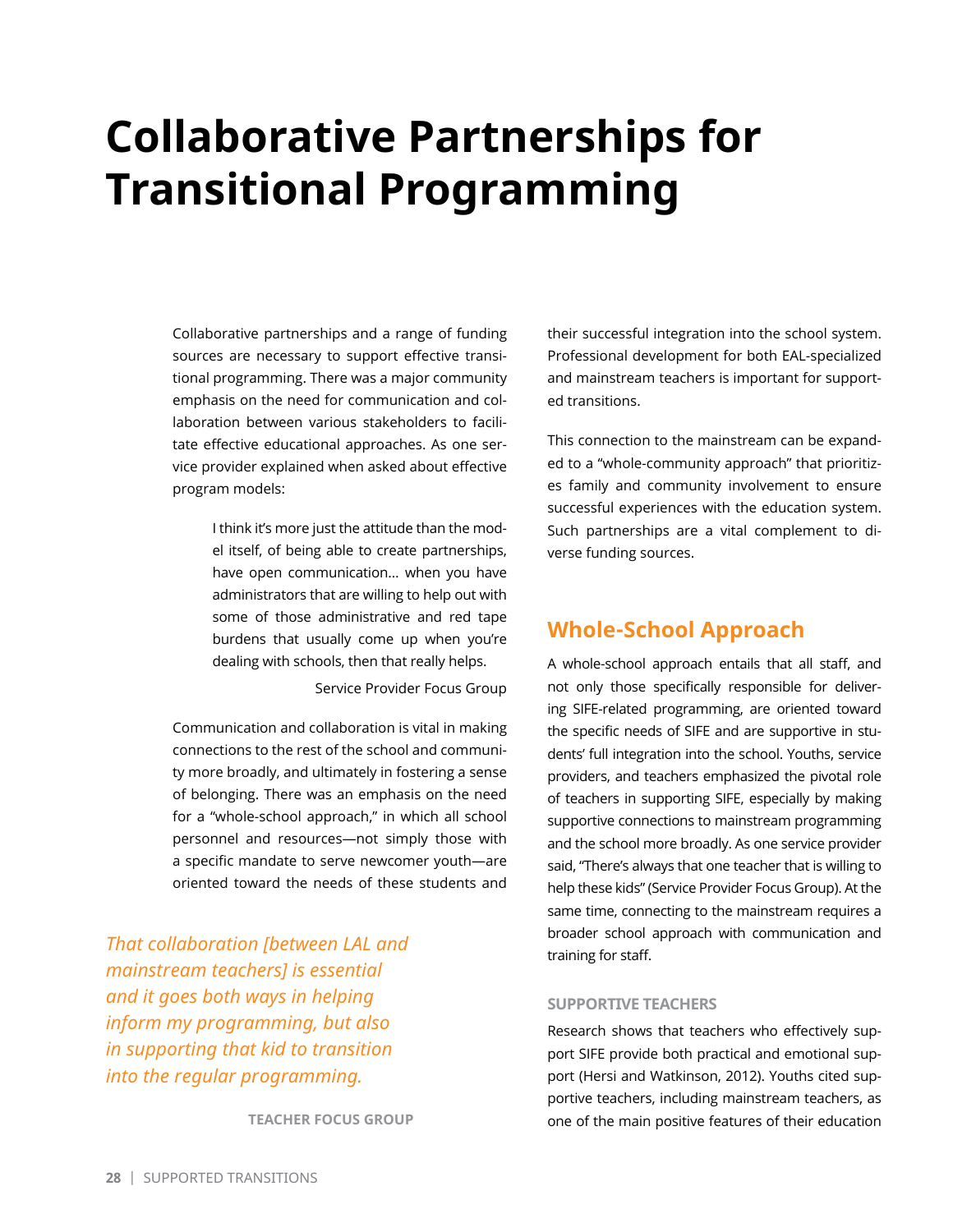experiences. They noted both the caring and time teachers gave them.

Research further demonstrates that supportive teachers also act as advocates for SIFE students (Hos, 2016). LAL/EAL teachers emphasized their role as a "bridge" connecting youth to supports throughout the school. They underlined the value of a reciprocal relationship between LAL/EAL and mainstream teachers, in which mainstream-content teachers helped to inform LAL course content, while LAL teachers helped mainstream teachers recognize and address LAL needs in their classes. As one teacher explained, "That collaboration is essential and it goes both ways in helping inform my programming, but also in supporting that kid to transition into the regular programming" (Teacher Focus Group).

### **CONNECTIONS TO THE MAINSTREAM**

In a study including youth perspectives on SIFE programming, Auslander (2019) found that both individual staff outreach and school-wide programming options contributed to positive experiences. The initiative of individual teachers can make a major difference in supports for older refugee youth, but it must also be part of an overall school and division strategy. A whole-school approach to supporting refugee learners addresses school policies and practices; curriculum, teaching, and learning; school organization, ethos, and environment; partnerships with agencies; and partnerships with parents and caregivers (Victorian Foundation for Survivors of Torture, 2016).

Principals can play a key role in developing a wholeschool approach to supporting SIFE, particularly through communication and training. Multiple youths experienced miscommunication about age limits for entering or continuing in school, being told they could not start high school if they were over 18. This highlights the importance of clear communication on policies such as age limits and E-credits to staff, students, and parents.

Many administrators emphasized the need for professional development to better serve SIFE in schools, ideally for all staff and administrators. Some

administrators mentioned the need for pre-service teacher training in supporting newcomer and refugee learners. The value of in-service professional development through job-embedded co-teaching and experiential learning was also noted by some administrators.

This understanding applies beyond LAL and EAL classes. Some administrators underlined the need for all staff to have an understanding of the unique needs of LAL learners, especially in terms of literacy. Many youths described the challenge of teachers "talking fast" in regular classes: "It's hard because teacher speaks so faster and you can't understand all what he's saying" (Youth Focus Group). In a study on effective features in SIFE programming, Auslander (2019) found that teachers, particularly content-area teachers, wanted further training in literacy and language instruction. DSFM uses "La lecture dans toutes les matières" to train both EAL and content-area teachers to recognize and support students with literacy needs. The administrator explained the value of such training:

> The high school teachers... when they're better trained at developing early literacy skills and early numeracy skills then... it's easier for them to welcome these students in their classrooms… it's really helping our high school teachers recognize that students are dependent on reading skills and as a high school teacher you can continue developing those reading skills.

#### Administrator Interview

The whole school community must also be prepared to recognize and respond to trauma appropriately, since "the person a child chooses to talk to may be the only trusted adult in a child's life" (Stewart and Martin, 2018, p. 27). Trauma-informed practices can be incorporated into schools at multiple levels, but substantive change requires support through policy and funding (Cole et al., 2013). Teachers and administrators frequently mentioned the significance of professional development on trauma-informed and culturally-informed practices. Pembina Trails School Division has provided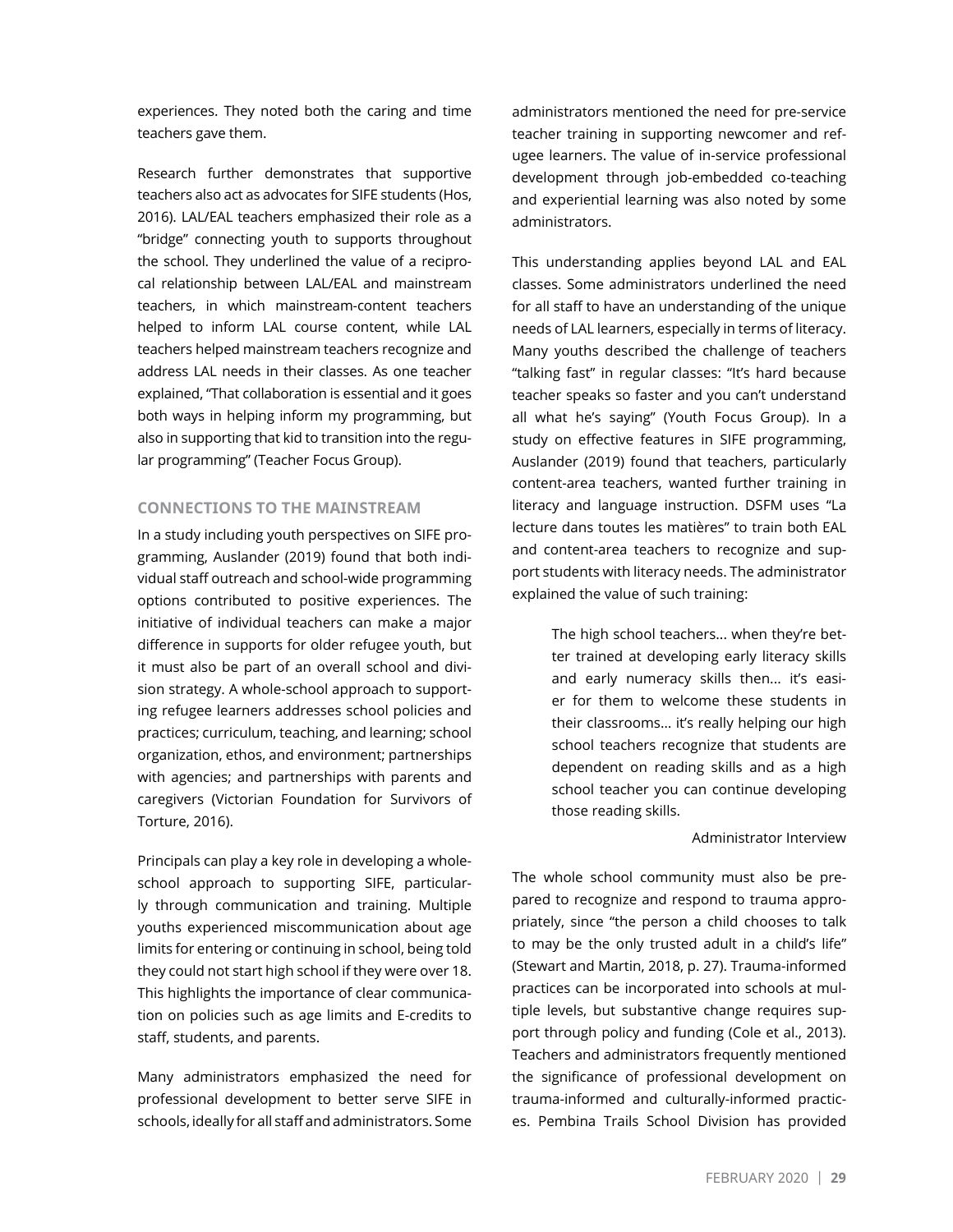*We need a village to raise a kid. We need lots of hands to help us, to support us, so in the government level and the high-divisional level, at the school setting, community supporters, we need all of them.* 

#### **TEACHER FOCUS GROUP**

cultural competency training to both administration and staff with a focus on building empathy through storytelling. Teachers themselves must be supported given their exposure to the traumatic stories and circumstances of their students: multiple LAL teachers described experiences of vicarious trauma and a sense of isolation in their work. This further emphasizes the need for support and collaboration with a broader community.

## **Whole-Community Approach**

A whole-school approach extends beyond the school to the community more broadly. Project participants strongly emphasized the significance of fostering communication, collaboration, and relationships throughout communities. A number of participants specifically underlined the value of collaborative whole-community strategies. As one service provider explained:

> I feel like so much of the advocacy work that's done within the schools or within agencies, it's one teacher or one administrator from a different school and it's not a collective whole. Service Provider Focus Group

Such strategies can be developed through multi-level collaborative partnerships.

### **MULTI-LEVEL COLLABORATION AND PARTNERSHIPS**

Teachers, service providers, and many administrators emphasized the need for collaboration at multiple levels in order to effectively support youth. One administrator explained, "These are complex problems to solve and education can't do them alone" (Administrator Interview). This was echoed by a teacher:

> We need a village to raise a kid. We need lots of hands to help us, to support us, so in the government level and the high-divisional level, at the school setting, community supporters, we need all of them.

> > Teacher Focus Group

A systems-level approach would include collaboration with different levels and departments of government—particularly IRCC and Manitoba Education, but also other areas such as Manitoba Health—division administration, school leadership and staff, service providers, ethno-cultural communities, and other stakeholders. Parents, families, and the youths themselves can also be seen as collaborators.

A number of administrators and service providers underlined that all of these potential collaborators need to consider their common goal of supporting refugee youth and establish clear roles in order to work toward this collectively.

At the same time, policies and funding structures can create barriers to collaboration. One administrator mentioned a strong interest in bridging programming, but they also expressed concern that funding structures between provincial education and federal settlement supports were not compatible and made collaborative programs challenging. Collaboration is necessary between different levels of government as well as between schools and communities.

### **PARENT AND FAMILY INVOLVEMENT**

Refugee parents' involvement in their children's education can take different forms from what local educators are accustomed to, but it is nonetheless vital to their children's educational outcomes (Ennab, 2017). Parents and teachers underlined the importance of developing parental involvement through initial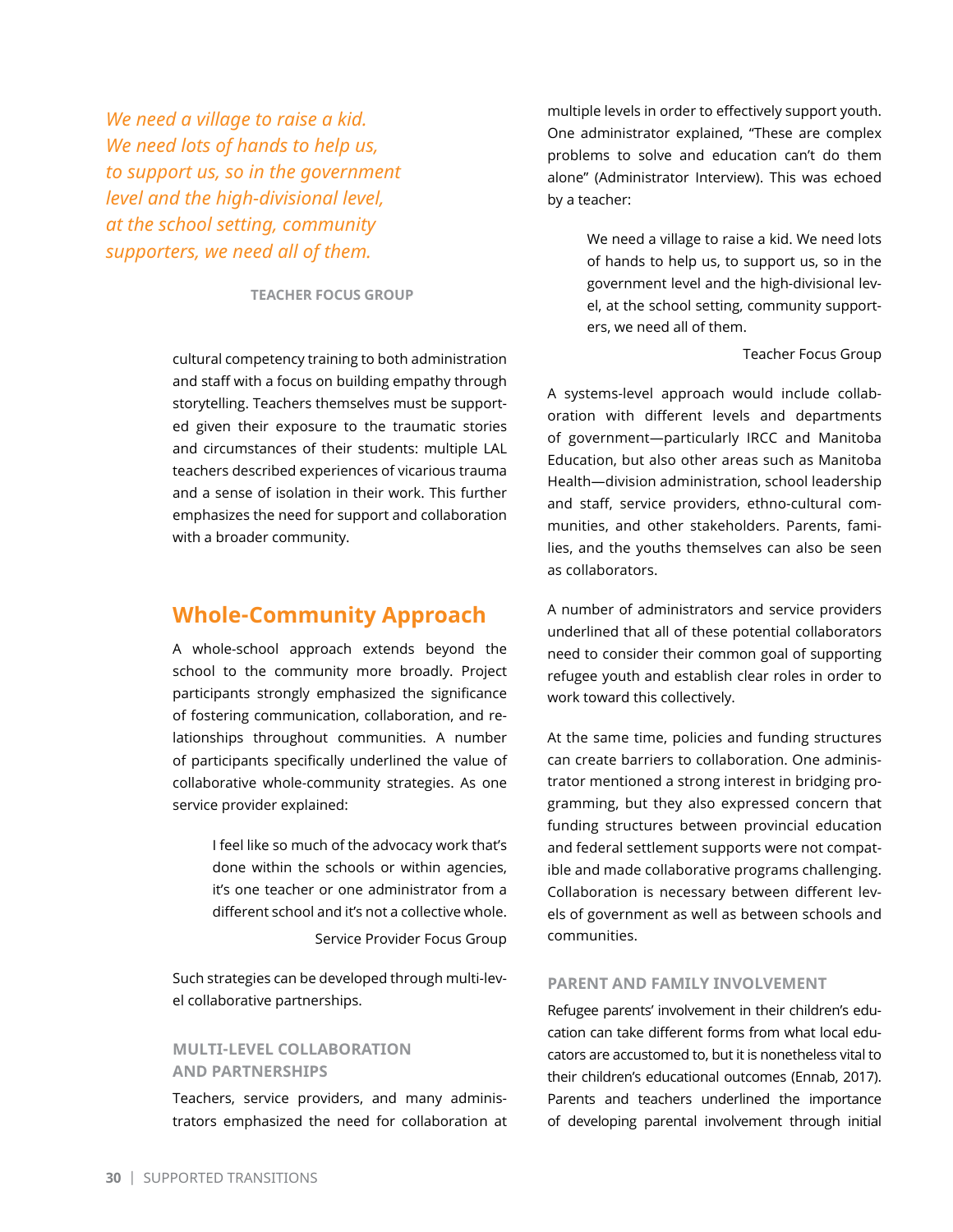and ongoing communication, particularly to develop a clear understanding of how the education system works and to facilitate dialogue around the expectations for education and employment pathways.

Parents and teachers recognized the challenge of language barriers in developing this understanding. Language barriers are a major challenge for communication between the parents of refugee youth and teachers (Ennab, 2017; Tadesse, 2014; Georgis et al., 2014). Many of these parents cannot read English print materials and do not have computer skills for online translation options. There is a need to look beyond common communication methods, particularly by offering accessible interpretation and translation supports. Facilitating teacher accessibility, planning home visits, supporting parent advocacy, offering parents computer literacy courses, and teaching about the education system in Adult EAL are other ways to improve communication suggested by participants.

A number of administrators discussed family centres as important spaces for youth programming and supports as well as adult networking. In response to the arrival of a concentrated community of high-needs refugees in the Fort Richmond area, Pembina Trails School Division and a number of community partners developed the Pembina Trails Community Hub, a family centre with accessible supports for children and parents. The Hub is located at Ryerson Elementary School, in close proximity to Acadia Junior High School and Fort Richmond Collegiate. Service providers play a key role, with the Mosaic Newcomer Family Resource Network coordinating the centre and the Aurora Family Therapy Centre offering mental health programming for older youths. Community organizations can help to facilitate family involvement.

### **COMMUNITY ORGANIZATION INVOLVEMENT**

Community organizations can provide vital inschool and extracurricular support. Many teachers, and most administrators, emphasized the value of connecting with community organizations such as N.E.E.D.S., IRCOM, Peaceful Village, and the

Sexuality Education Resource Centre (SERC) for inschool programming. Service providers, and some administrators, underlined the unique position of community organizations to provide extracurricular support, particularly with school transitions, extended learning, family connections, psychosocial well-being, and leadership or mentorship.

However, many of these same participants emphasized that these supports require schools to be open to letting community organizations in, both literally and figuratively. When asked about what can be done to improve collaboration with communities, one administrator said:

> I know there's a real cost to opening up a school, its custodian costs… but if you can somehow absorb that cost as a division and open it up for the community, the outcome of community engagement is worth it.

> > Administrator Interview

Similarly, some service providers and administrators expressed their belief that policies can be a limitation to community involvement. As one service provider stressed, "There are willing people in Winnipeg to help newcomers, but we come across a lot of bureaucracy that is holding us back" (Service Provider Focus Group).

Service providers discussed the value of two-way communication in effective collaborations with school divisions and schools, particularly through interaction and sharing information. One service provider mentioned online information-sharing technology called PowerSchool which allows service providers, as well as parents, to see youths' attendance and assignments in order to better follow with them and support them. Information exchange can work both ways, for example with N.E.E.D.S. providing students' intake assessments to schools with incoming students.

Service providers also spoke to the value of interaction between schools and organizations, notably by allowing organizations into schools and having teachers go to programs. A number of service providers told stories of teachers who stopped in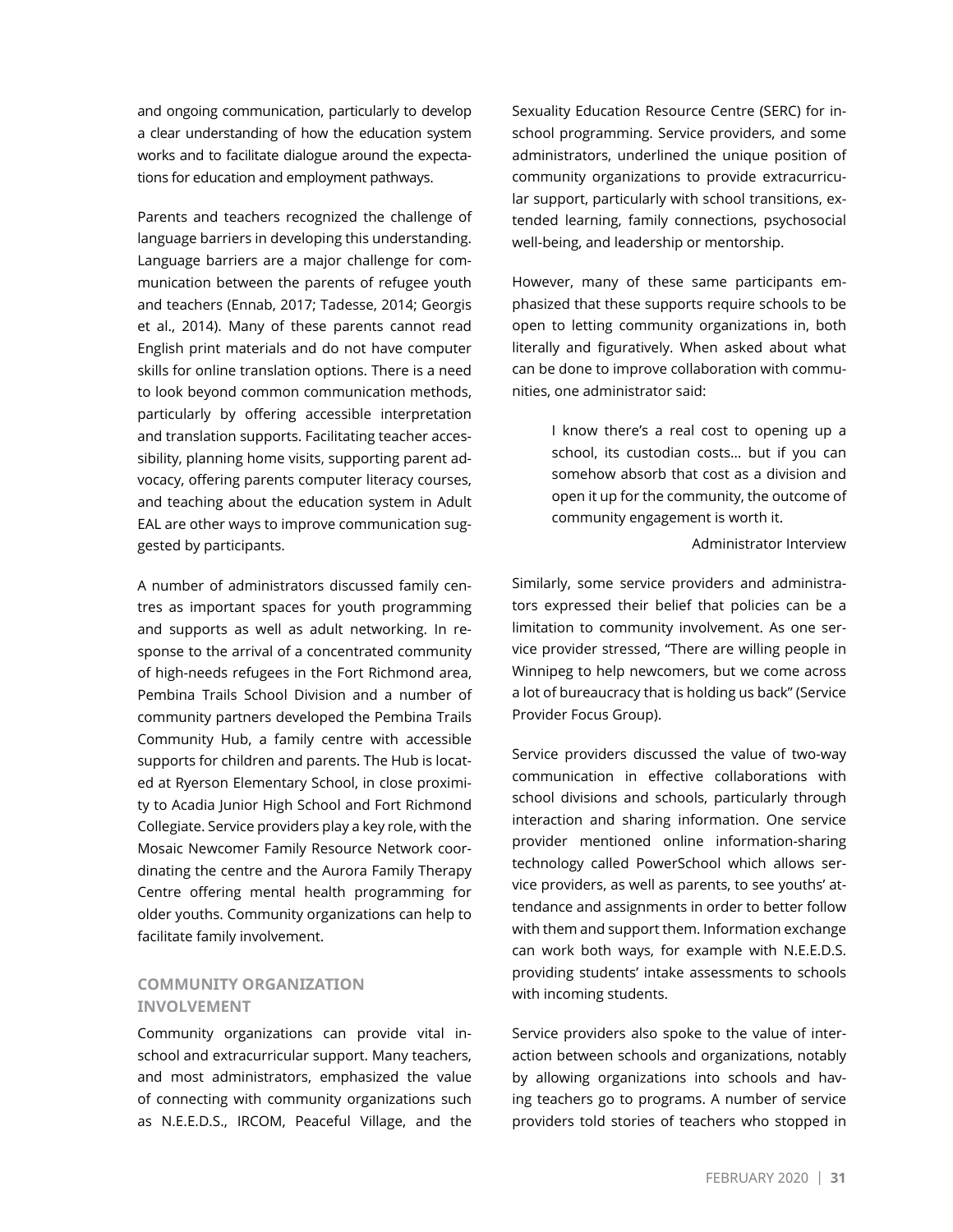### **CASE STUDY: PEACEFUL VILLAGE AFTER-SCHOOL PROGRAM**

Peaceful Village is an after-school program focused on newcomer youth but open to all youth. The program has a central community site, but it is also located at Hugh John MacDonald School, Gordon Bell High School, Fort Richmond Collegiate, Glenlawn Collegiate, and St. James Collegiate. Students do homework, share a meal, and then have space for "passion projects" like arts and sports. There is also some family programming.

Peaceful Village focuses on creating a sense of selfworth and belonging for newcomer youth. Connecting with other newcomers, as well as non-newcomers, allows youths to gradually expand their networks in the school and community. The program focuses on valuing different cultures and creates a space for youth to connect with their various communities. A service provider spoke to the program's focus on belonging:

The students come here because they feel like they matter and they feel like it's important to be here to do better for themselves… it's important for the staff to remember that these kids are important and they need to know that.

Service Provider Focus Group

The program has a learning and tutoring facilitator. Students receive extra help with their homework and also share their strengths with creative and active programming. Peaceful Village provides incentives for participation with bus tickets and bursaries for post-secondary education.

at after-school homework programs. This helped keep the youth on track with their work, developed more understanding for teachers about the types of supports youths were receiving in programs, and opened up dialogue between teachers and service providers to collaborate further. One service provider described such an interaction:

> When they went to the after-school program they realized that a volunteer sat there for three hours and worked on this one assignment with someone, which unless that youth has a mentor or someone at home that's willing to put in that much extra effort would be impossible.

> > Service Provider Focus Group

Ethno-cultural community leaders expressed a similar desire for communication and collaboration with school divisions. Ethno-cultural communities play an important role in making youth feel connected, building resilience, and allowing them to develop further social networks, notably at school (Kilbride and Anisef, 2001; as cited in Bucklaschuk et al., 2019).

## **Money Matters: Systems Funding and Poverty**

Effective programming and supports require appropriate funding both within and beyond the education system. Participants in interviews and focus groups readily acknowledged that effective programming requires funding for education. As one administrator said, "You can always do more with more resources" (Administrator Interview). One teacher and multiple administrators specifically stated the importance of Intensive Newcomer Support (INS) grants in providing programming and support for SIFE.

More broadly, issues associated with poverty and unmet basic needs were consistently raised throughout focus groups and interviews. Poverty is hugely detrimental to student well-being and learning (Social Planning Council of Winnipeg et al., 2016),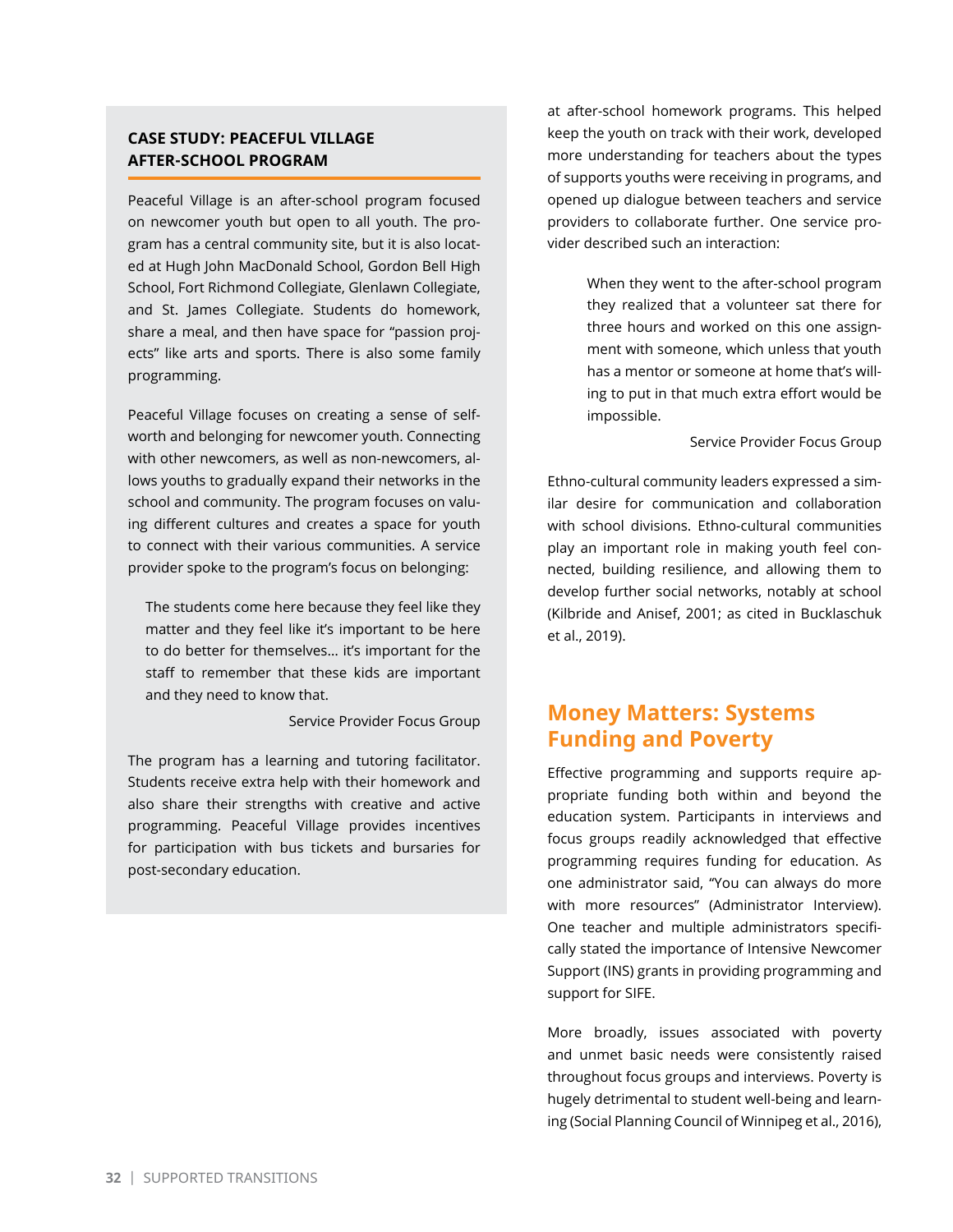and while schools cannot fully ameliorate the socio-economic inequalities that affect their students, certain measures can be taken. As service providers and some administrators acknowledged, financial incentives can make the difference between students participating in school and extracurricular activities or not. Some examples of incentives include Collège Louis Riel providing transit passes, Peaceful Village and the Community Economic Development Association's Pathways program (CEDA Pathways) giving bus tickets and bursaries for post-secondary education (via Bright Futures and additional funding), and IRCOM providing summer school bursaries for youth to upgrade E-credits to regular credits (via IRCC funding).

The next section outlines recommendations for transitional programming, supportive practices, and collaborative partnerships which, along with sustained funding, can facilitate positive educational experiences for SIFE.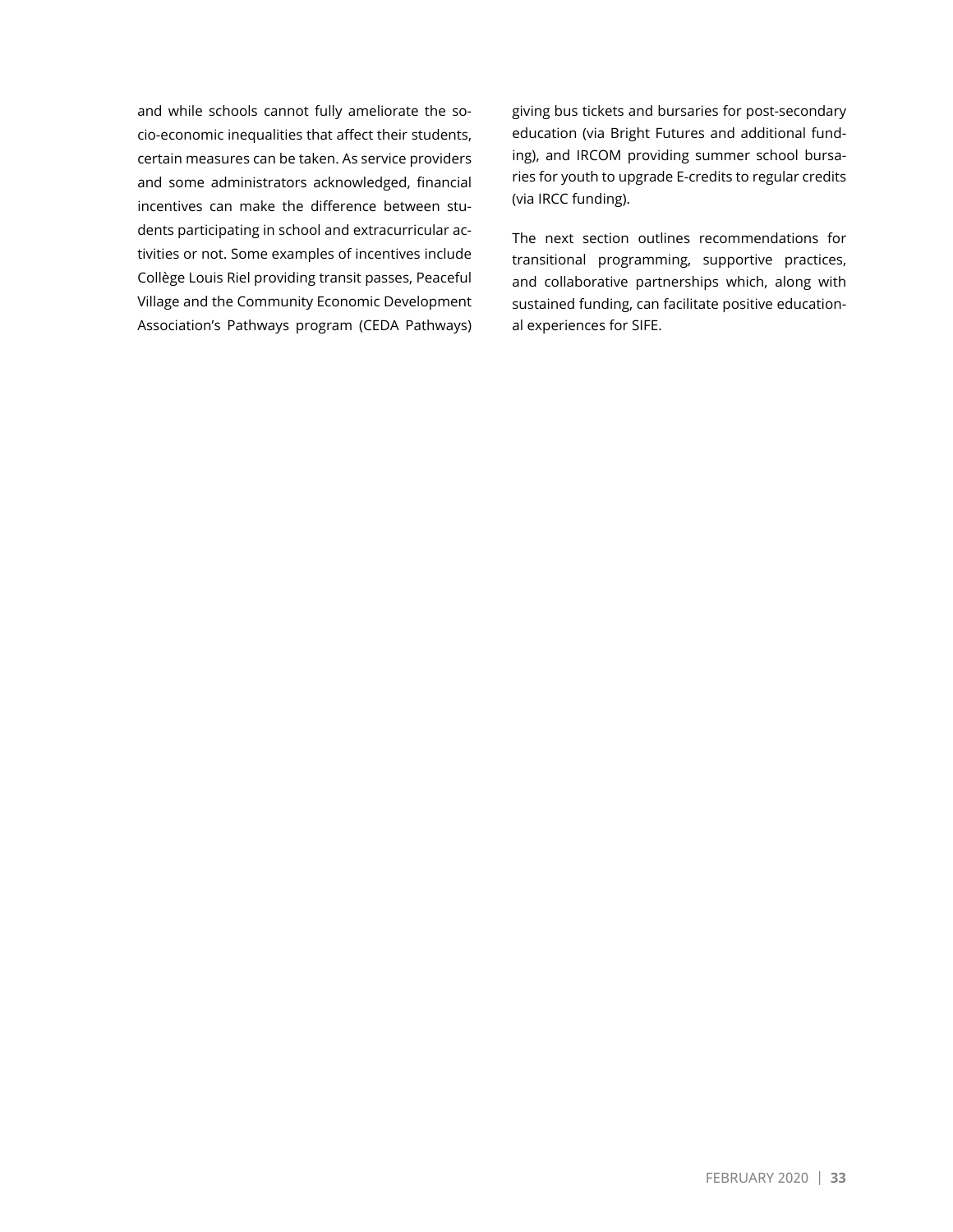# <span id="page-33-0"></span>**Recommendations**

These recommendations are primarily directed toward Winnipeg-based schools and school divisions, which have been the focus of this research. However, it is hoped that other jurisdictions may gain insight from the study, including the recommendations that follow.

In Winnipeg, there are many effective educational practices in place that can be learned from in order to provide a base for improvements or expansion. Building on these, there is room for Manitoba Education and Winnipeg-area school divisions to develop a broader range of transitional programming options for SIFE. Extended learning opportunities and extensive supports, particularly with pathway planning, are a vital part of this programming. Collaboration throughout schools and communities is also key. Multi-level collaboration, as well as communication across school divisions and departments, can address challenges of critical mass and funding which tend to limit programming options.

The following recommendations are intended to assist school divisions, and other partners as indicated, in furthering educational programming and supports for older SIFE. The ideas are based on community and divisional input, local and international examples, and a reading of related literature.

| <b>KEY DECISION MAKERS</b> |                                          |             |                                                  |  |  |  |
|----------------------------|------------------------------------------|-------------|--------------------------------------------------|--|--|--|
| <b>ME</b>                  | Manitoba Education                       | <b>IRCC</b> | Immigration, Refugees,<br>and Citizenship Canada |  |  |  |
| <b>WASD</b>                | Winnipeg Area<br><b>School Divisions</b> | GC          | The Government of Canada                         |  |  |  |
| S                          | Schools                                  | <b>GM</b>   | The Government<br>of Manitoba                    |  |  |  |

## **A. Develop Transitional Programming Options**

**ME WASD S**

### **1. Provide and promote a flexible range of transitional programming options for youth.**

The research highlights the fact that this group of youth generally has a strong desire and will to learn. Youths who are willing and able to attend school, even irregularly, need to be supported to do so.

- Consider adopting more flexible scheduling and attendance policies to accommodate students' multiple responsibilities.
- Ensure that all principals and staff are aware that students have the right to attend high school until 21 and that there is flexibility to attend beyond this age.
- Foster communication and transition processes between high schools and other programming options, particularly adult education, so that students can choose the option that works best for them.
- Manitoba Education and Winnipeg-area school divisions can explore the possibility of developing centralized initial LAL programming to provide an additional programming option with more intensive supports. This can include psychosocial and settlement support, interpretation, and some home language content instruction. Such a program can also include elements of educational orientation programming with a focus on broader education options relevant to older youth.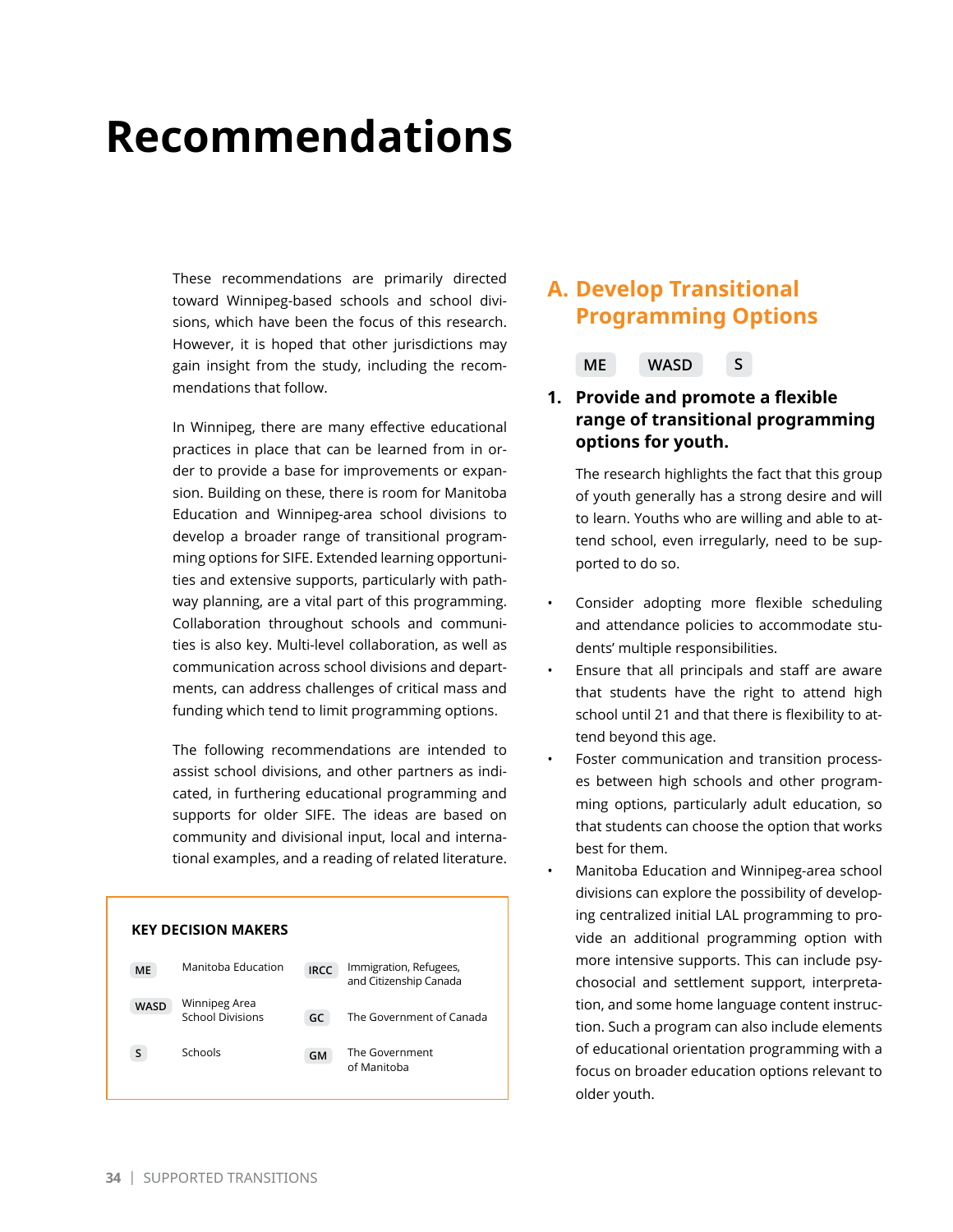**ME WASD GM**

## **2. Offer vocational programs with targeted language support.**

Vocational training with targeted language support can provide an opportunity for youth to build on their existing strengths and skills.

- Explore non-accredited work training options that can be more easily adapted and can also open up pathways to accredited options. Early Childhood Education is a field to explore for vocational education.
- Collaborate to develop plain-language text materials for vocational programming and to offer home language supports.

**ME WASD IRCC GM**

- **3. Ensure that young adult SIFE (18- 25) in each division have access to free young-adult-specific programming options to equip them with the requirements for post-secondary education.**
- Manitoba Education and IRCC can collaborate to develop a comprehensive strategy to fill this need, particularly through Stage-2 language funding.
- Drawing on the BridgES model, develop bridging programs with targeted literacy and numeracy supports to attain post-secondary requirements and support adult youth in transition to further education or employment.
- Invest in making young-adult schools such as the Winnipeg Adult Education Centre more able to meet the educational and social needs of SIFE, particularly through targeted language supports, wraparound supports, and extracurricular activities.
- Collaborate to develop a teacher training program, similar to Build From Within for Indigenous youth, to support refugee youth in the transition to university while training teachers who reflect the diversity of their students.

## **B. Facilitate Targeted Extended Learning and Extensive Supports**

**ME WASD S**

- **1. Ensure consistent communication and strong support for transition and pathway planning, particularly in terms of post-secondary credit requirements.**
- It is important for Manitoba Education to audit and accordingly reform the guidelines for, and use of, E-credits so that they are a transitional tool rather than an end point.
- Invest in guidance counsellors and partner with pathway-focused community organizations to offer education and career development guidance. Include these supporters in regular teacher communication with youths and families about the education system, pathway options, and post-secondary requirements.
- Connect youth with culturally-informed employment programs, such as N.E.E.D.S. or CDEM, to provide them with guidance, work experience, and career mentorship.

**ME WASD S IRCC**

### **2. Collaborate to offer extended learning opportunities with targeted language support.**

Within the school day, strategic pre-exposure to academic and work-related vocabulary helps youth progress through content (for example, via tutorial classes). Extended learning days, and learning years, are vital to continue this progress.

- Develop divisional extended-learning strategies to ensure SIFE have accessible after-school and summer options to build language and content knowledge.
- Collaborate to offer free summer LAL programming as well as targeted language supports in free summer classes for SIFE seeking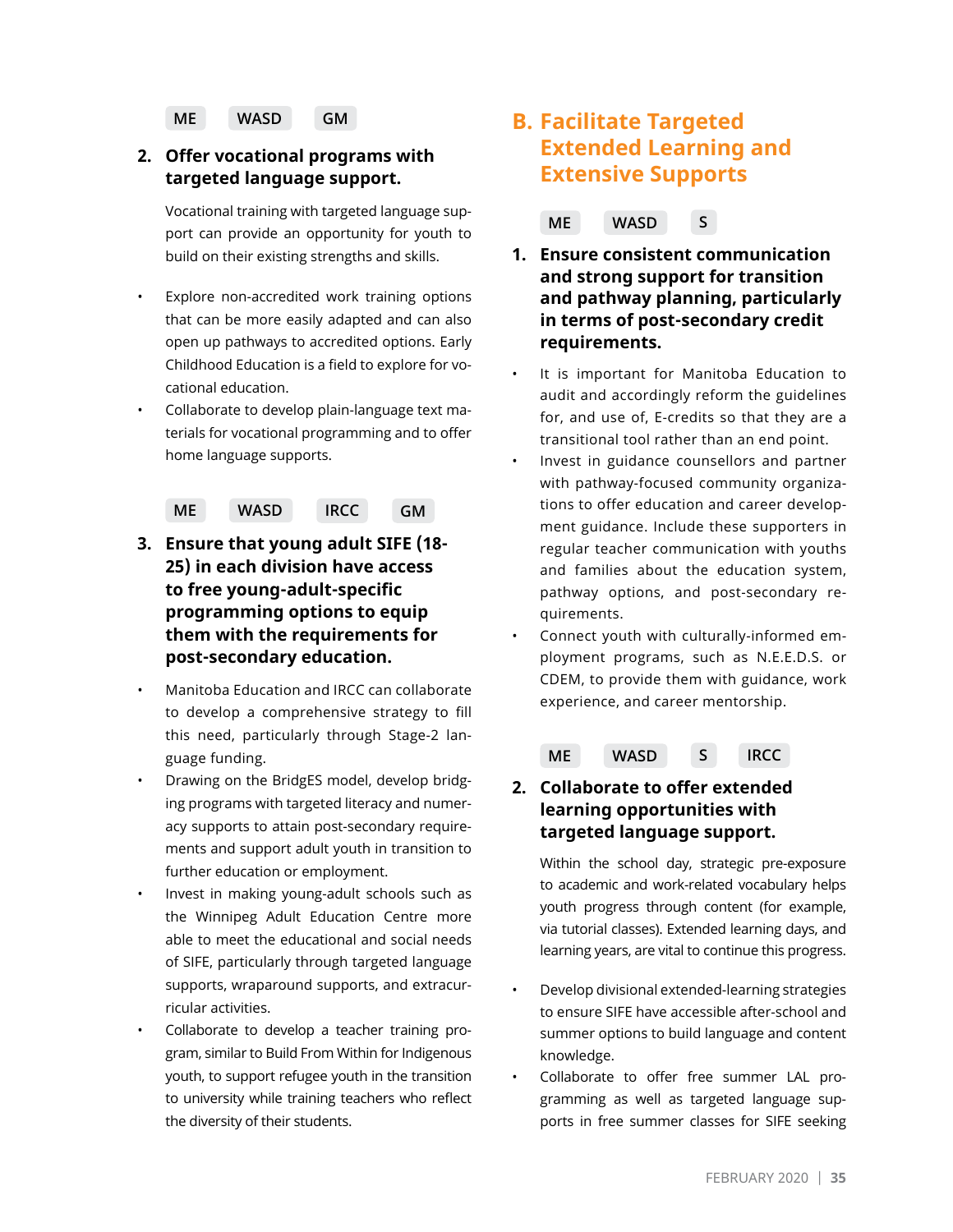content-area credits.

- Invite community organizations to complement summer classes with experiential programming.
- It is important for IRCC to increase its funding for summer school bursaries.

 **ME WASD S IRCC GM**

**3. Invest in extra help, wraparound supports, and cultural-linguistic supports, but also develop community-based supports, such as volunteers and mentors, for SIFE.**

Psychosocial and settlement supports as well as cultural and linguistic supports, including cultural liaisons and interpreters, are fundamental investments for youth and family well-being. Extra learning support is also key. Low student-teacher ratios and educational assistants, particularly with pertinent additional language skills, are needed in LAL, EAL, and regular classes. Additional support can also come from the community itself.

- Divisions and schools can develop community support strategies for in-class and extracurricular support, including volunteer recruitment and training, adult mentorship, and peer mentorship initiatives.
- Partner with community organizations and ethno-cultural communities to provide homelanguage supports to leverage home-language literacy.

## **C. Enhance School and Community Collaboration and Partnerships**



**1. Ensure all schools, particularly LAL magnet schools, have a wholeschool approach in place for all staff to support SIFE.** 

- Ensure that all principals have a strong understanding of practices and policies related to SIFE, notably in terms of age limits and E-credits, and a plan for communicating this with all staff.
- Invest in professional development for all staff in trauma-informed and culturally informed practice.
- Train all teachers to recognize and respond to LAL-specific needs, notably via literacy training, to support students in specialized and regular classes.
- Manitoba Education and Winnipeg-area school divisions can collaborate to develop an online forum and in-person opportunities for LAL teachers to share best practices, experiences, and professional development, particularly on cultural responsiveness, advocacy, and vicarious trauma support.

**ME WASD S IRCC GM**

- **2. Adopt strategies and policies for a whole-community approach to supporting SIFE, prioritizing communication and collaboration with families and communities.**
- Convene diverse stakeholders, including youth and parent representatives, as partners to develop a community-wide strategy to supporting SIFE.
- Develop division and school practices and policies to open schools up to community organizations, particularly through free use of space and information-sharing practices.
- Encourage interaction between teachers and community organization staff (for example, through a collaborative session to develop common understandings of effective homework help).
- Ensure all LAL magnet schools have an accessible newcomer-targeted after-school program option that includes transportation support.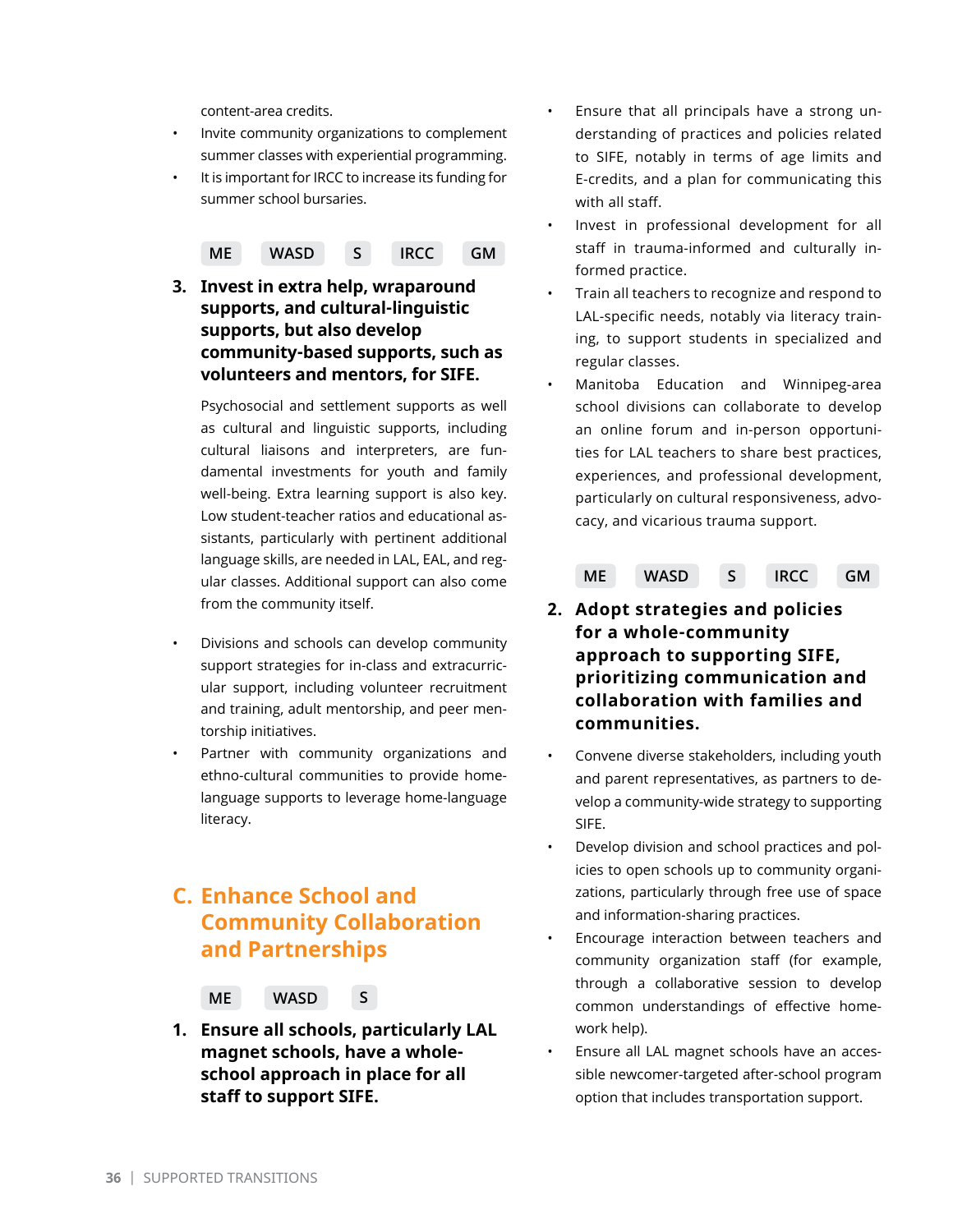

- **3. Seek diversified funding sources for extended learning and supports, direct financial supports, and needs-based pilot projects**
- It is vital for the government to increase funding for education in general and newcomer youth in particular. INS grants must be continued and expanded to allow for SIFE-specific extended learning and supports. To address economic realities, it is recommended that stipends and

public transportation passes are provided for marginalized youth to attend school.

- Divisions can look to develop partnerships with community organizations, like the Bright Futures program, which provide youths with incentives such as bursaries. It is important that government funding for these programs to offer incentives is increased.
- Divisions can also seek diversified funding sources, via multiple levels of government and other partnerships, for needs-based pilot projects.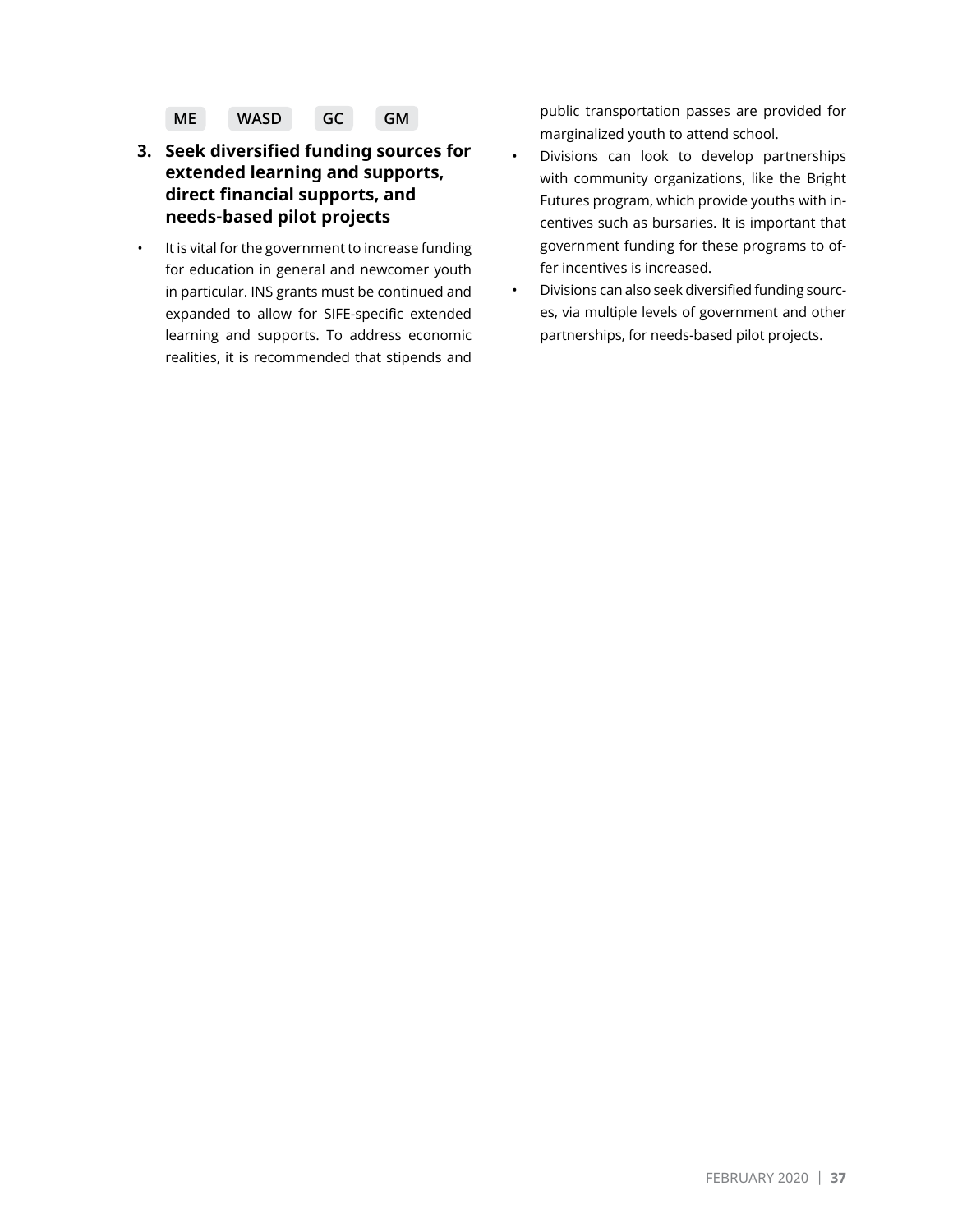# <span id="page-37-0"></span>**Conclusion**

The aim of this research, which was prompted by the Newcomer Education Coalition's long-term engagement on matters pertaining to refugee youth in the school system, was to improve understanding of the features of effective educational approaches for older refugee youth with interrupted schooling and explore a range of programming options in use in Winnipeg. This group of youth brings many strengths, but they also face significant challenges that put them at risk. A range of community voices as well as local, national, and international examples provided a wider view of student needs and possible responses.

Programming for students with interrupted schooling can be seen on a continuum, where entering mainstream programming or graduating is not an end point but rather part of supported transitions. In terms of initial programming, the vast majority of Winnipeg school divisions with high concentrations of older SIFE offer sheltered LAL programming congregated in magnet schools. Continuing transitions can take place within the magnet school as well as through programs and supports to link youth with post-secondary and employment options. Local and international precedents show that there is a range of program design options which could be explored in Winnipeg. Collaboration on initial programming as well as targeted language programs specifically for young adults are areas to consider.

There is also room to enhance features of effective programming within existing program designs. Fostering a sense of belonging is fundamental to supporting SIFE. Targeted extended learning and extensive supports, including pathway planning, extra help, wraparound supports, and cultural-linguistic supports, are key features of effective programs.

Funding is necessary for sustained and strategic approaches, and it is hoped that the provincial education review will result in increased funding for this group of youth as well as for all students. At the same time, there is also a need for creative, community-based approaches that emphasize communication and collaboration toward supported transitions. Engaging all stakeholders through whole-school and whole-community strategies is an important way to identify complementary options for support.

The education needs of refugee youth may be thought of as part of the many social supports required for refugees' successful settlement. To support refugees is to support the social systems that facilitate settlement, including the education system. Anticipated changes to the education system and continued policies of austerity, which perpetuate poverty, suggest that the limitations faced by the education system will not soon be resolved. This makes it all the more vital that school divisions collaborate to ensure well-supported and well-communicated transitions for this group of youth who face multiple barriers. All stakeholders can be involved in a whole-community strategy to leverage the strengths of youth, their families, and their communities. Finding ways to creatively and collaboratively support this group of youth can ensure that they and their multiple communities thrive and reach their full potential.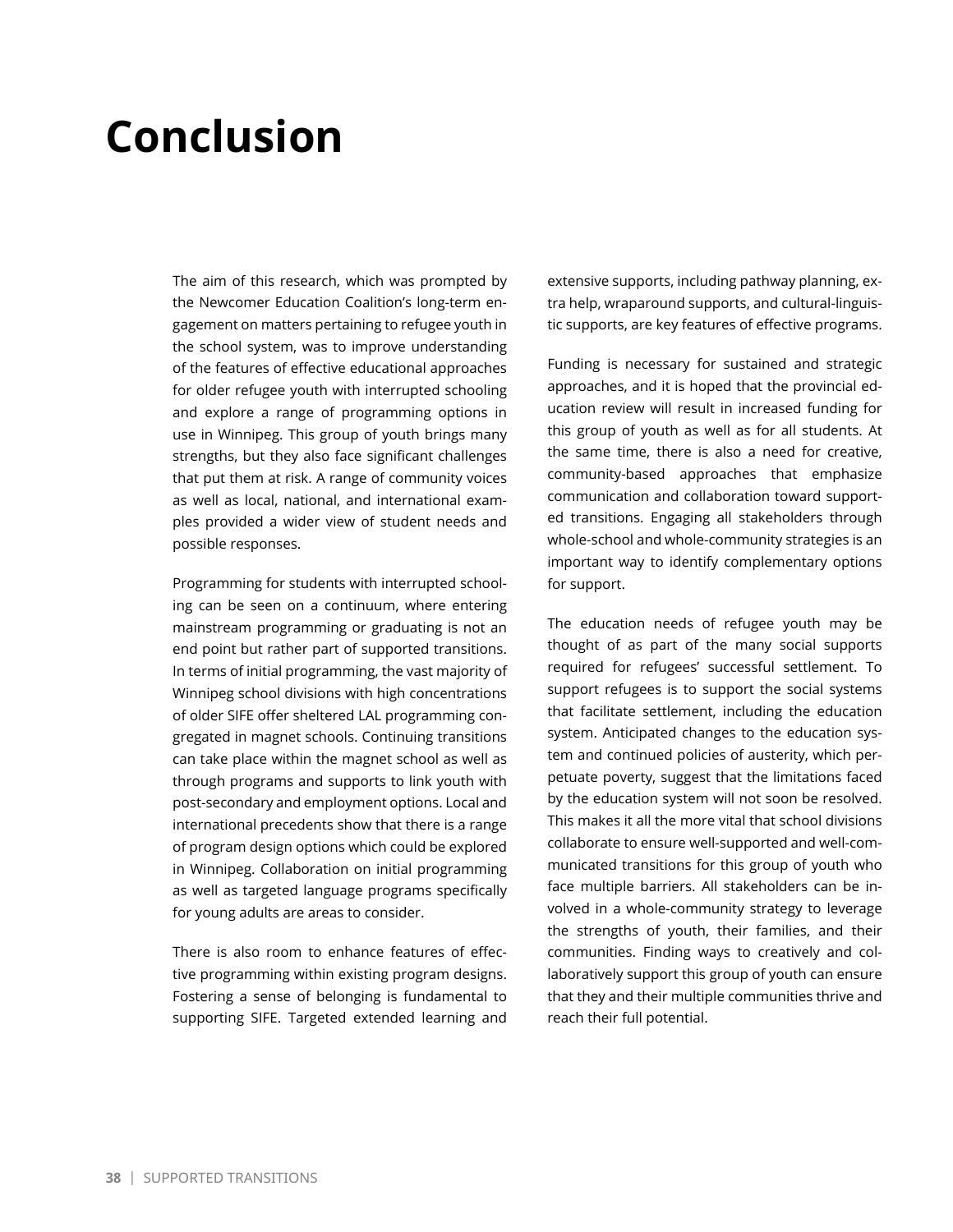# <span id="page-38-0"></span>**References**

- Auslander, L. (2019). *Creating responsive classroom communities: A cross-case study of schools serving students with interrupted schooling.* London, ON: Lexington Books.
- Auslander, L. & Beiting-Parrish, M. (2018, October). Building bridges: Making literacy and democracy accessible in a curriculum for students with interrupted formal education. *A Journal of the National Network for Educational Renewal*, *10,*  69–82.
- Bucklaschuk, J., Gobin, J., & Silvius, R. (2019). *Youth engagement in ethnocultural organizations in Winnipeg.* Winnipeg, MB: CERI Network.
- Calgary Board of Education. (2011). *LEAD programming: Calgary Board of Education response for serving refugees with limited formal schooling.*  Retrieved from [http://teachingrefugees.com/](http://teachingrefugees.com/wp-content/uploads/2011/05/Description-of-LEAD-program.pdf) [wp-content/uploads/2011/05/Description-of-](http://teachingrefugees.com/wp-content/uploads/2011/05/Description-of-LEAD-program.pdf)[LEAD-program.pdf.](http://teachingrefugees.com/wp-content/uploads/2011/05/Description-of-LEAD-program.pdf)
- Cities of Migration. (2015). *SchlaU-Schule: Giving young refugees a shot at success.* Retrieved from [https://citiesofmigration.ca/good\\_idea/giving](https://citiesofmigration.ca/good_idea/giving-young-refugees-a-shot-at-success/)[young-refugees-a-shot-at-success/](https://citiesofmigration.ca/good_idea/giving-young-refugees-a-shot-at-success/).
- Cole, S. F., Eisner, A., Gregory, M., & Ristuccia, J. (2013). *Creating and advocating for trauma-sensitive schools.* Boston: Massachusetts Advocates for Children.
- Cummins, J. (2014, June). Beyond language: Academic communication and student success. *Linguistics and Education*, *26,* 145–154.
- Davila, L. (2012). For them it's sink or swim: Refugee students and the dynamics of migration, and (dis)placement in school. *Power and Education*, *4*(2), 139–149.
- DeCapua, A. (2016). Reaching students with limited or interrupted formal education through culturally responsive teaching. *Language and Linguistics Compass*, *10*(5), 225–237.
- Drake, K. (2017). Competing purposes of education: The case of underschooled immigrant students. *Journal of Educational Change*, *18*(3), 337–363.
- Dykshoorn, A. (2009). Refugee students in Canadian schools: Their distinct needs and the gaps in existing interventions. In *An exercise in worldmaking* (pp. 15–27). Netherlands: International Institute of Social Studies.
- Echevarria, J., Vogt, M., & Short, D. (2017). *Making content comprehensible for English learners: The SIOP model* (5th ed.). Pearson.
- Ennab, F. (2017). *Being involved in uninvolved contexts: Refugee parent involvement in children's education.* Canadian Centre for Policy Alternatives.
- Farrington, C., Roderick, M., Allensworth, E., Nagaoka, J., Keyes, T., Johnson, D., & Beechum, N. (2012). *Teaching adolescents to become learners: The role of noncognitive factors in shaping school perfomance: A critical literature review.* Chicago: University of Chicago Consortium on Chicago School Research.
- Federal Institute for Vocational Education and Training and Federal Ministry of Education and Research. (2017). *KAUSA tips for immigrant parents: Vocational training in Germany.* Bonn, Germany.
- Garcia, O., & Kleifgen, J. A. (2010). *Educating emergent bilinguals: Policies, programs, and practices for English language learners.* New York: Teachers College Press.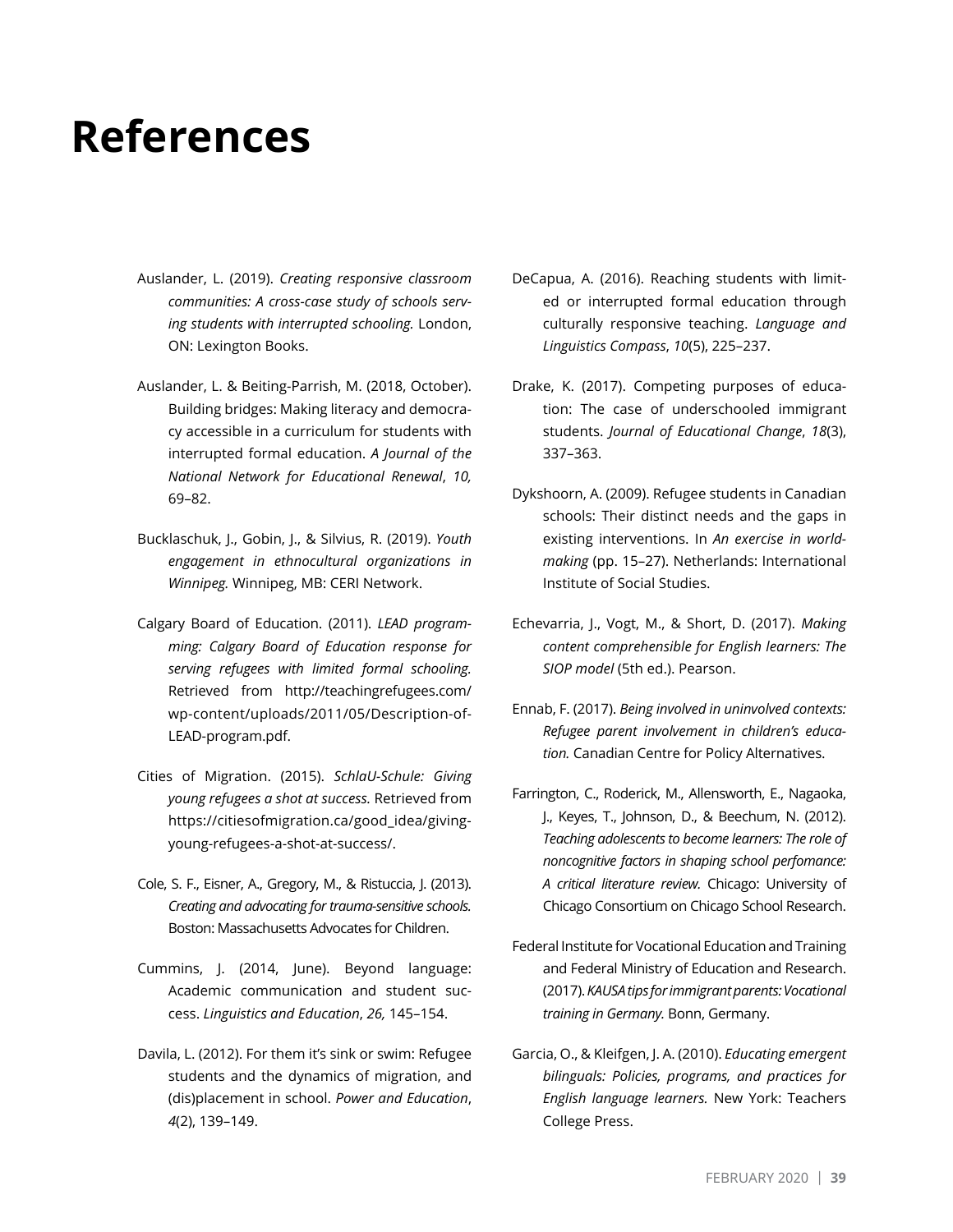- Garcia, O., & Menken, K. (2014). Cultivating an ecology of multilingualism in schools. In B. Spolsky, O. Inbar-Lourie, & M. Tannenbaum (Eds.), *Challenges for language education and policy: Making space for people* (pp. 95–108). New York: Routledge.
- Georgis, R., Gokiert, R. J., Ford, D. M., & Ali, M. (2014). Creating inclusive parent engagement practices: Lessons learned from a school community collaborative supporting newcomer refugee families. *Multicultural Education, 21,* 23–27.
- Government of Ontario. (2008). *Supporting English language learners with limited prior schooling: A practical guide for Ontario educators.* Accessed at [http://www.edu.gov.on.ca/eng/document/](http://www.edu.gov.on.ca/eng/document/manyroots/schooling.html) [manyroots/schooling.html](http://www.edu.gov.on.ca/eng/document/manyroots/schooling.html).
- Haneda, M., & Alexander, M. (2015). ESL teacher advocacy beyond the classroom. *Teaching and Teacher Education*, *49,* 149–158.
- Healthy Child Manitoba. (2017). *2017 child and youth report.* Accessed at [https://manitoba.ca/healthy](https://manitoba.ca/healthychild/publications/hcm_2017report.pdf)[child/publications/hcm\\_2017report.pdf.](https://manitoba.ca/healthychild/publications/hcm_2017report.pdf)
- Hersi, A., & Watkinson, J. (2012). Supporting immigrant students in a newcomer high school: A case study. *Bilingual Research Journal, 35*(1), 98–111.
- Hones, D. (2007). A meeting place for us: Milpera, a newcomer high school. *Multicultural Education, 14*(4), 8–15.
- Hos, R. (2016). Caring is not enough: Teachers' enactment of ethical care for adolescent students with limited or interrupted formal education (SLIFE) in a newcomer classroom. *Education and Urban Society, 48*(5), 479–503.
- Jordanova-Duda, M. (2014). Immigrants discover Germany's dual training system. Accessed at [https://www.dw.com/en/immi](https://www.dw.com/en/immigrants-discover-germanys-dual-training-system/a-17337959)[grants-discover-germanys-dual-training-sys](https://www.dw.com/en/immigrants-discover-germanys-dual-training-system/a-17337959)[tem/a-17337959.](https://www.dw.com/en/immigrants-discover-germanys-dual-training-system/a-17337959)
- Kanu, Y. (2008). Educational needs and barriers for African refugee students in Manitoba. *Canadian Journal of Education, 31*(4), 915–940.
- Kirp, D. (2013). Improbable scholars: *The rebirth of a great American school system and a strategy for America's schools.* New York: Oxford University Press.
- Lesaux, N. K., Galloway, E. P., & Marietta, S. H. (2016). *Teaching advanced literacy skills: A guide for leaders in linguistically diverse schools.* New York: The Guilford Press.
- Linquanti, R. (1999*). Fostering academic success for English language learners: What do we know?*  Retrieved from [https://www.wested.org/on](https://www.wested.org/online_pubs/Foster_Academic_Success_092309.pdf)[line\\_pubs/Foster\\_Academic\\_Success\\_092309.](https://www.wested.org/online_pubs/Foster_Academic_Success_092309.pdf) [pdf.](https://www.wested.org/online_pubs/Foster_Academic_Success_092309.pdf)
- Lucas, T., & Villegas, A. (2010a). A framework for preparing linguistically responsive teachers. In T. Lucas (Ed.), *Teacher preparation for linguistically diverse classrooms: A resource for teacher educators* (pp. 55–72). New York: Routledge.
- Lucas, T., & Villegas, A. (2010b). The missing piece in teacher education: The preparation of linguistically responsive teachers. *Yearbook of the National Society for the Study of Education, 109*(2), 297–318.
- Manitoba Education and Training. (2011). *Draft curriculum framework for English as an Additional Language (EAL) and Literacy, Academics, and Language (LAL) programming.* Retrieved from [https://www.edu.gov.mb.ca/k12/cur/eal/](https://www.edu.gov.mb.ca/k12/cur/eal/framework/index.html) [framework/index.html.](https://www.edu.gov.mb.ca/k12/cur/eal/framework/index.html)
- Medda-Windischer, R., Jiménez-Rosano, M., Budabin, A., & Zeba, M. (2018). Nondiscrimination and equality. In Popova, Z., Medda-Windischer, R., Jiménez-Rosano, M., van der Meer, C., Martovskaya, V., Visser, M., & Jayaratne, H. (Eds.), *Handbook on teaching in diversity: A practical guide, including tools and resources, on how to teach diversity, How to teach in diversity and how to manage Diversity* (pp. 37–46). Erasmus Plus Programme. Retrieved from [https://bia.unibz.it/han](https://bia.unibz.it/handle/10863/11540)[dle/10863/11540](https://bia.unibz.it/handle/10863/11540).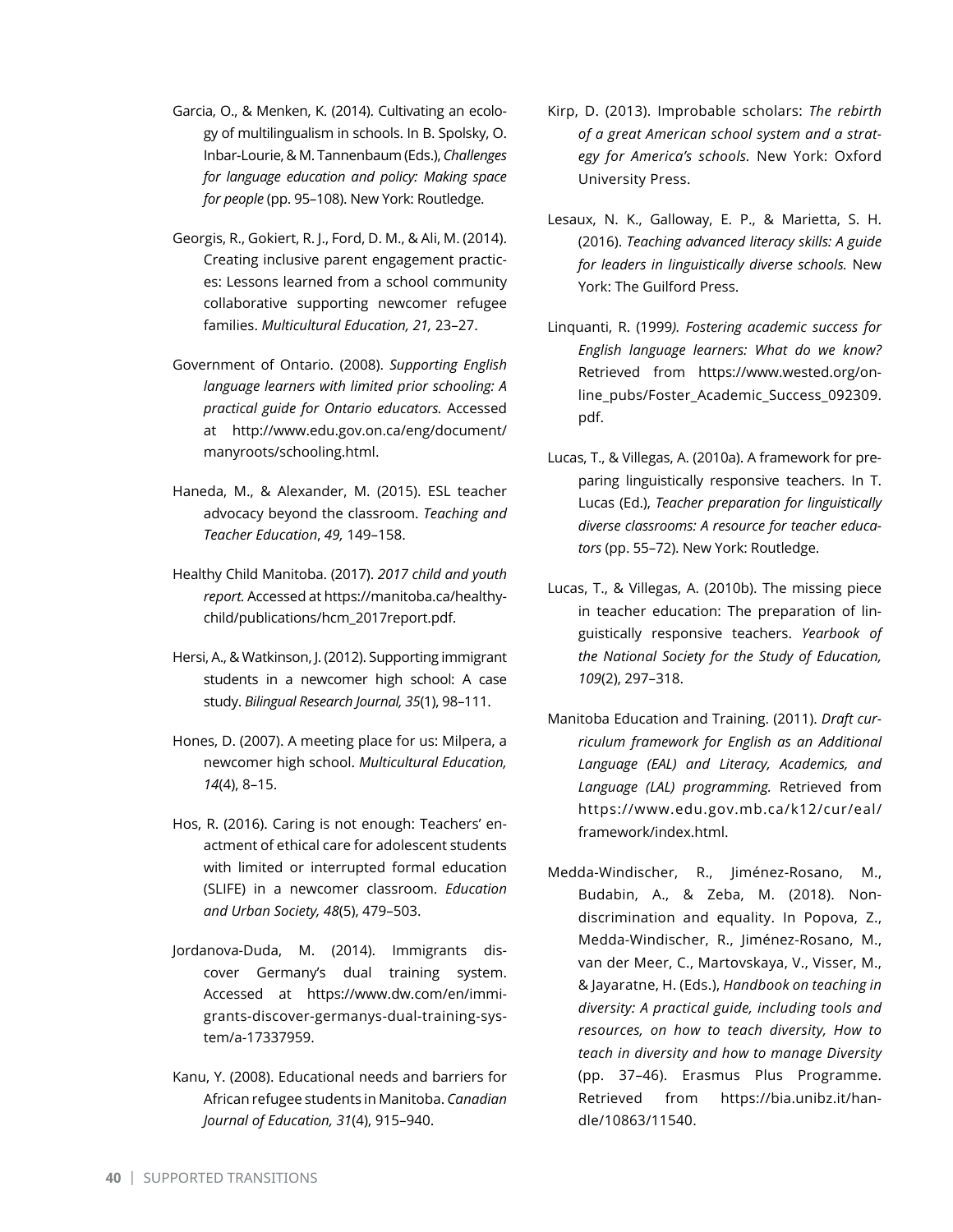- Milpera State High School (2018). *Milpera State High School annual report 2018: Queensland State School reporting.* Brisbane, Australia.
- Moll, L., & Cammarota, J. (2010). Cultivating new funds of knowledge through research and practice. In K. Dunsmore and D. Fisher (Eds.), *Bringing literacy home* (pp. 290–306). NJ: International Reading Association.
- National Academies of Sciences, Engineering, and Medicine. (2017). *Promoting the success of children and youth learning English: Promising futures.*  Washington, DC: The National Academies Press.
- Newcomer Education Coalition of Manitoba. (Forthcoming). *Report of the forum on newcomer youth with interrupted schooling.* Winnipeg, MB.
- Pathways to Education Canada. (2018). *Pathways to Education: 2018 results summary.* Retrieved from [https://www.pathwaystoeducation.ca/](https://www.pathwaystoeducation.ca/the-impact/) [the-impact/.](https://www.pathwaystoeducation.ca/the-impact/)
- Public Schools Act, SM 2019, c 250. Retrieved from [https://web2.gov.mb.ca/laws/statutes/ccsm/](https://web2.gov.mb.ca/laws/statutes/ccsm/p250e.php) [p250e.php](https://web2.gov.mb.ca/laws/statutes/ccsm/p250e.php).
- SchlaU-Schule. (2019). *That's how we work.* Retrieved from [https://www.schlau-schule.de/lehrkonzept/](https://www.schlau-schule.de/lehrkonzept/so-arbeitet-schlau.html) [so-arbeitet-schlau.html](https://www.schlau-schule.de/lehrkonzept/so-arbeitet-schlau.html).
- Schroeter, S. & James, C. (2015). "We're here because we're black": The schooling experiences of French-speaking African-Canadian students with African backgrounds. *Race Ethnicity and Education, 18*(1), 20–39.
- Short, D. S., & Boyson, B. A. (2012). Helping newcomer students succeed in secondary schools and beyond. Center for Applied Linguistics. Retrieved from [http://www.cal.org/resource-center/publi](http://www.cal.org/resource-center/publications-products/helping-newcomer-students)[cations-products/helping-newcomer-students.](http://www.cal.org/resource-center/publications-products/helping-newcomer-students)
- Social Planning Council of Winnipeg, Manitoba Association of School Superintendents, Manitoba Education and Training, and Manitoba School Boards Association. (2016). *Towards equity in education.* Winnipeg, MB: Social Planning Council of Winnipeg.
- Stermac, L., Elgie, S., Dunlap, H., & Kelly, T. (2010). Educational experiences and achievements of war-zone immigrant students in Canada. *Vulnerable Children and Youth Studies, 5*(2), 97–107.
- Stewart, J. (2011). *Supporting refugee children: Strategies for educators.* Toronto, ON: University of Toronto Press.
- Stewart, J. (2012). Transforming schools and strengthening leadership to support the educational and psychosocial needs of war-affected children living in Canada. *Diaspora, Indigenous, and Minority Education, 6*(3), 172–189.
- Stewart, J. & Martin, L. (2018). *Bridging two worlds: Supporting newcomer and refugee youth.*  Toronto, ON: CERIC.
- Tadesse, S. (2014). Parent involvement: Perceived encouragement and barriers to African refugee parent and teacher relationships. *Childhood Education, 90*(4), 298–305.
- Tozer, M., Khawaja, N., & Schweitzer, R. (2018). Protective factors contributing to wellbeing among refugee youth in Australia. *Journal of Psychologists and Counsellors in Schools, 28*(1), 66–83.
- Victorian Foundation for Survivors of Torture Inc. (2016). *School's In for refugees | Tool 9: Five areas of action for the whole-school approach to support refugee background students.*  Brunswick, Australia.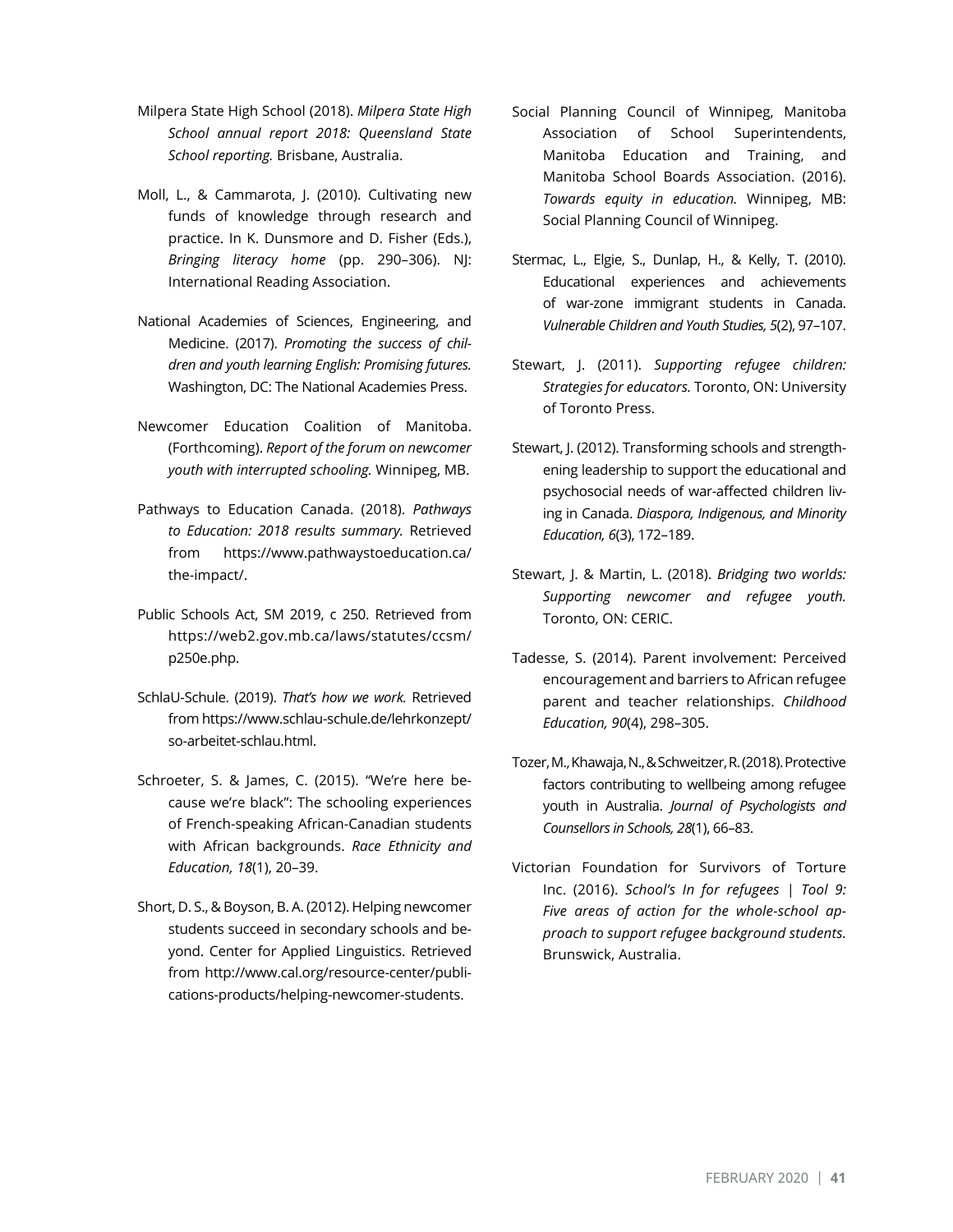# <span id="page-41-0"></span>**Appendix A: Transitional Programming Formats and Case Studies**

"Transitional programming" refers to educational approaches which support SIFE to progress through language and content development while anticipating transitions to further education and employment. The design of programs to support older SIFE varies in terms of location and delivery, language of instruction, transition planning, and other factors like funding sources (Short and Boyson, 2012; Government of Ontario, 2008). Main aspects of program design are described below. Precedents from other parts of Canada, the United States, Australia, and Germany provide examples which may be instructive for other jurisdictions striving to improve educational outcomes for SIFE.

## **Program Location and Delivery**

Program location is a significant factor in program design, with options being located within a school, at a separate site, or at a dedicated newcomer-specific high school (Short and Boyson, 2012; Government of Ontario, 2008). For programming within a school, this can take place in local schools or in a magnet school that has specific programming which attracts SIFE from across a wider region. Itinerant teams of specialized teachers can enhance Language, Academic, and Literacy (LAL) supports in local schools. The Government of Ontario (2008) emphasizes the value of appropriate programming in a student's local school, but it also recognizes the need to congregate students in magnet schools in order to provide a full range of programming, which includes:

- A LAL/EAL program with specialized teachers
- A range of LAL and EAL course options
- A range of EAL-adapted curricular-content courses for credit
- Locally developed courses responding to the needs of SIFE, combining language development and curricular content

In terms of program delivery, sheltered instruction is an approach to academic language, literacy, and content development (Echeverria et al., 2017). "Sheltering" refers to the initial practice of teaching LAL or EAL students in separate classes, but this is combined with gradual exposure to mainstream content and classes. In a Canadian context, sheltered programming congregated within magnet schools is a common model of program delivery for areas with higher concentrations of SIFE (Manitoba Education and Training, 2011; Government of Ontario, 2008; Calgary Board of Education, 2011).

Calgary Literacy, English, and Academic Development (LEAD) programming develops sheltered congregated classrooms similar to LAL programming. Programs are located throughout the city based on settlement patterns, and transportation is partially subsidized. LEAD uses a centralized intake process for the entire city, where students and their families come for multifaceted assessments that include a home-language literacy component. Classes have low student-teacher ratios of about 15:1. Programming starts with full days, but it aims to gradually transition students to mainstream classes, further education, or employment options with the support of teachers and guidance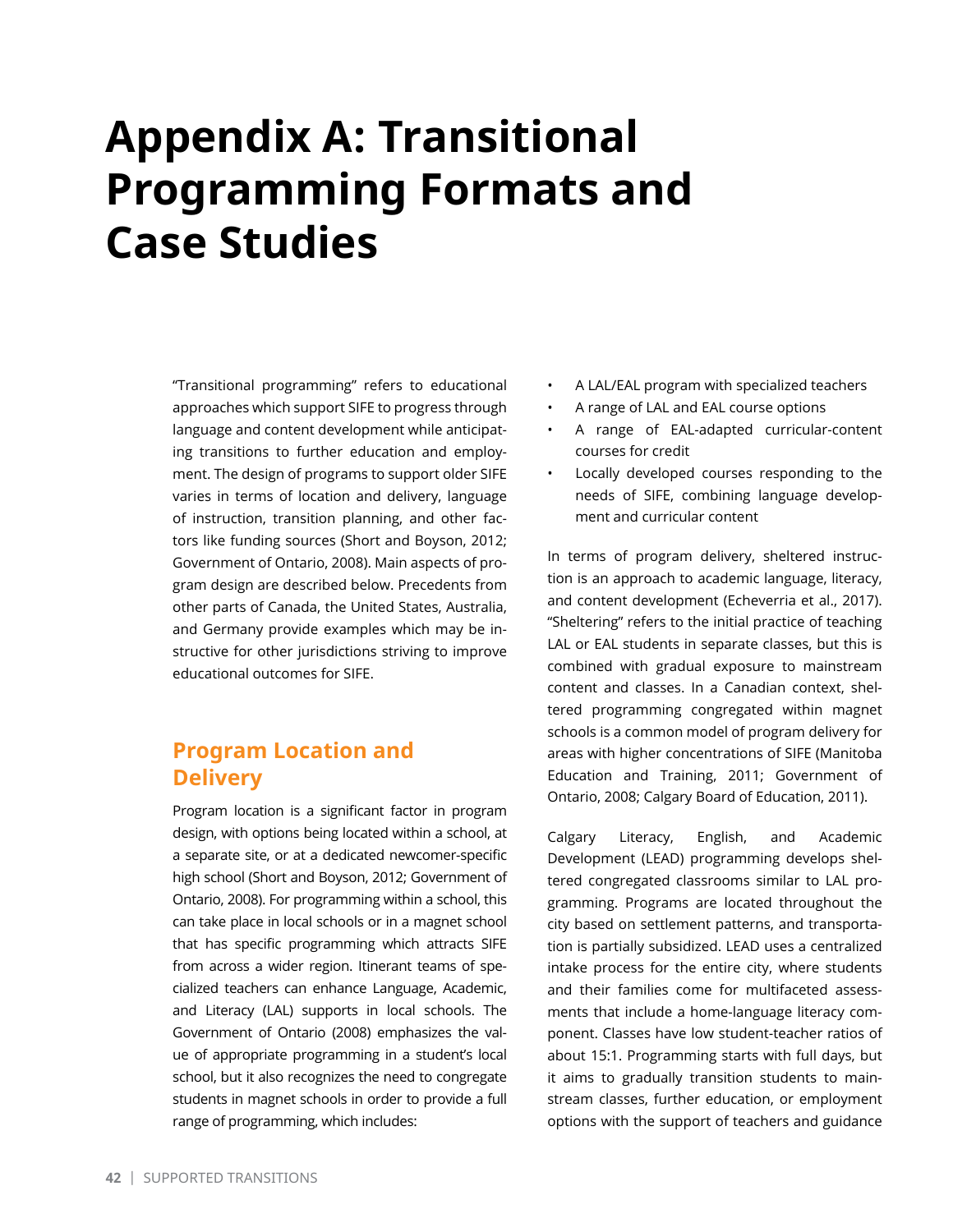counsellors. Students are also supported by cultural liaisons, settlement workers, and psychosocial programs. LEAD teachers throughout the city participate in professional development and collaborate via an online platform.

Separate-site or whole-school programs are less common than in-school programs. These programs are also referred to as reception programs or transitional schools when the emphasis is on initial programming to support youth toward further education or employment. The Government of Ontario positions reception programs as short-term transitional options if sufficient resource support is not available in local or magnet schools (2008). It suggests that reception programs often do not have a full range of programming and integration options, but can often offer intensive supports, particularly psychosocial and home-language support. Congregating students can address specific initial needs.

## **Language of Instruction**

Language of instruction is another key factor in program design. Linquanti provides a framework on language of instruction through bilingual and immersion education models (1999). In bilingual models, instruction is initiated in the student's home language to start developing content knowledge and additional language skills, while in immersive models instruction is initiated in the target language. Models vary in terms of goals for language development, target population and integration, and balance between literacy and content exposure. In an American context, bilingual education models are not common for newcomer programs in general and particularly for older SIFE students who have limited time for English language development (Short and Boyson, 2012).

#### **CASE STUDY: MILPERA STATE HIGH SCHOOL- TRANSITIONAL SCHOOL**

#### **Location:** Brisbane, Australia

Milpera is a transitional school, for ages 11-18, which provides English-language and content-area education to newcomer youth—primarily refugee youth with interrupted schooling—with the intention of preparing them for mainstream schools or vocational programs. Students come from a wide range of countries and attend the school for 3 to 12 months on average. In 2018 the school had a range of 129 to 199 students. Students are placed in classrooms by junior or senior years and then by language proficiency.

Milpera has funding structures which allow it to develop specific programs to adapt to the needs of changing refugee populations. Milpera focuses on language development through experiential and content-based learning. The school takes a critical pedagogy approach which engages youth in developing understandings of themselves and society (Hones, 2007). It focuses on valuing students' identities and backgrounds, particularly through storytelling and art in the school environment. There is also an emphasis on cultural education and support as students adjust to a new country and context.

Milpera highlights its specialized EAL teachers, bilingual EAs, volunteers, and community partners as key elements of its program (Milpera State High School, 2018). The school has specialized support programs focused on literacy and numeracy. It also has a substantial student services team with a guidance counsellor, youth support worker, nurse, liaisons for the home and for the community, and art and music therapists. Students can access psychosocial supports. Furthermore, Milpera has a dedicated art-and-music-therapy mental health program and engages students in the arts more generally. The school collaborates with community organizations, including religious organizations, to support cultural adjustment and settlement. School connectedness, acculturation, and resilience, as well as stability of immigration status, are associated with enhancing student well-being at Milpera (Meryan Tozer et al., 2018).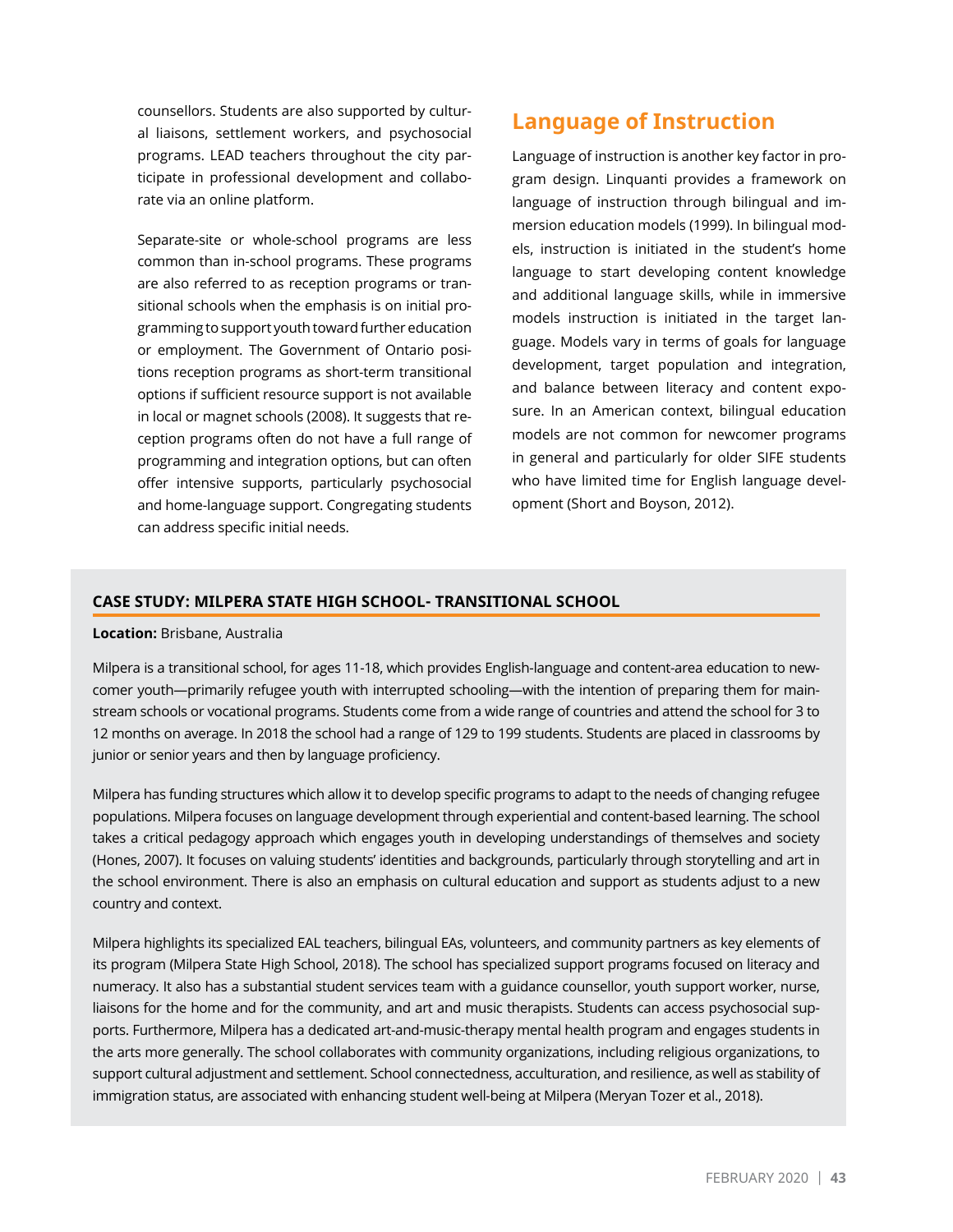### **CASE STUDY:PORT OF ENTRY PROGRAM- SHELTERED IN-SCHOOL PROGRAM WITH BILINGUAL INSTRUCTION**

#### **Location:** Union City, New Jersey, USA

The Port of Entry program is a bilingual program for newly arrived high-school-age youth which focuses on meeting content requirements for the first year of high school while using and developing Spanish and English language skills (Short and Boyson, 2012). The vast majority of program participants speak Spanish but lack home-language literacy skills, have below-level content-area scores, and also lack English speaking skills. The program is located within the Union City High School so, while students have a full day of programming, this includes some classes with mainstream students. Student progress is monitored and informs the transition into regular programming (Kirp, 2013). Students typically stay in the program for a maximum of to four semesters.

The program fosters a sense of belonging by developing relationships and engaging students in content and materials that connect with their primarily Spanish-speaking cultural background (Kirp, 2013). The program has partnerships with the community via the high school, including accessible health services for families.

Port of Entry offers a Grade 9 curriculum, with adaptations and additional supports, as well as intensive English classes. Students are grouped by level, but there is differentiation between language and content knowledge. Content courses are taught in Spanish. The program has small class sizes with about 12 students. Besides teachers, there is a program leader/guidance counsellor, social workers, and a community liaison worker. The program leader/guidance counsellor continues to support youth after they transition into mainstream programming, and supports are also offered for college preparation. Extended learning is built into the program through Union City High School's after-school tutoring program as well as a summer program that covers EAL and content-area material (See Short and Boyson, 2012).

# **Transition Planning**

Planning for transitions into mainstream programming, further education, or employment can be built into various program designs including in-school, separate site, and whole-school programs. Daily programming time and overall enrollment time are indicators of intended transitions built into program design (for example with sheltered programming gradually increasing time spent in mainstream programming).

Extra support is vital for transitions into mainstream programming and to further education or employment. Support in navigating education and employment options is referred to as "pathway" or "transition planning". Pathways to Education is a program in communities across Canada that aims to improve high school graduation rates by providing youth with holistic supports. This includes student support plans and pathway planning, tutoring with staff and volunteers, peer and adult social support, career mentorship, and financial support for food, transportation, and post-secondary education (Pathways to Education, 2018). The program has single sites in most provinces but multiple sites in Toronto and Montreal. In Winnipeg, Community Education Development Association (CEDA) Pathways supports youth in the North End of Winnipeg, including Indigenous and newcomer youth.

Extended learning also supports transitions. At the High School of World Cultures in New York, there is a strong emphasis on extended learning, including optional classes after regular school hours, on Saturdays, during vacations, and for six weeks in the summer (Short and Boyson, 2012). There are also teacher-tutoring opportunities, social and cultural clubs, and sports. Both after-school and summer options include content classes for youth that have previously failed the courses. After-school classes also include classes specifically for SIFE literacy and English language development as well as bilingual classes to clarify course content. Extended learning options are funded by a range of grants.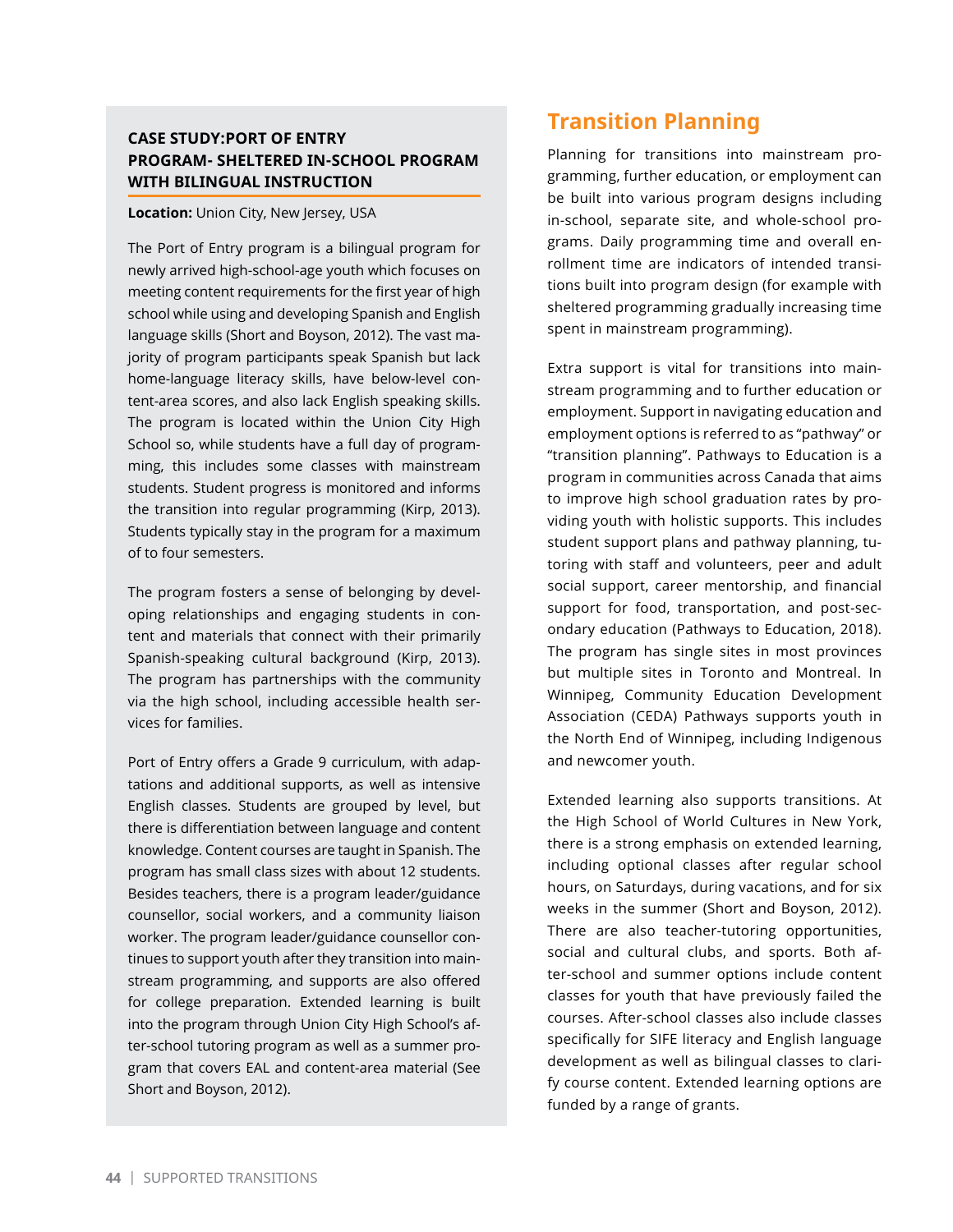Bridging programs and vocational programs are significant options for older refugee youth with interrupted schooling. Bridging programs are targeted-language programs focused on preparing students for particular education or employment goals. Co-operative vocational education programs focus on employment skills training and exposure to the workplace to support transitions to employment.

#### **CASE STUDY: SCHLAU-SCHULE BRIDGING PROGRAM AND KAUSA VOCATIONAL SUPPORTS**

#### **Location:** Munich, Germany

SchlaU-Schule is a separate-site program that prepares refugees and asylum-seekers from ages 16-25 to attain core education requirements for post-secondary education and, if desired, enter the German vocational training and apprenticeship system (SchlaU-Schule, 2019). Students often have LAL needs. The school provides language training as well as curricular content courses adapted to the needs and language abilities of students. The school also adapts learning materials accordingly.

SchlaU prioritizes building a sense of belonging and community integration through relationships with peers, teachers, and other supports. The program fosters an equity-based approach to educational access and advocates for students' rights to education (Medda-Windischer et al., 2018; Cities of Migration, 2015). Two-thirds of funding for SchlaU is provided by the German government, with additional funding coming from private donors. Connections to businesses can provide funding as well as employment partnerships for students.

Pedagogy is individualized, with modular courses that allow for flexibility according to student needs. There is also extra support provided through small class sizes and one-on-one support from volunteers. After-school activities provide opportunities for connection and extended learning. SchlaU takes a holistic approach with wraparound supports including psychosocial, tutorial, and legal supports for youth. Students are connected to employment via employer mentorship and short-term internships.

Linked to vocational training, KAUSA is an initiative of the German federal government to encourage both newcomer students and employers to enhance newcomer participation in the vocational system (Federal Institute for Vocational Education and Training and Federal Ministry of Education and Research, 2017). Newcomer youth are encouraged to apply for apprenticeships. Employers are provided training and support to develop intercultural understanding and flexibility in working with speakers of German as an additional language (Jordanova-Duda, 2014). There is a focus on working with immigrant employers so that students can potentially use their home-language skills and have a supportive mentor from a similar cultural background.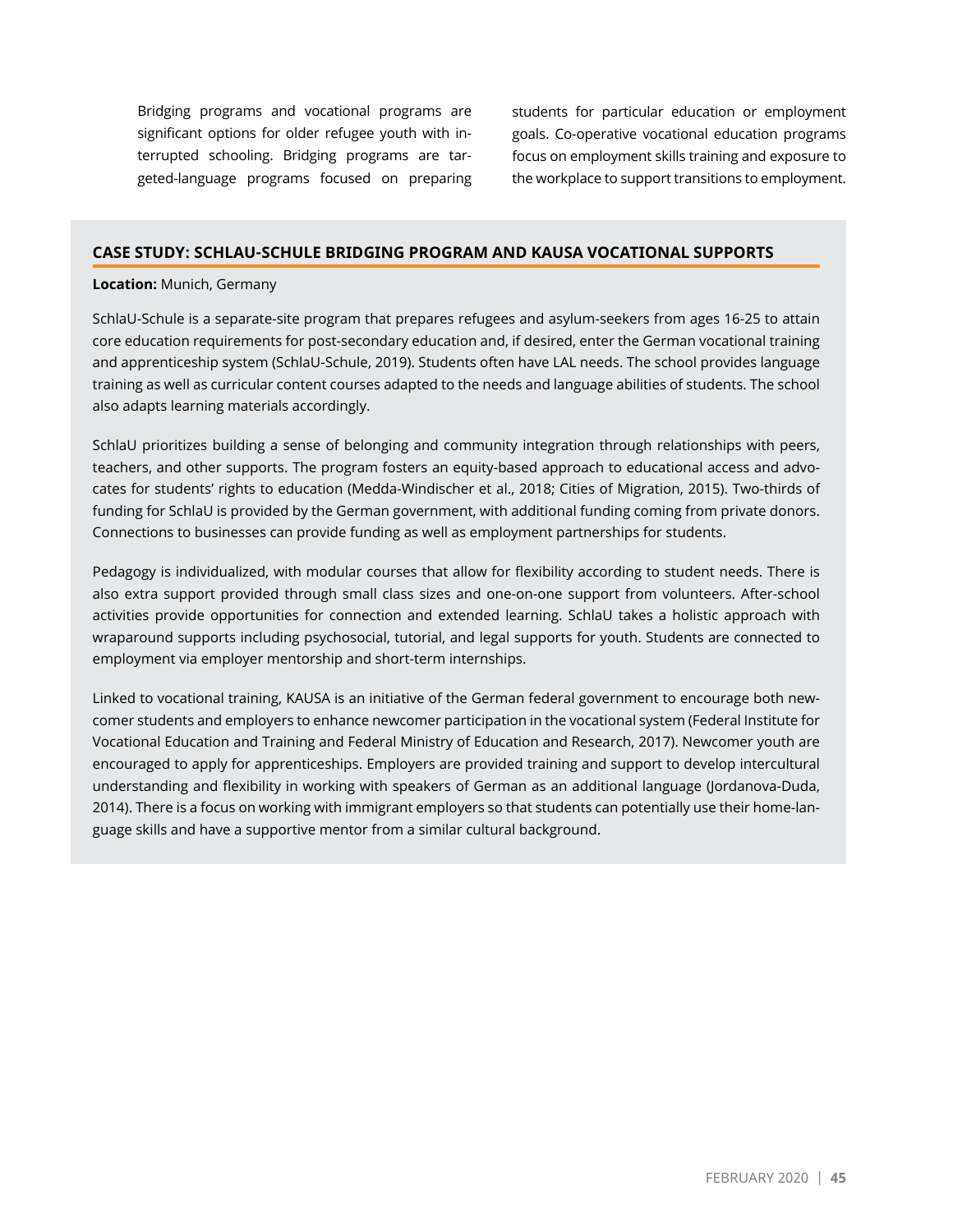# <span id="page-45-0"></span>**Appendix B: Manitoba Policy Summary**

There are a number of key policies informing educational approaches and experiences for older students with interrupted schooling. Within these policies, educational approaches and practices vary between different school divisions and across different schools.

Age Limit: The Public Schools Act states that "students have a right to attend school until (a) the last school day of June in the year in which the person becomes 21 years of age; or (b) the day the person receives a graduation diploma or certificate of completion, as defined in the regulations; whichever comes first" (Public Schools Act, 2019, s 259(1)). Students beyond this age may still attend school with the approval of school administration. This is not automatically funded, but in some cases students may be eligible for provincial funding.

Curriculum and Funding: The draft Curriculum Framework for English as an Additional Language (EAL) and Literacy, Academics, and Language (LAL) Programming (Manitoba Education and Training, 2011) outlines a foundation and goals for EAL/LAL programming in Manitoba. The domains of learning, language acquisition, and assessment are adapted for middle- and senior-years LAL students. In addition to EAL grants, schools can apply for Intensive Newcomer Support grants to support students who have had disrupted schooling.

E-Credits: EAL E-designated courses are adapted courses where curriculum outcomes are reworked to include goals from the EAL curriculum depending on a student's EAL stage (Manitoba Education and Training, 2011). E-designated courses are not recognized by post-secondary institutions and cannot fulfill entry requirements, notably for 40-level Math and English. In the 2016-2017 school year, 255 40E English and 34 40E Math credits were obtained in Manitoba (D. Turner, personal communication, 2019). That same year, 101 students graduated with only 40E English and 18 with only 40E Math. In contrast, 83 students went on to get a 40S English credit and 8 went on to get a 40S Math credit in 2017-2018.

Inclusion: Manitoba's inclusion philosophy addresses students with special learning needs and the responsibility of educators to provide inclusive supports in the community. This includes the need for educators to teach so that students with diverse educational needs can learn together. This has implications in terms of balancing separation and inclusion for students with significantly disrupted schooling.

Federal Language Funding: Adult English as an Additional Language funding in the Province of Manitoba is primarily provided by Immigration, Refugees, and Citizenship Canada (IRCC). The Canadian Language Benchmarks (CLB) is a system of language assessment which divides learners into three main stages: Stage 1 is literacy to CLB 4, Stage 2 is CLB 5-8, and Stage 3 is CLB 9-12. IRCC has shifted its priority to Stage 1 funding and limited its funding for Stage 2 classes. This has implications for transitioning students from high school into adult education.